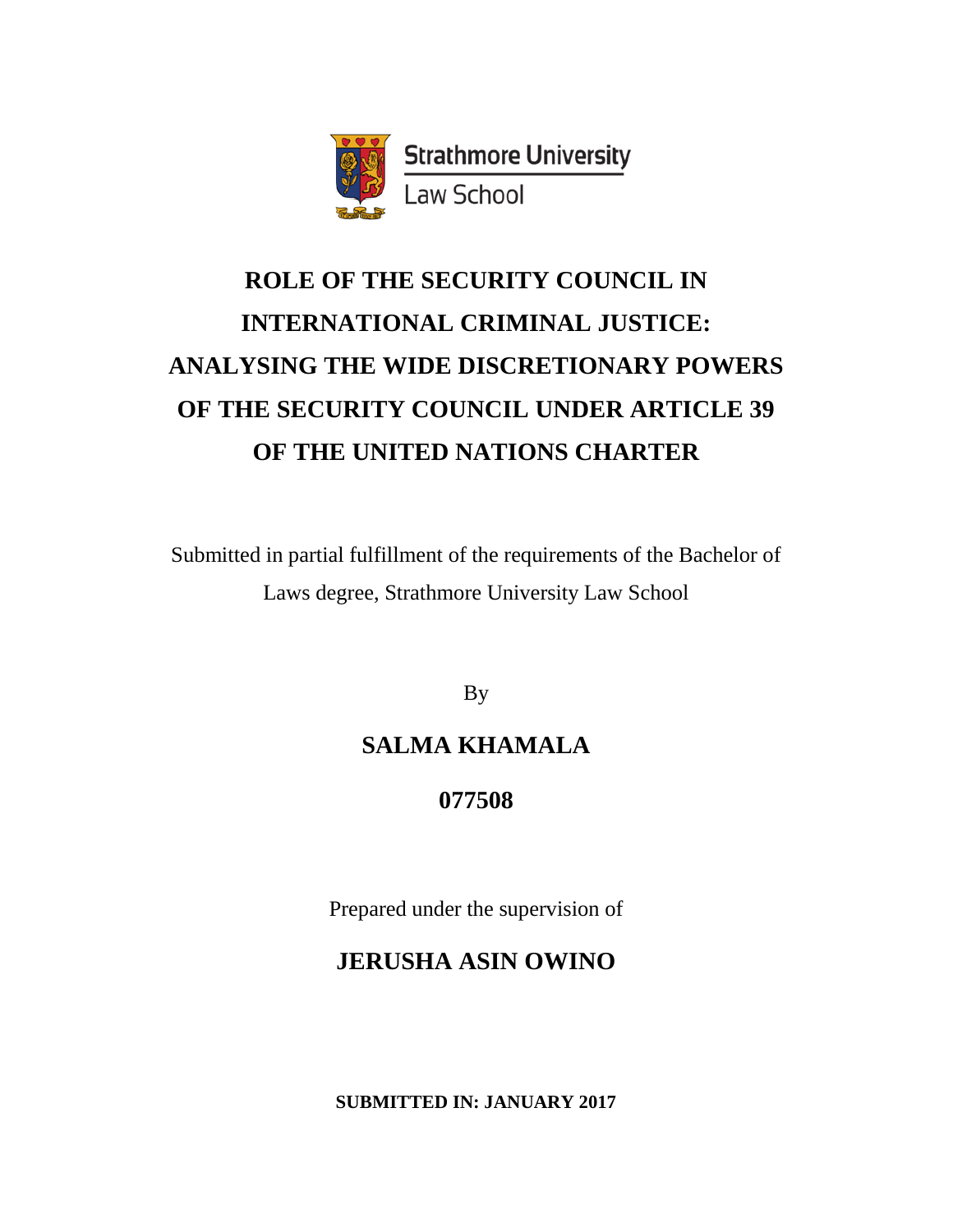### **ACKNOWLEDGMENTS**

<span id="page-1-0"></span>I hereby dedicate this work firstly to the Almighty; for seeing me through and for always bestowing upon me good health, strength and grace to complete this dissertation.

I would like to express my deepest appreciation to my supervisor for her continued guidance and encouragement, for showing me the right direction, her enthusiasm and the enjoyment derived from carrying out all the necessary research required. Without her supervision, this dissertation would not have been possible.

I also thank my family for being supportive in the course of my completion of this course and for being a source of encouragement these past four years.

To my closest friends for being a sounding board, a system of support and allowing me to tell you about what I was passionate about while conducting this research – whether you understood what my rants were about or not, thank you. This accomplishment would not have been possible without every single one of you.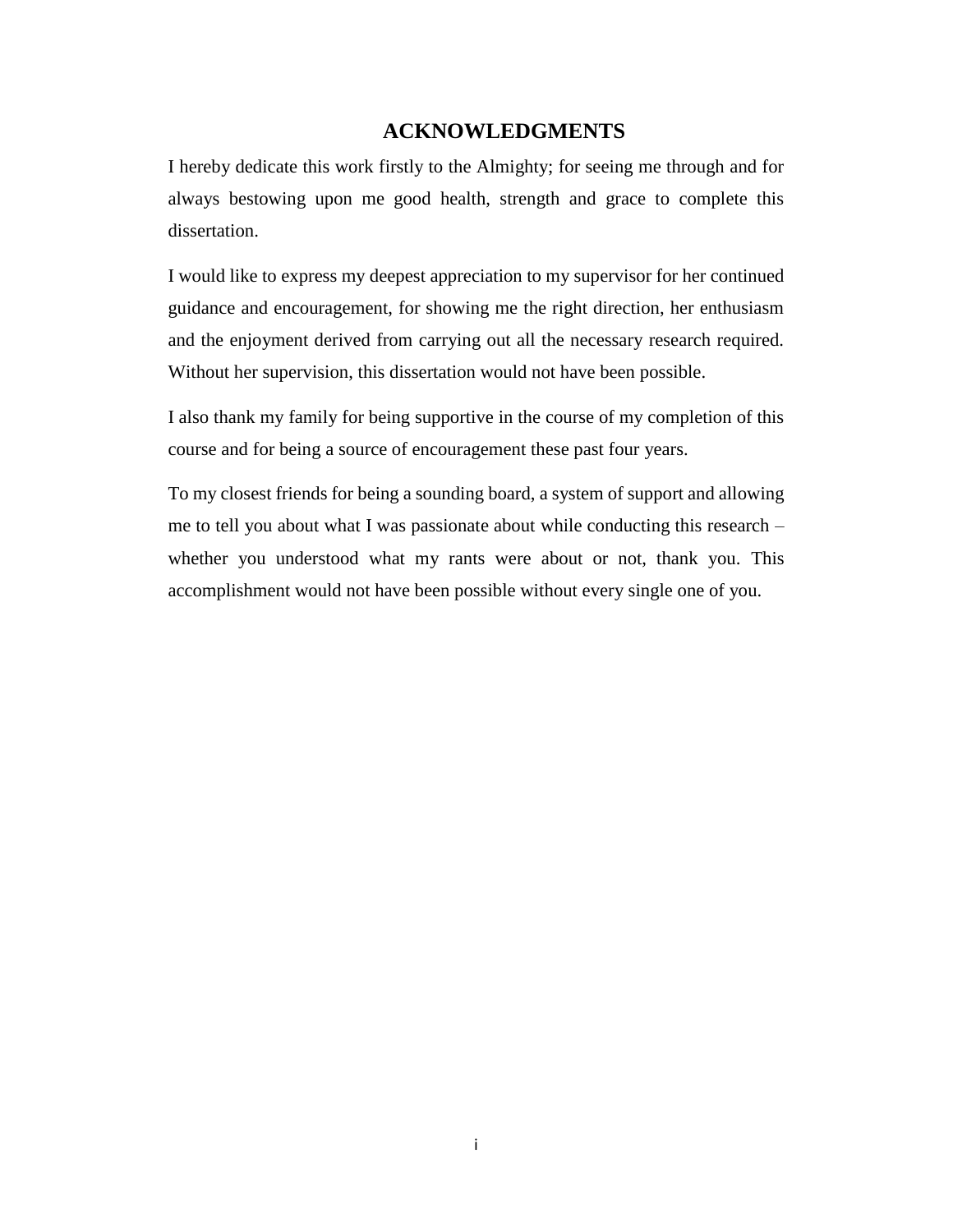### **DECLARATION**

<span id="page-2-0"></span>I, SALMA KHAMALA, do hereby declare that this research is my original work and that to the best of my knowledge and belief, it has not been previously, in its entirety or in part, been submitted to any other university for a degree or diploma. Other works cited or referred to are accordingly acknowledged.

Signed: ……………………………………... Date: …………………………………………

This dissertation has been submitted for examination with my approval as University Supervisor.

Signed: ……………………………………….

Jerusha Asin Owino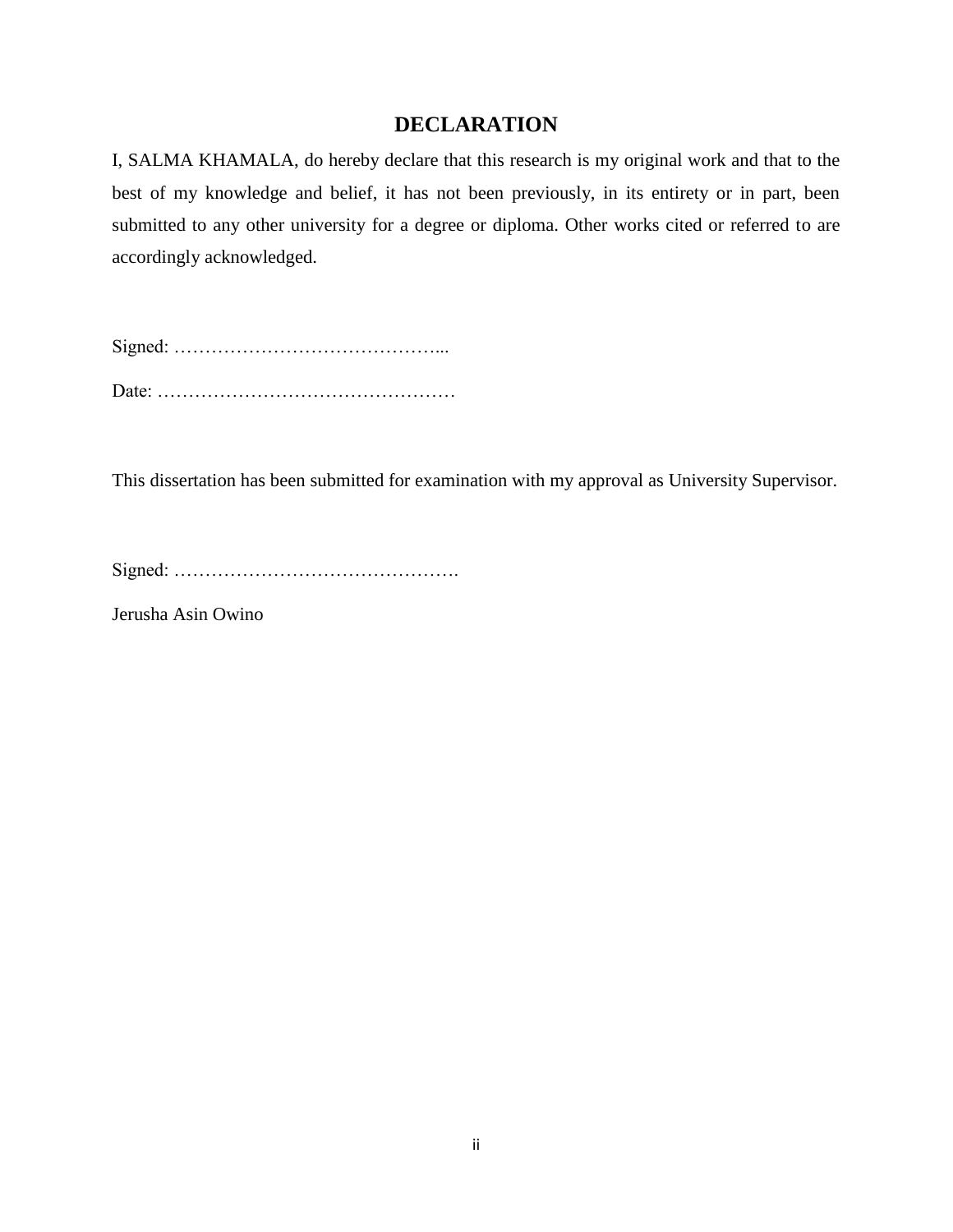#### **ABSTRACT**

<span id="page-3-0"></span>*"The problem isn't the abuse of power; it's the power to abuse".* – Mike Cloud.

Article 39 of the United Nations Charter clearly states in its wording that "…the Security Council shall make recommendations, or decide what measures shall be taken in accordance with Articles 41 and 42, to maintain or restore international peace and security." However, even with the inference of Articles 41 and 42, it is not clear the extent to which the Security Council is bound. Being a body of such abounding political nature, should it have judicial authority to divest in subsidiary institutions selectively? This hereby is the crux of this paper.

The aim of this dissertation is to critically investigate and criticize the role the Security Council has in international justice (while still acting on its rightful mandate to maintain international peace and security) and the selective nature of its intervention. Much dissatisfaction and criticism has been dished out within the international community regarding the role and powers of the Security Council with regard to its abuse of powers; but this discussion shall confine itself to scrutinizing its actions of establishing *ad hoc* international criminal tribunals in the name of Chapter VII of the United Nations Charter.

Indeed, *power must never be trusted without a check*.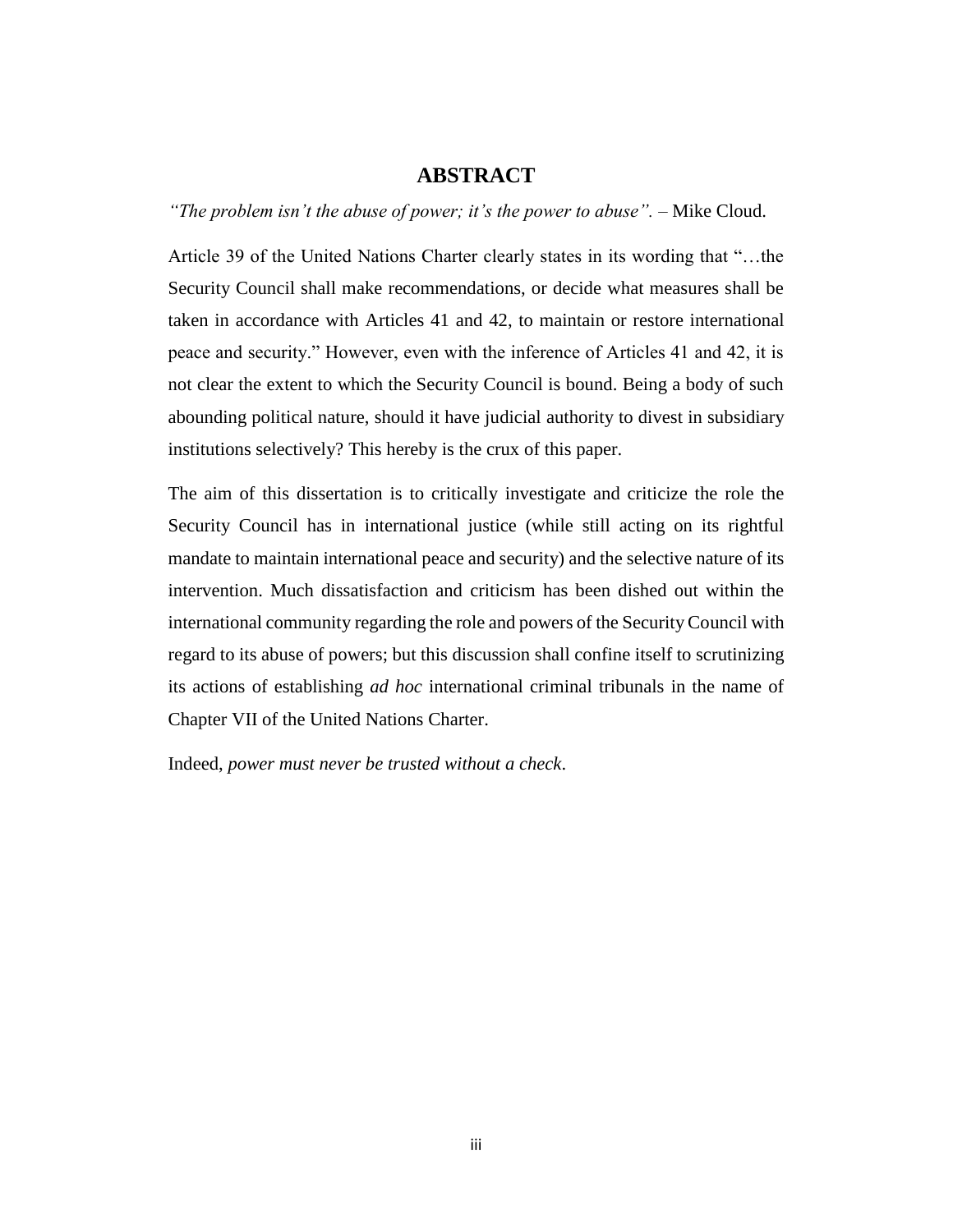# <span id="page-4-0"></span>**LIST OF ABBREVIATIONS**

| <b>ACHR</b>   | American Convention on Human Rights                                                                        |
|---------------|------------------------------------------------------------------------------------------------------------|
| <b>ACtHPR</b> | African Court of Human and Peoples' Rights                                                                 |
| <b>ACtJHR</b> | African Court of Justice and Human Rights                                                                  |
| AU            | <b>African Union</b>                                                                                       |
| ECCC          | Extraordinary Chambers in the Courts of Cambodia                                                           |
| <b>ECHR</b>   | European Convention on Human Rights                                                                        |
| ICC           | <b>International Criminal Court</b>                                                                        |
| ICJ           | <b>International Court of Justice</b>                                                                      |
| <b>ICCPR</b>  | International Covenant on Civil and Political Rights                                                       |
| <b>ICTR</b>   | International Criminal Tribunal for Rwanda                                                                 |
| <b>ICTY</b>   | International Criminal Tribunal for the Former Yugoslavia                                                  |
| ICL           | <b>International Law Commission</b>                                                                        |
| <b>IMT</b>    | <b>International Military Tribunal</b>                                                                     |
| NATO          | North Atlantic Treaty Organization                                                                         |
| $P-5$         | Permanent Five States of the Security Council (United States, United<br>Kingdom, China, Russia and France) |
| <b>RPE</b>    | Rules of Procedure and Evidence                                                                            |
| <b>SCSL</b>   | Special Court for Sierra Leone                                                                             |
| <b>UN</b>     | <b>United Nations</b>                                                                                      |
| <b>UNGA</b>   | <b>United Nations General Assembly</b>                                                                     |
| <b>UNSC</b>   | <b>United Nations Security Council</b>                                                                     |
| <b>UNTAET</b> | United Nations Transitional Authority in East Timor                                                        |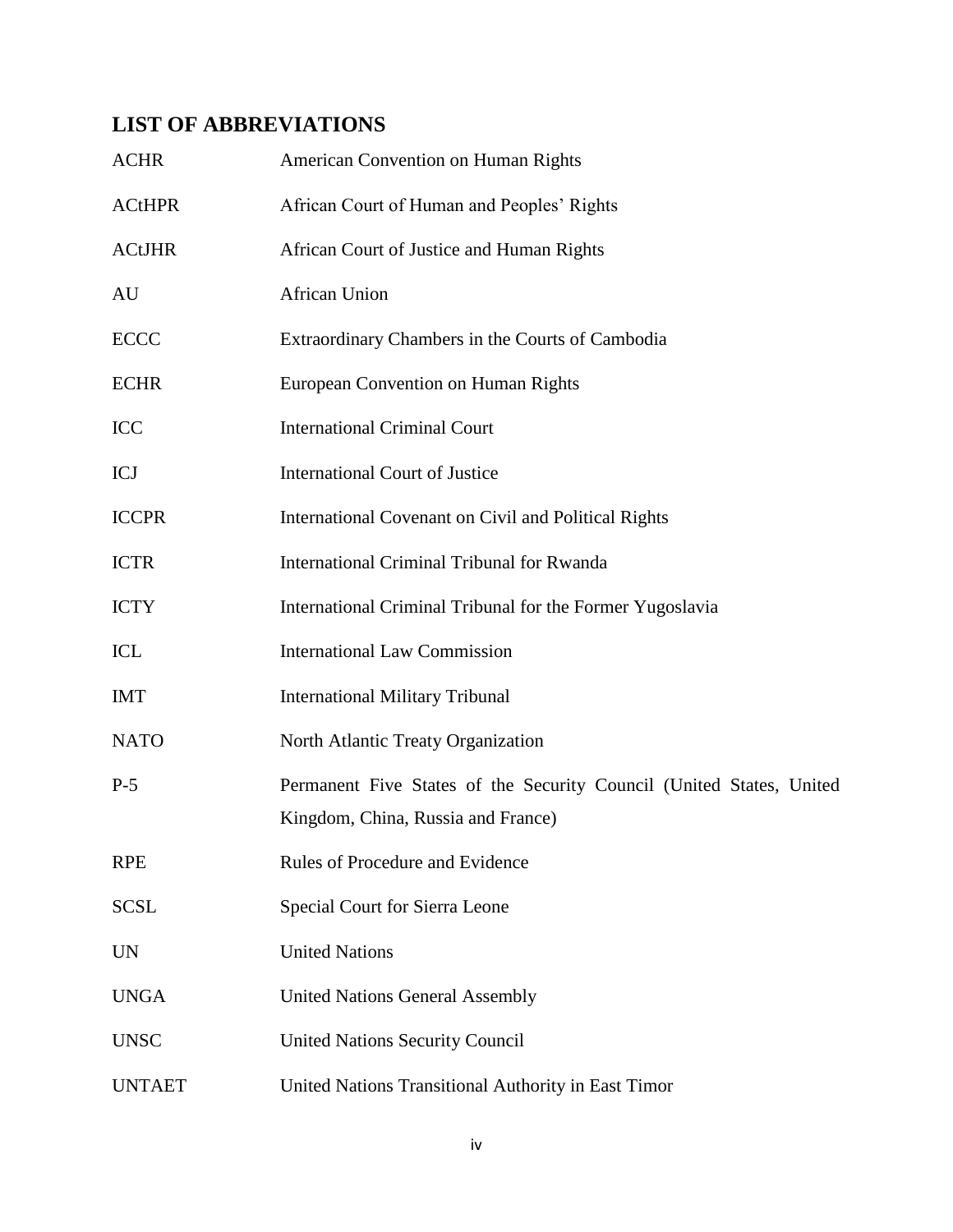#### <span id="page-5-1"></span><span id="page-5-0"></span>**LIST OF CASES**

A. International Criminal Justice

*Case Concerning Application of the Convention on the Prevention and Punishment of the Crime of Genocide (Bosnia and Herzegovina v. Serbia and Montenegro)*, Judgment, International Court of Justice (ICJ), 26 February 2007.

*Case Concerning the Interpretation and Application of the 1971 Montreal Convention Arising from the Aerial Incident at Lockerbie (Libya v. United Kingdom)*, Provisional Measures, 94 ILR 478 (Dissenting Opinion of Judge Weeramantry).

*Conditions of Admission of A State To Membership In The United Nations (Article 4 Of Charter)*, Advisory Opinion, ICJ Reports 1948 (Dissenting opinion JJ. Basdevant, Winiarski, McNair and Read).

*Legal Consequences for States of the Continued Presence of South Africa in Namibia (South West Africa) Notwithstanding Security Council Resolution 276 (1970)*, Advisory Opinion, ICJ Reports 1971.

*Nuclear Tests Case (New Zealand v. France)*, ICJ Reports 1974 (Dissenting Opinion of Judge Berwick).

B. Ad hoc tribunals

<span id="page-5-2"></span>*Prosecutor v. Dusko Tadic aka "Dule"*, (Decision on the Defence Motion for Interlocutory Appeal on Jurisdiction), International Criminal Tribunal for the Former Yugoslavia (ICTY), 2 October 1995.

*Prosecutor v. Furundzija*, (Judgment), International Criminal Tribunal for Rwanda (ICTR), 1998.

*Prosecutor v. Joseph Kanyabashi*, (Decision on the Defence Motion on Jurisdiction), International Criminal Tribunal for Rwanda (ICTR), 1997.

*Prosecutor v. Kvocka*, (Judgment), International Criminal Tribunal for the Former Yugoslavia (ICTY), 2001.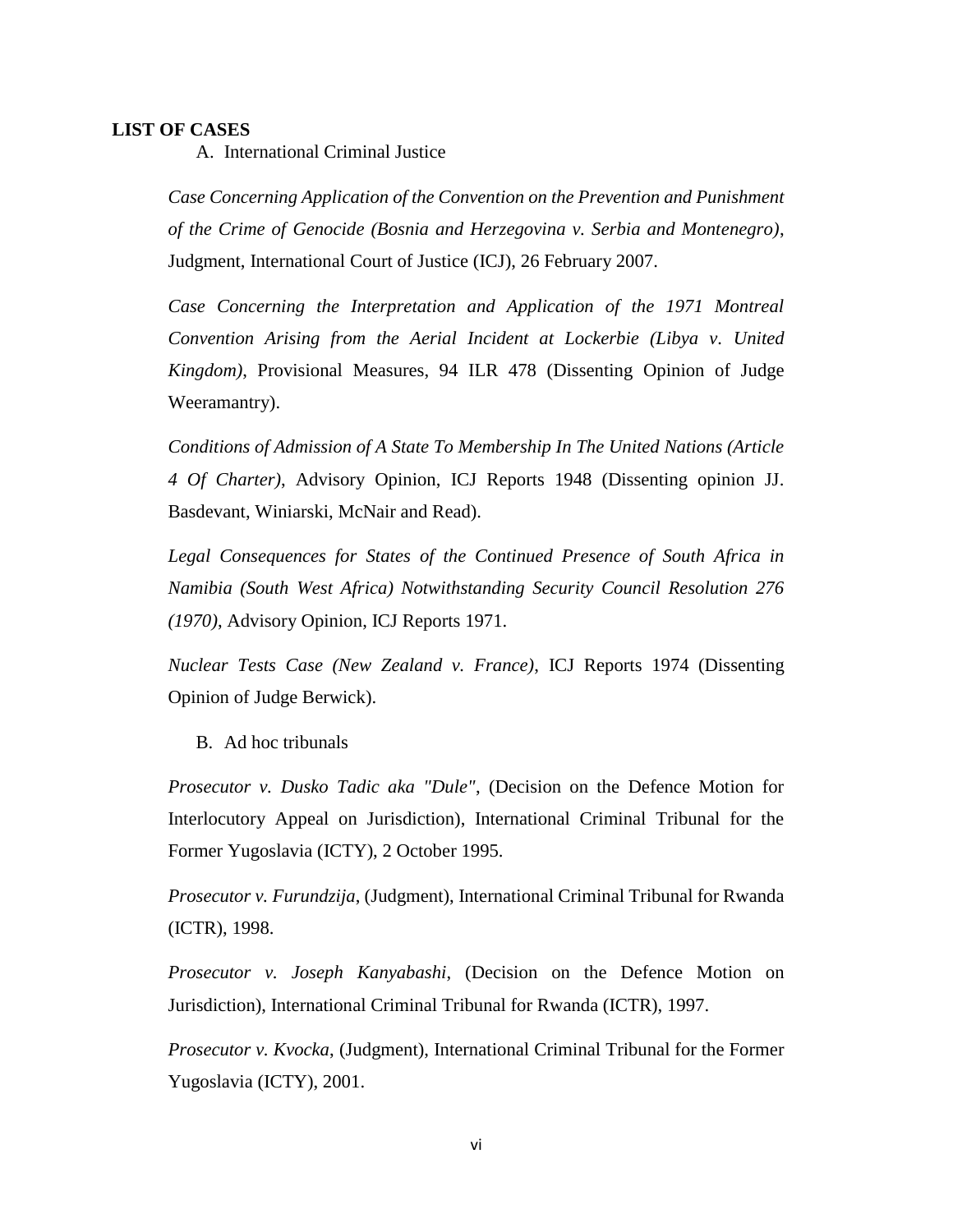### C. National jurisdictions

<span id="page-6-0"></span>*State Attorney's Office v. Jorgic*, Higher State Court of Dusseldorf, 1997.

*Zand v. Austria*, Commissions Report (7360/76), Decisions and Reports 15, 1978.

*Kadic v. Karadzic*, 518 U.S. 1005 (1996).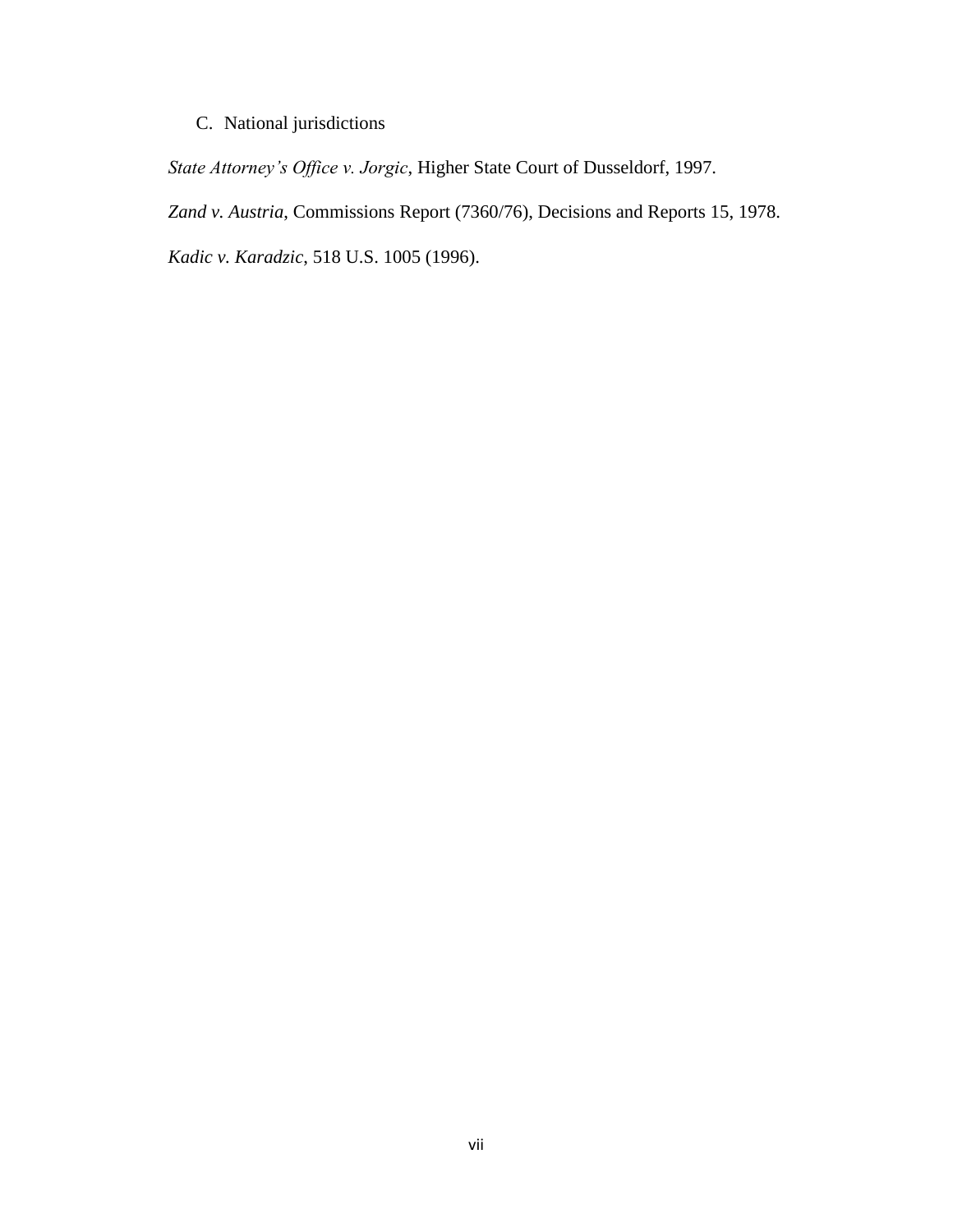## <span id="page-7-0"></span>**CONTENTS**

| $\mathsf{A}$ .                                                                      |  |
|-------------------------------------------------------------------------------------|--|
| <b>B.</b>                                                                           |  |
| C.                                                                                  |  |
|                                                                                     |  |
| I.                                                                                  |  |
| 1.1                                                                                 |  |
|                                                                                     |  |
| 1.1.2. Establishment of the United Nations Security Council (UNSC or the Council) 2 |  |
|                                                                                     |  |
|                                                                                     |  |
|                                                                                     |  |
|                                                                                     |  |
|                                                                                     |  |
|                                                                                     |  |
|                                                                                     |  |
|                                                                                     |  |
|                                                                                     |  |
|                                                                                     |  |
|                                                                                     |  |
|                                                                                     |  |
|                                                                                     |  |
| II.                                                                                 |  |
| 2.1. DEVELOPMENT OF INTERNATIONAL CRIMINAL JUSTICE AS RELATED TO THE                |  |
|                                                                                     |  |
|                                                                                     |  |
|                                                                                     |  |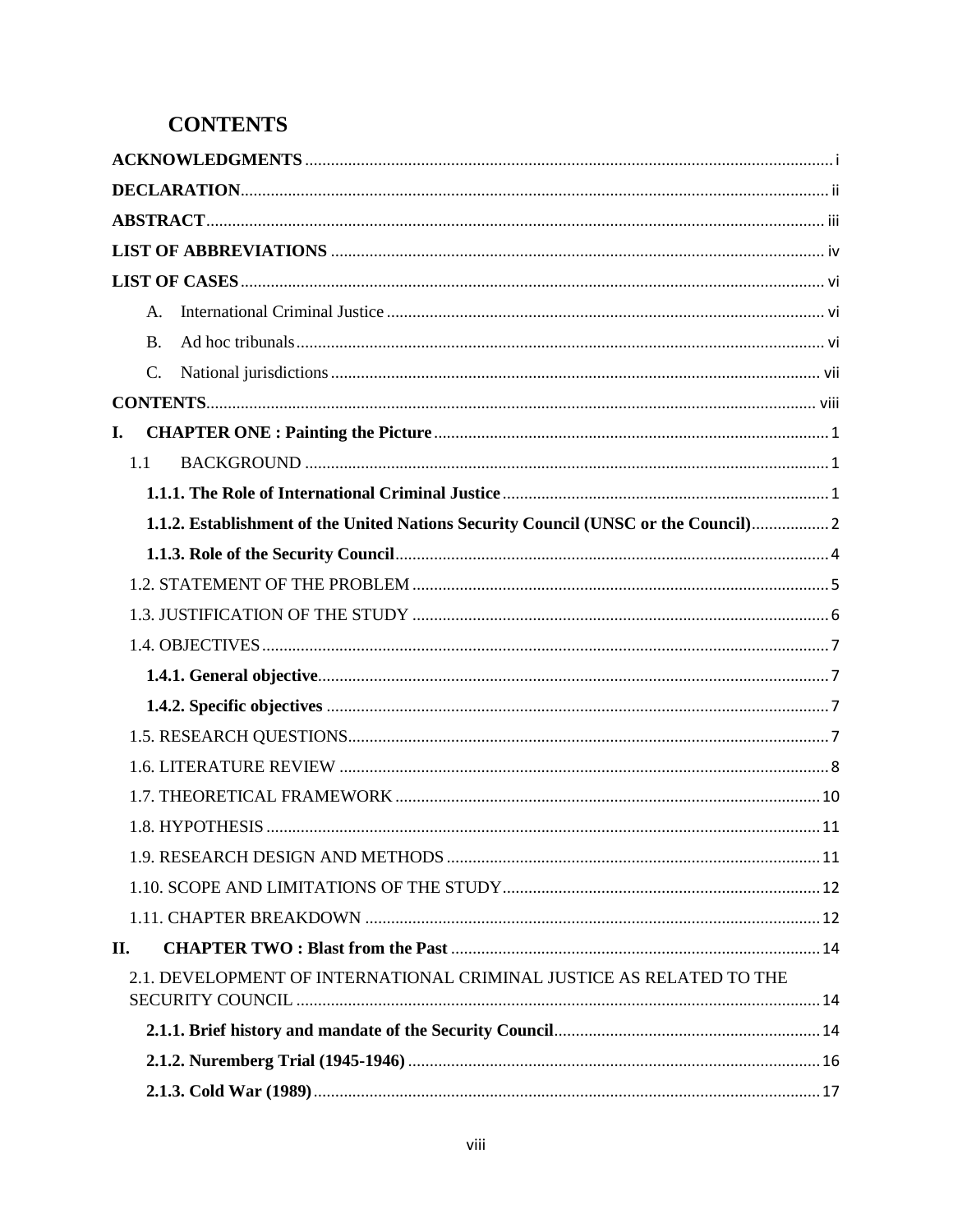| Ш.  |                                                                         |  |
|-----|-------------------------------------------------------------------------|--|
|     | 3.1. A SHIFT OF LENS FROM INTERNATIONALLY-ESTABLISHED AD HOC CRIMINAL   |  |
|     |                                                                         |  |
|     |                                                                         |  |
|     |                                                                         |  |
|     |                                                                         |  |
|     | 3.2. MODERN INTERNATIONAL JUSTICE: THE INTERNATIONAL CRIMINAL COURT  35 |  |
|     |                                                                         |  |
|     |                                                                         |  |
|     |                                                                         |  |
|     |                                                                         |  |
| IV. |                                                                         |  |
|     |                                                                         |  |
|     | 44.2. COEXISTENCE BETWEEN THE CRIMINAL COURT IN AFRICA AND THE ICC  44  |  |
|     | 4.3. THE ROLE OF THE SECURITY COUNCIL (IF ANY) IN THE PROPOSED CRIMINAL |  |
|     |                                                                         |  |
|     |                                                                         |  |
|     |                                                                         |  |
|     |                                                                         |  |
|     |                                                                         |  |
|     |                                                                         |  |
|     |                                                                         |  |
|     |                                                                         |  |
|     |                                                                         |  |
|     |                                                                         |  |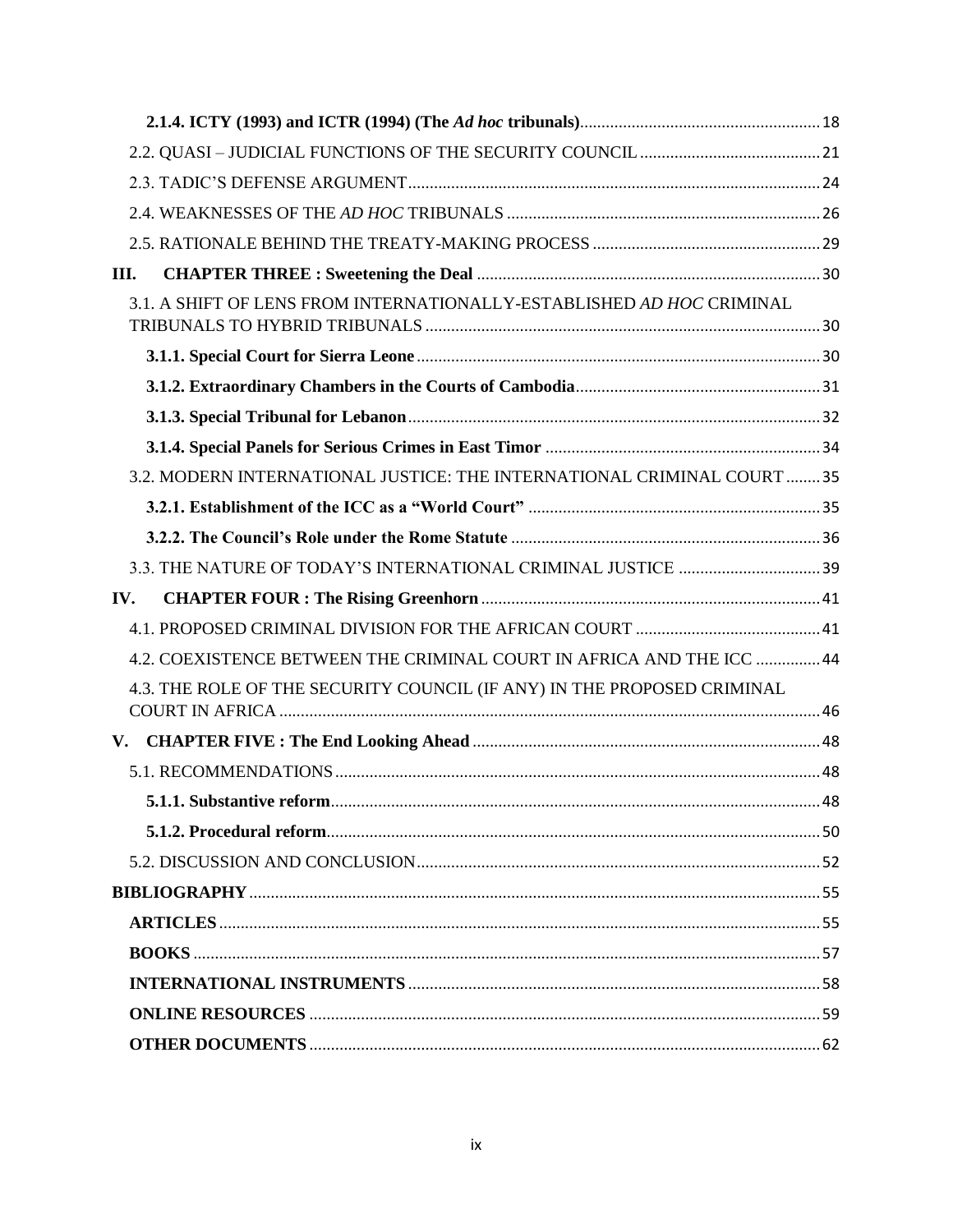#### <span id="page-9-0"></span>**I. CHAPTER ONE : Painting the Picture**

#### <span id="page-9-1"></span>1.1 BACKGROUND

 $\overline{\phantom{a}}$ 

#### <span id="page-9-2"></span>**1.1.1. The Role of International Criminal Justice**

States contemplate international criminal law in what they consider 'their internal affairs' as a direct violation of the concept of state sovereignty.<sup>1</sup> On the other hand, the more vulnerable and defeated parties of war or armed conflict have been the sympathetic players towards international tribunals; and believe that international criminal justice is not just a theoretical concept but is a living and breathing animal that needs to be nurtured, fed and given continuous support for it to be beneficial to States.<sup>2</sup>

In the words of Robert H. Jackson on the International Military Tribunal (IMT):<sup>3</sup>

*"This Tribunal, while it is novel and experimental, is not the product of abstract speculations nor is it created to vindicate legalistic theories. This inquest represents the practical effort of four of the mightiest of nations, with the support of 17 more, to utilize international law to meet the greatest menace of our times – aggressive war."*

<sup>1</sup> Wind M, 'Challenging Sovereignty? The USA and the Establishment of the International Criminal Court' *Ethics and Global Politics* 2 (2009), 83-108.

<sup>&</sup>lt;sup>2</sup> For instance, in the Kenyan situation, the non-supporters of the ruling 'Jubilee Party' regime vehemently supported the International Criminal Court in its quest for justice and visualized it to be a source of hope for the victims by bringing forth retributive justice. In the Former Yugoslavia, still within the debate at the UNGA's 67<sup>th</sup> assembly, the Croatian representative opined that the ICTY 'deserved support' and it has 'always supported its work'.

<sup>&</sup>lt;sup>3</sup> Robert H. Jackson was United States Solicitor General, United States Attorney General and an Associate Justice of the United States Supreme Court. He was also the American Prosecutor at the Nuremberg Trials that were held in Germany between November 20<sup>th</sup> 1945 and October 1<sup>st</sup> 1946.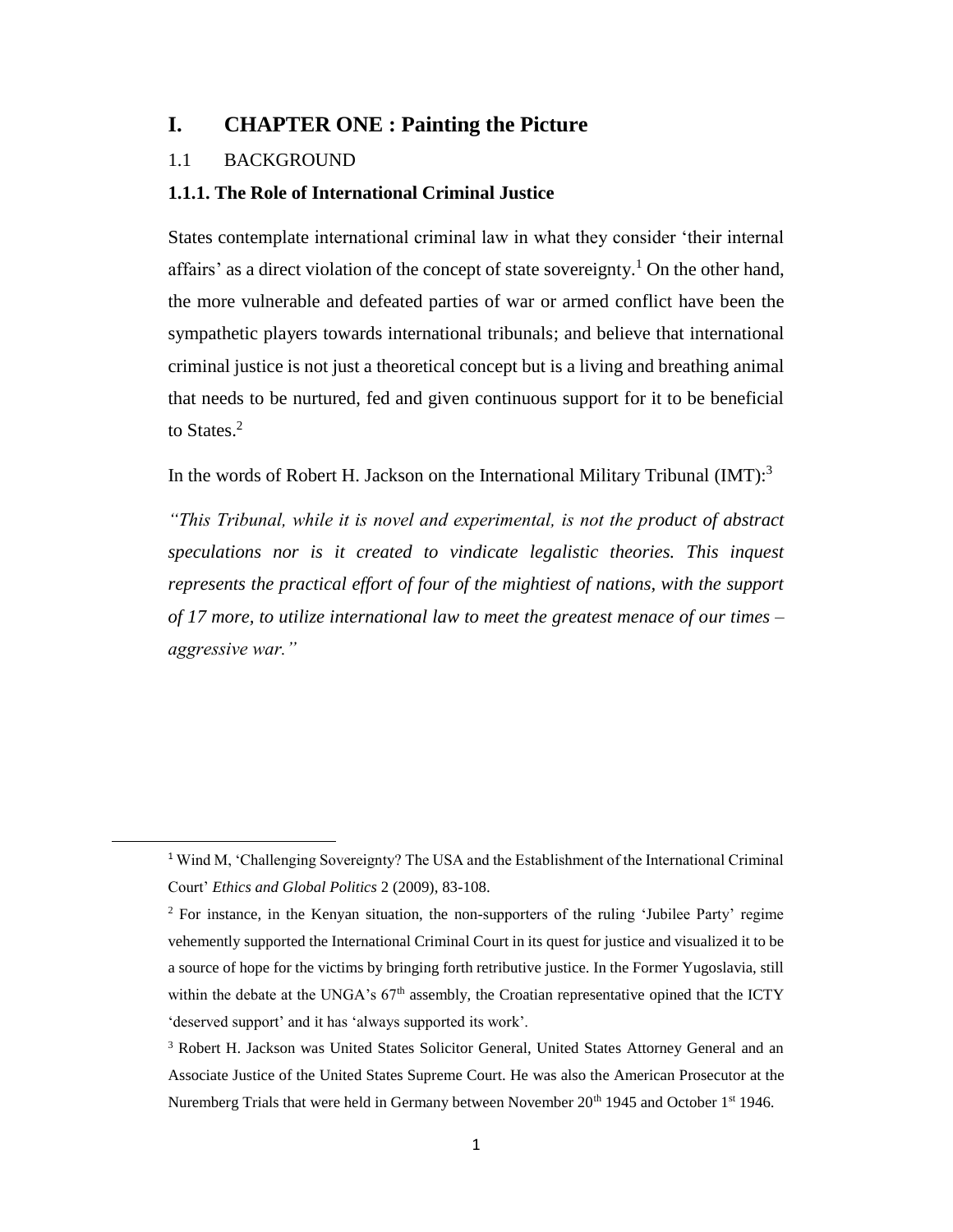What is clear however, is that with the emergence of the Second World War, the law has also evolved in step.<sup>4</sup> The notion of war calls for regulation in some way no matter the law, tradition or custom.<sup>5</sup>

Whether the IMT was successful or not in its mandate is another question to answer altogether. However, what is really clear is that it made a heavy and impressionable step towards the development of international criminal law, therefore international criminal justice so as to 'meet the greatest menace of our times – aggressive war'.<sup>6</sup> It is from this reference mark at Nuremberg that the fight to justify the legitimacy of the *ad hoc* tribunal is based and has been ongoing for decades and also from which we see the metamorphosis of international criminal justice from *ad hoc*  tribunals to hybrid tribunals and finally to the permanent International Criminal Court (ICC). To be followed closely however, are the players behind the curtains that orchestrated the entire stage of international criminal justice – from the Allies, to them forming the United Nations (UN) and obtaining permanent seats with veto power in the Security Council (UNSC).

### <span id="page-10-0"></span>**1.1.2. Establishment of the United Nations Security Council (UNSC or the Council)**

The UNSC is the UN's principle crisis management body authorized to beseech the 193 Member States of the UN Charter to maintain international peace and security.<sup>7</sup>

<sup>4</sup> Conventions were concluded post-World War II, to lessen the harshness of war and to protect civilian human rights; including the Convention on the Prevention and Punishment of the Crime of Genocide, 9 December 1948, 78 UNTS 277; Geneva Convention Relative to the Protection of Civilian Persons in Time of War, 12 August 1949, 75 UNTS 287; Universal Declaration of Human Rights, 10 December 1948 217 A (III).

<sup>&</sup>lt;sup>5</sup> 'The Influence of the Nuremberg Trial on International Criminal Law', [https://www.roberthjackson.org/speech-and-writing/the-influence-of-the-nuremberg-trial-on](https://www.roberthjackson.org/speech-and-writing/the-influence-of-the-nuremberg-trial-on-international-criminal-law/)[international-criminal-law/](https://www.roberthjackson.org/speech-and-writing/the-influence-of-the-nuremberg-trial-on-international-criminal-law/) on 22 May 2016.

<sup>6</sup> Robert Jackson, Opening Statement to the International Military Tribunal at Nuremberg, Trial of the Major War Criminals before the International Military Tribunal 2 (1947), 98.

<sup>&</sup>lt;sup>7</sup> 'The UN Security Council', [http://www.cfr.org/international-organizations-and-alliances/un](http://www.cfr.org/international-organizations-and-alliances/un-security-council-unsc/p31649)[security-council-unsc/p31649](http://www.cfr.org/international-organizations-and-alliances/un-security-council-unsc/p31649) on 18 May 2016.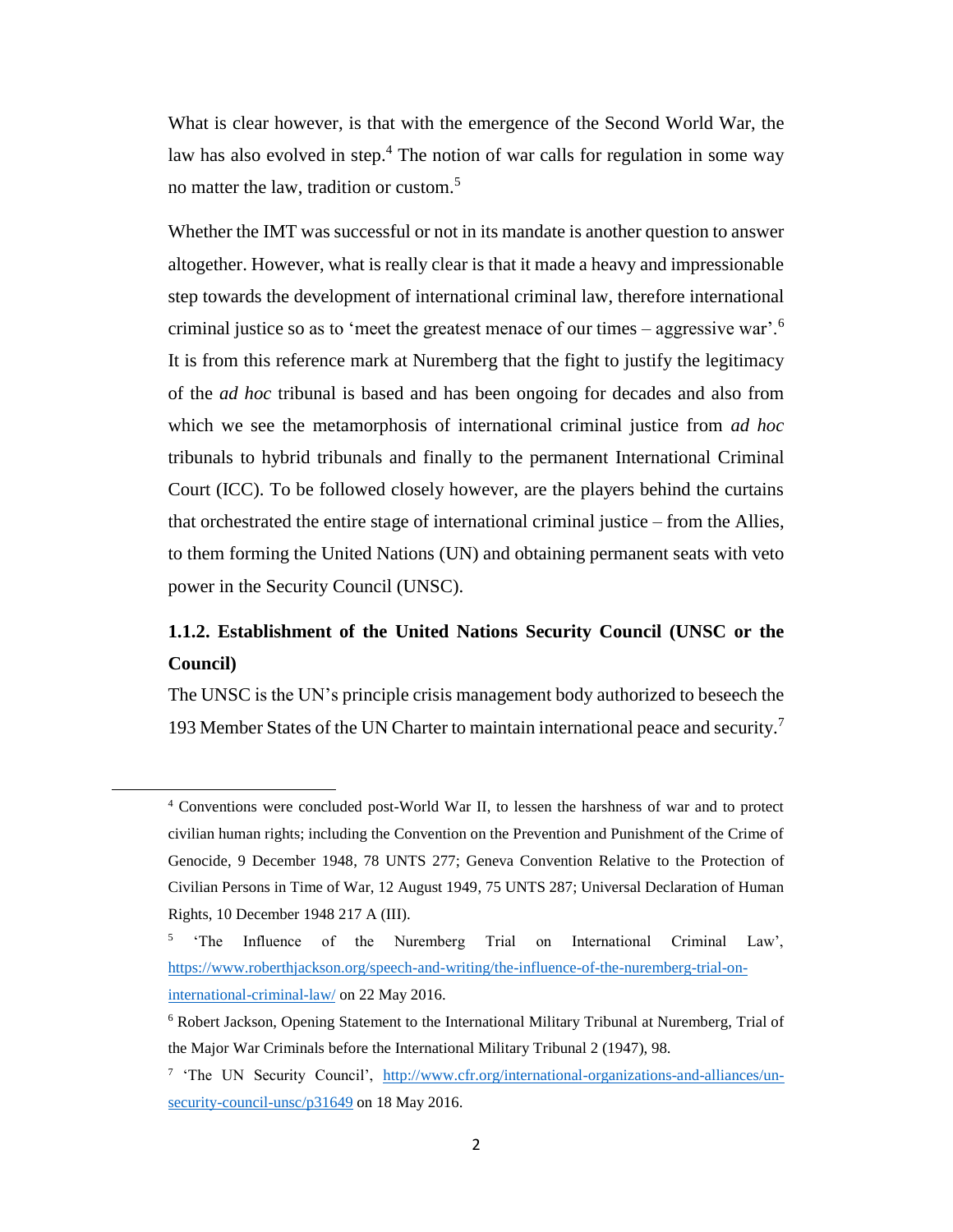To begin with, it is imperative to understand the context in which the UNSC, under the UN, was formed. First, the UN came into fruition at a time when the world was just emerging from the settling dust of the Second World War. The UN replaced the League of Nations that was established right after the First World War.<sup>8</sup> The major reason for the coming together of States for this purpose was to prevent yet another war of such magnitude from reoccurring, among other equally important reasons.<sup>9</sup> It is also worthwhile to note that the Council's composition is largely based on historical events in that it reflects the victors of the Second World War and is exclusive in nature.<sup>10</sup> This fact has consciously and steadily made its way into majority of the decisions made by the Council<sup>11</sup> and must always be kept at the back of the mind whenever any discussion regarding the Council emerges; more so in the face of international criminal justice.

The UNSC was established as one of the principle organs of the  $UN<sup>12</sup>$  whose main functions are clearly laid out in the UN Charter.<sup>13</sup> As one of the organs of this international organization, the Council has a wide and far-reaching scope of

<sup>&</sup>lt;sup>8</sup> 'What We Do: The UN Security Council', [http://www.unfoundation.org/what-we](http://www.unfoundation.org/what-we-do/issues/united-nations/the-un-security-council.html?referrer=https://www.google.com/)[do/issues/united-nations/the-un-security-council.html?referrer=https://www.google.com/](http://www.unfoundation.org/what-we-do/issues/united-nations/the-un-security-council.html?referrer=https://www.google.com/) on 18 May 2016.

<sup>&</sup>lt;sup>9</sup> 'The United Nations is born', [http://www.history.com/this-day-in-history/the-united-nations-is](http://www.history.com/this-day-in-history/the-united-nations-is-born)[born](http://www.history.com/this-day-in-history/the-united-nations-is-born) on 12 April 2016.

<sup>10</sup> 'What We Do: The UN Security Council', [http://www.unfoundation.org/what-we](http://www.unfoundation.org/what-we-do/issues/united-nations/the-un-security-council.html?referrer=https://www.google.com/)[do/issues/united-nations/the-un-security-council.html?referrer=https://www.google.com/](http://www.unfoundation.org/what-we-do/issues/united-nations/the-un-security-council.html?referrer=https://www.google.com/) on 18 May 2016.

<sup>11</sup> Blum Y, 'Proposals for UN Security Council Reform' *American Journal of International Law* 99  $(2005), 632 - 649.$ 

<sup>12</sup> Chapter V, *Charter of the United Nations*, 26 June 1945, 1 UNTS XVI.

<sup>13</sup> Chapter VII, *Charter of the UN*.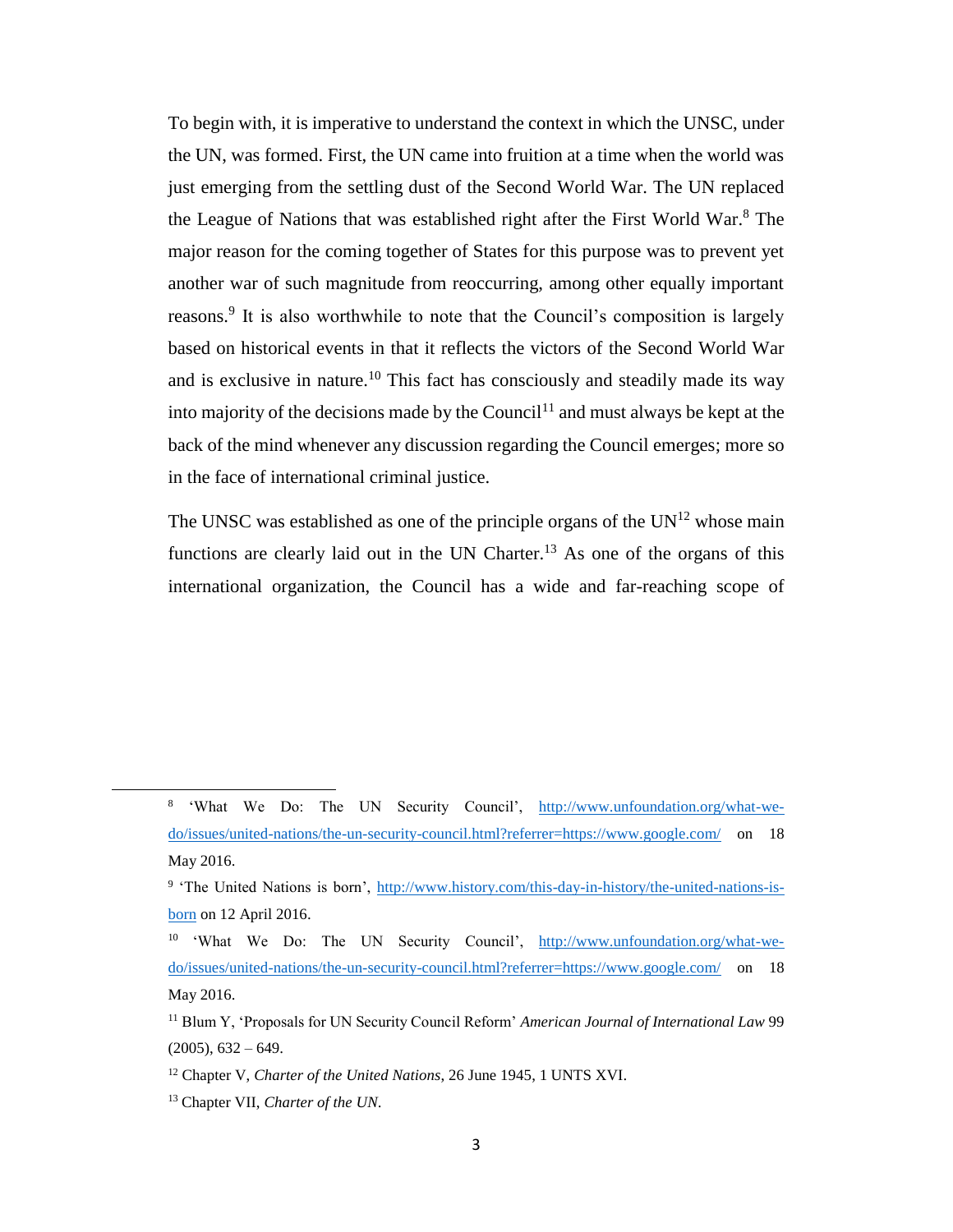powers<sup>14</sup> and functions in its mandate to maintain world peace and security.<sup>15</sup> This paper will focus on the role that the Council has played in the maintenance of peace and security; the formation of international criminal tribunals to bring about justice and accountability and how the Council has remained relevant in the field of modern international justice.

#### <span id="page-12-0"></span>**1.1.3. Role of the Security Council**

The functions of the UNSC *inter alia* include the determination of any threat to peace, breach of peace and any recommendations to this regard.<sup>16</sup> Within these powers conferred upon the UNSC, the member States of the Charter agree that they shall also confer primary responsibility on the Council of maintaining world peace and that the Council in achieving this, is doing so on their behalf.<sup>17</sup> Fast forward from the 1940s to the 1990s, we also see the UNSC having a more active role where not only do they make determinations on the threat or breach of peace, but also make referrals to the ICC under the Rome Statute for the judicial process to find accountable those responsible for genocide, war crimes and crimes against humanity.

These functions laid out under Article 39 of the Charter are going to be the subject of this dissertation. The author questions whether in the exercise of the specific powers of the measures that it undertakes or the recommendations that it makes, the Council decides to abuse this power and only exercises it when the international temperatures are suitable. There is the position that due to the wide and unfettered

<sup>&</sup>lt;sup>14</sup> The wide freedom is left to the Council to choose to intervene at whatever moment it finds to be appropriate, how to do so as long as it is acting in accordance with the purposes and principles of the United Nations. *See* Statement of the Rapporteur of Committee 3, Doc. 134, 11 U.N.C.I.O. (1945), 785.

<sup>15</sup> Wood M, *The United Nations Security Council and International Law: The Security Council's Powers and Limits*, Second Lecture as delivered on 8th November 2006, University of Cambridge, para. 1.

<sup>16</sup> Article 39, *Charter of the UN.*

<sup>17</sup> Article 24, *Charter of the UN*.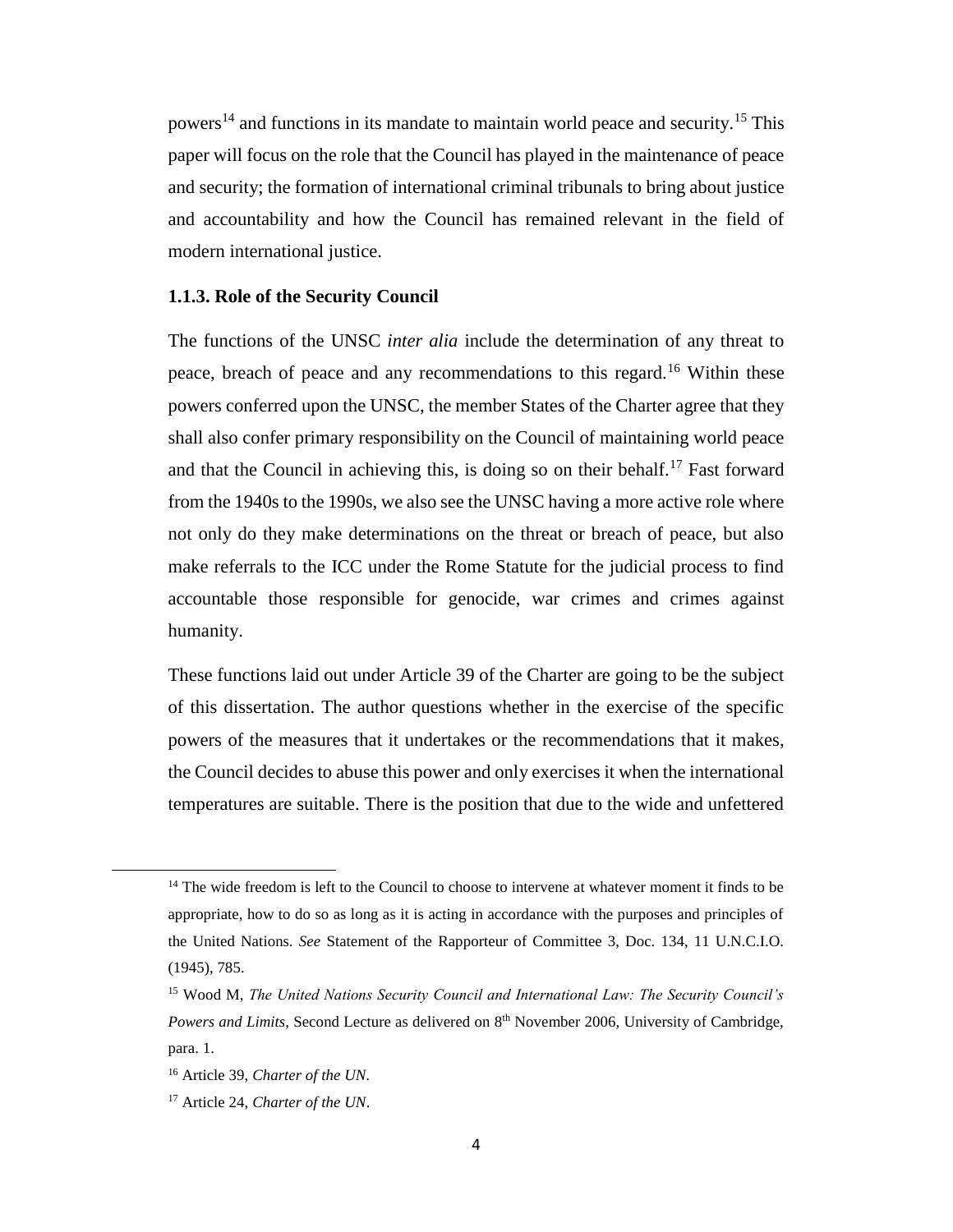discretion of the powers of the Council under Article 39, there is a high risk of the Council acting *ultra vires*. <sup>18</sup> Without a doubt, this leads one to wonder whether there are checks and balances on the actions of the Council to any interested legal scholar and what the margins within which it can exercise its duties, are.

#### <span id="page-13-0"></span>1.2. STATEMENT OF THE PROBLEM

l

Article 39 gives the Council power to make suitable recommendations and adopt certain measures in a situation where there is a threat to peace or a breach to peace. In this regard, the Council enjoys a wide margin of discretionary powers.

In the Appeal Chamber of the Yugoslav Tribunal (ICTY), the Chamber stated in reference to an ICJ decision that: $19$ 

"*Article 39 leaves the choice and means and evaluation to the UNSC, and in this regard; and it could not have been otherwise, as such a choice involves political evaluations of highly complex and dynamic situations*."

For this reason, it has been the contention of various States that the UNSC is overstretching its powers in exercising this discretion selectively especially in its establishing of *ad hoc* international tribunals.<sup>20</sup>

However, we also see in our bird's view, that the UNSC has the power under the Rome Statute where it can make referrals to the ICC for prosecutions – a decision that is not subject to further approval by the Pre-Trial Chamber but one that has an

<sup>18</sup> Ratner S, The Security Council and International Law in Malone D, *The United Nations and the Security Council: From the Cold War to the 21st Century* (2004), 603.

<sup>19</sup> *Case Concerning Application of the Convention on the Prevention and Punishment of the Crime of Genocide (Bosnia and Herzegovina v. Serbia and Montenegro)*, International Court of Justice (ICJ), 26 February 2007).

<sup>20</sup> Reinisch A, 'FORUM: Should Judges Second-Guess the UN Security Council?' *International Organizations Law Review* 6 (2009), 263-266.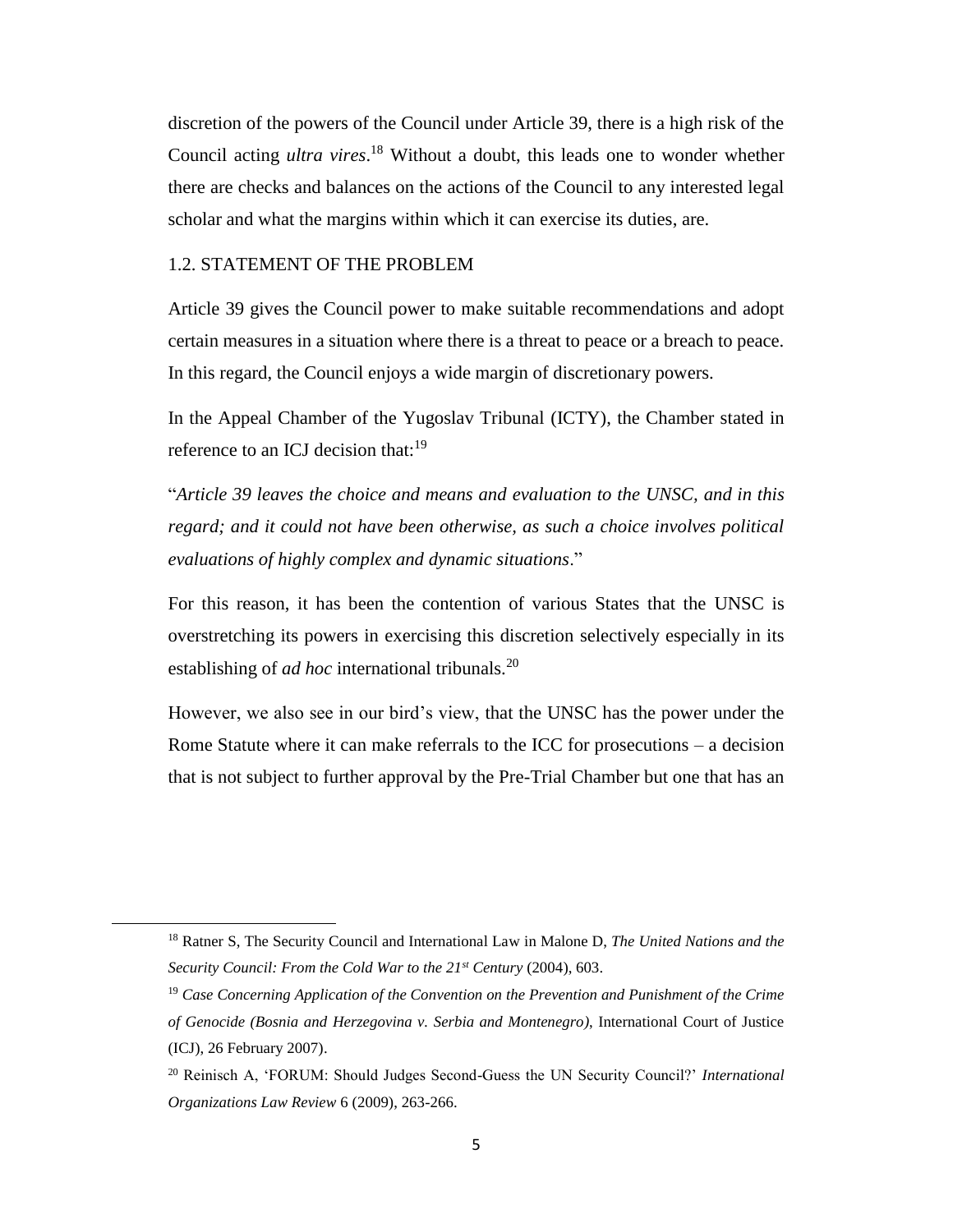express route to the bench of the Trial Chamber.<sup>21</sup> It is provisions like these that allow much wiggle room to the UNSC to abuse the exercise of its powers.

#### <span id="page-14-0"></span>1.3. JUSTIFICATION OF THE STUDY

Criminal law draws its force from the fact that it represents what the citizens' consensus is on what is expected of human behavior and equally important, that the institution mandated with the task of judging such behavior to be, views as legitimate. $^{22}$ 

Firstly, the UNSC is a public international institution and prone to abusing its powers as shall be illustrated in this paper; therefore not serving the purpose it was intended to. This reason is also reinforced by the provision of Article 24 of the Charter as has been discussed above. A fundamental question therefore would be, to what extent is the UNSC subject to controls? $2^{23}$ 

The UNSC is subject to legal limits, but never to any clear procedures that the legality of its actions can be tested.<sup>24</sup> For this reason, it can be seen as a grave flaw to leave the UNSC a wide playing field without such boundaries whatsoever. The second reason being that the Charter in this same spirit gives two major ways in which the UNSC may restore peace and security. The first being by pacific means in conformity with the principles of justice and international law while the other is through effective collective enforcement measures for the prevention and removal of threats to the peace.<sup>25</sup> These effective collective measures are found in Articles

l

<sup>21</sup> Cakmak C, 'The International Criminal Court in World Politics' *International Journal on World Peace* 23 (2006).

<sup>22</sup> *Prosecutor v. Dusko Tadic aka "Dule"*, (Decision on the Defence Motion for Interlocutory Appeal on Jurisdiction), International Criminal Tribunal for the Former Yugoslavia (ICTY), 2 October 1995, para. 6.

<sup>23</sup> Wood M, *The United Nations Security Council and International Law: The Security Council's Powers and Limits*, Second Lecture as delivered on 8th November 2006, University of Cambridge, para. 52.

<sup>24</sup> Article 24 (1), *Charter of the UN*.

<sup>25</sup> Article 1, *Charter of the UN*.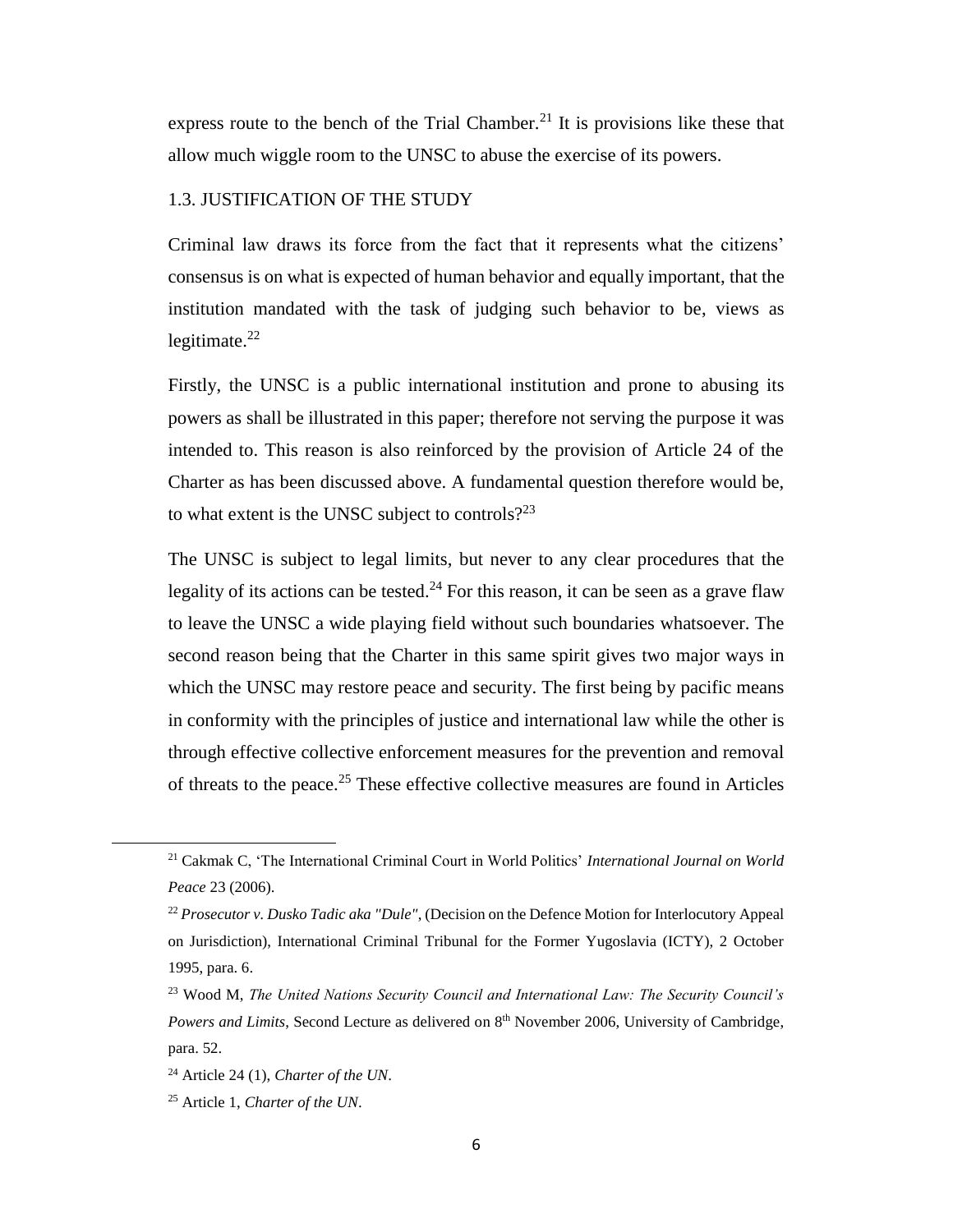41 and 42. They include non – military measures<sup>26</sup> and military measures.<sup>27</sup> Having prescribed that, it is then the author's question to analyze whether we can extrapolate creation of international tribunals as one of the measures the Council can take up in fulfilling its mandate.

#### <span id="page-15-0"></span>1.4. OBJECTIVES

#### <span id="page-15-1"></span>**1.4.1. General objective**

The general and wider objective of this study is to analyze the wide discretionary powers of the UNSC and how they have been subject to abuse with the aim of suggesting procedural reform.

#### <span id="page-15-2"></span>**1.4.2. Specific objectives**

More specifically, the objectives of this dissertation are:

1. To show that the UNSC should not have the power to further establish *ad hoc* international tribunals as it does not have unfettered discretion in its decisionmaking process.

2. To show that there is need to establish procedural measures in the actions of the UNSC to avoid such uncertainty and ambiguity while exercising its wide discretionary powers.

#### <span id="page-15-3"></span>1.5. RESEARCH QUESTIONS

1. Is the discretion that the UNSC has in taking measures and making recommendations on the threat or breach to peace, an unfettered discretion or is the Council bound to some limits?

2. At the end of the study, if the author finds that the UNSC is rightfully entitled to any judicial or quasi-judicial functions, should it then be bound by procedural rules?

 $\overline{\phantom{a}}$ 

<sup>26</sup> Article 41, *Charter of the UN.*

<sup>27</sup> Article 42, *Charter of the UN.*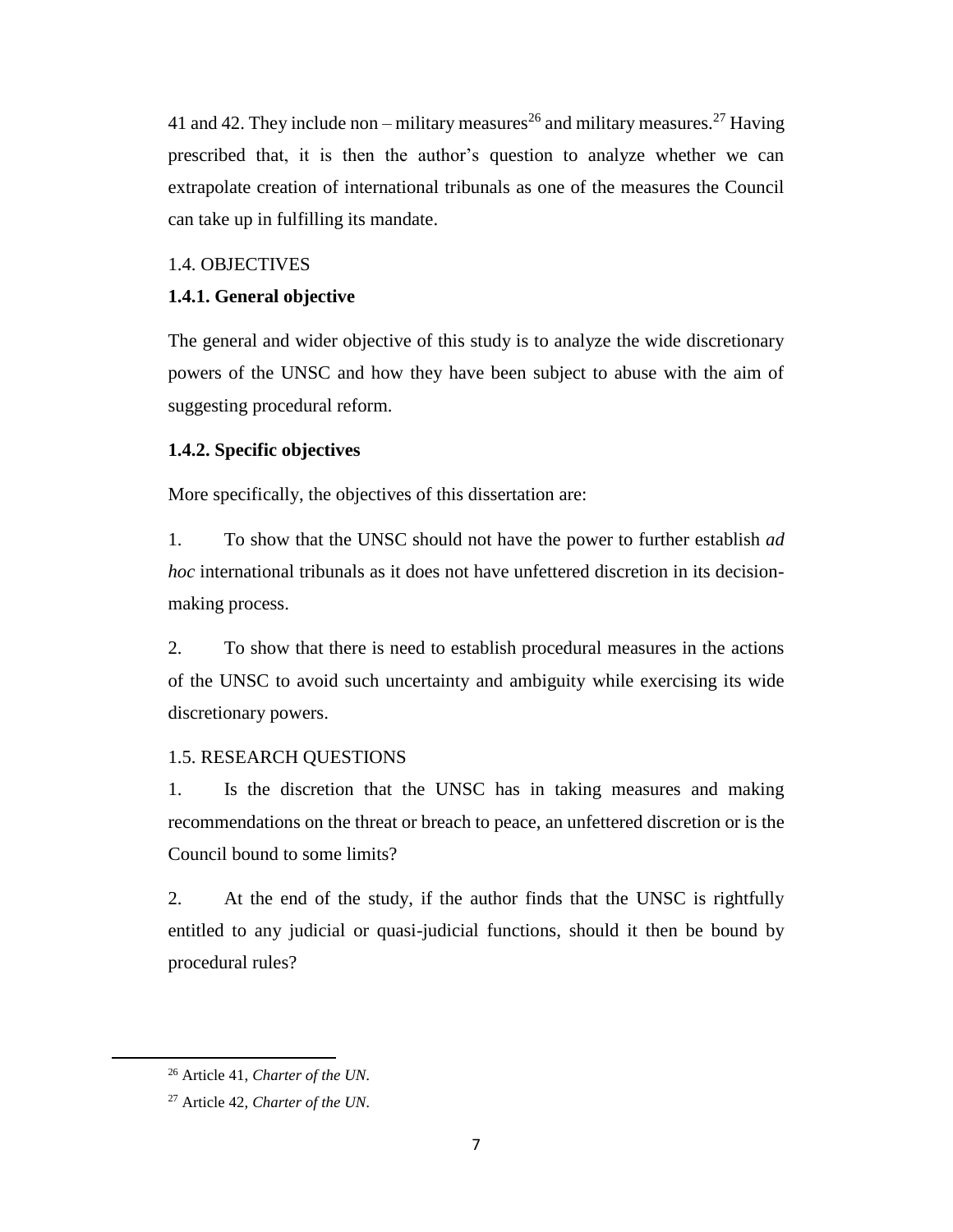#### <span id="page-16-0"></span>1.6. LITERATURE REVIEW

The establishment of the *ad hoc* tribunals has been critiqued by the legal scholar Drumbl.<sup>28</sup> He questions the necessity of putting in place such a mechanism to address the tragedies that happened in the former Yugoslavia since national courts were also involved with addressing civil and criminal matters in the Republic of Yugoslavia at the time.<sup>29</sup>

In addition, there existed extraterritorial criminal prosecutions took place in countries like Germany (which was based on the principle of universal jurisdiction).<sup>30</sup> The United States took part in the adjudging of civil cases that arose from the conflict as well.<sup>31</sup> The UN also facilitated establishment of hybrid tribunals that were operating in Kosovo.<sup>32</sup> The International Court of Justice (ICJ) was also not left behind as it had been tasked with a number of civil suits *inter alia*  declaratory reliefs and making reparative claims on the question of state responsibility with regards to the States that were involved in the war in the former Yugoslavia.<sup>33</sup>

With all these institutions seeking to address the atrocities that were committed in the former Yugoslavia, Drumbl is of the opinion that too many cooks run the risk of causing "inconsistencies that could arguably weaken the certainty and

<sup>31</sup> *Kadic v. Karadzic*, 518 U.S. 1005 (1996).

<sup>&</sup>lt;sup>28</sup> Drumbl M, 'Looking Up, Down and Across: The ICTY's Place in the International Legal Order' *New England Review* 4 (2003).

 $^{29}$  In that case, the ICTY needed to reevaluate its position and its role in the collection of institutions dealing with the conflict in the Former Yugoslavia. *See* Drumbl M, 'Looking Up, Down and Across: The ICTY's Place in the International Legal Order', 1038, 1039.

<sup>30</sup> *State Attorney's Office v. Jorgic*, Higher State Court of Dusseldorf, 1997. (Jorgic was convicted on 30 counts of murder and 11 counts of genocide and was sentenced to life in prison).

<sup>&</sup>lt;sup>32</sup> Drumbl M, 'Looking Up, Down and Across: The ICTY's Place in the International Legal Order', 1038.

<sup>&</sup>lt;sup>33</sup> Drumbl M, 'Looking Up, Down and Across: The ICTY's Place in the International Legal Order', 1038. *Also see*, *Bosnia genocide case*, Judgment.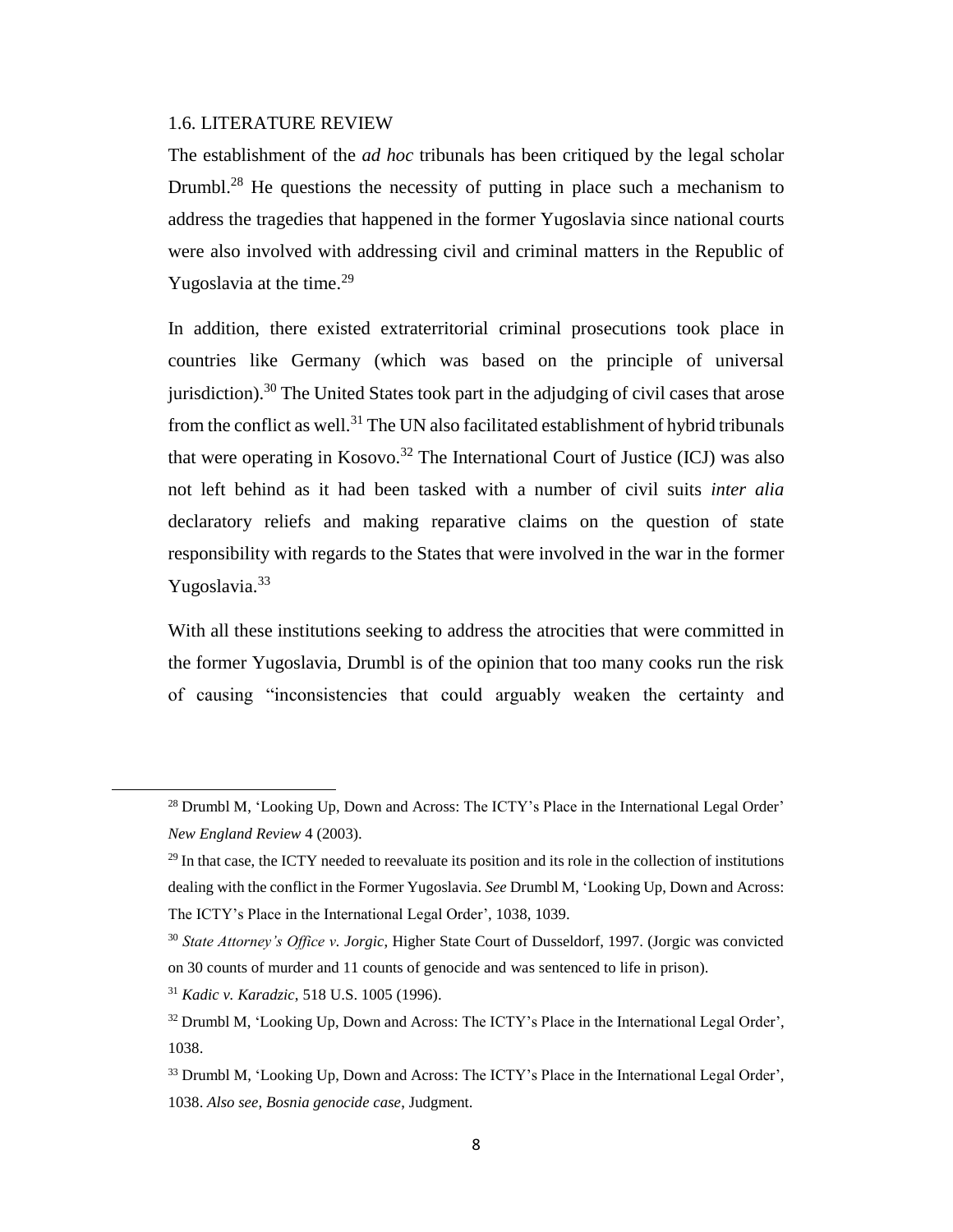predictability of international criminal law."<sup>34</sup> For this reason, there has to be a harmonization of the procedures that are to be used in international criminal law.

On the other hand, Watson<sup>35</sup> that the establishment of the ICTY and its sister court – the ICTR – was a successful venture<sup>36</sup> in the history of international criminal justice as they paved way for the ICC. $37$ 

Furthermore, the tribunals, in his opinion, have contributed to international criminal law where they determined their own jurisdiction (*la competence de la competence*), and their validity on establishment by the UNSC. <sup>38</sup> The Appeals Chamber in this case stated in the interlocutory appeal on the jurisdiction of the Tribunal that the UNSC was well within its powers in Chapter VII of the Charter to establish the Tribunal.

In concurrence with the Appeal Chamber in the *Tadic* case, it would be prudent enough to distinguish – that the discretionary powers of the UNSC are not to be

 $\overline{\phantom{a}}$ 

<sup>&</sup>lt;sup>34</sup> Drumbl M, 'Looking Up, Down and Across: The ICTY's Place in the International Legal Order', 1039. See also, Spelliscy S, 'The Proliferation of International Tribunals: A Chink in the Armor' *Columbian Journal of Transnational Law* 143 (2001). (Discussing the "proliferation problem" arising from the "explosion" in the number of international dispute resolution mechanisms and suggesting this may undermine the certainty and credibility of international law).

<sup>&</sup>lt;sup>35</sup> Watson G, 'The Changing Jurisprudence of the International Criminal Tribunal for the Former Yugoslavia' *New England Review* 4 (2003), 871 – 885.

<sup>36</sup> *Prosecutor v. Kvocka*, (Judgment), International Criminal Tribunal for the Former Yugoslavia (ICTY), 2001, paras. 546-561. (Holding that rape can constitute torture); *Prosecutor v. Furundzija*, (Judgment), International Criminal Tribunal for Rwanda (ICTR), 1998. (The Rwanda Tribunal has made particularly important contributions to the development of the law on sexual violence).

<sup>&</sup>lt;sup>37</sup> Rome Statute of the International Criminal Court, 17 July 1998. The Rome Statute entered into force on July 1, 2002. Watson G, 'The Changing Jurisprudence of the International Criminal Tribunal for the Former Yugoslavia', 871 – 872.

<sup>38</sup> *Prosecutor v. Dusko Tadic aka "Dule"*, paras. 28-48. *See also*, *Prosecutor v. Joseph Kanyabashi*, (Decision on the Defence Motion on Jurisdiction), International Criminal Tribunal for Rwanda (ICTR), 1997.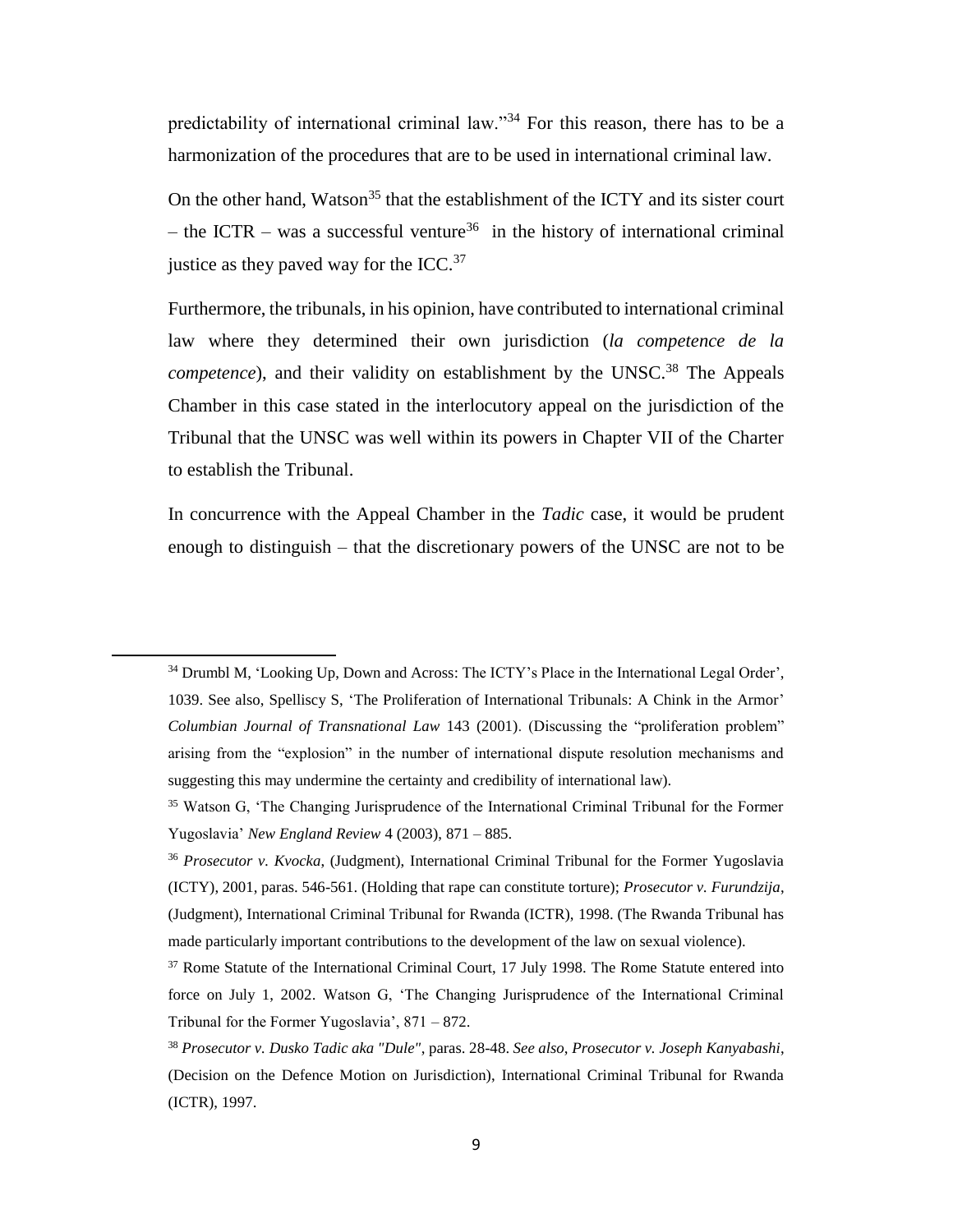exercised absolutely and that 'neither the text nor the spirit of the UN Charter' conceives of the UNSC as *legibus solutus* (unbound by law).'<sup>39</sup>

#### <span id="page-18-0"></span>1.7. THEORETICAL FRAMEWORK

Social contract theory and realism

One of the first laws of man is that each is motivated to pursue peace only when others are willing to do the same.<sup>40</sup> The social contract theory is based on seeking to afford individuals a state of civilization rather than a state of nature – which according to the Hobbesian theory, life of man in the state of nature is solitary, nasty, brutish and short. $41$ 

This theory has been used to justify the existence of a political power because it seeks to reconcile the freedom of the individual actors with that of the sovereign.<sup>42</sup> Jean-Jacques Rousseau postulates that States are always in a state of paranoia and self-interests largely due to their inequality – a quality that does nothing but trigger their need for constant self-preservation.<sup>43</sup>

According to Kant, States also relinquish their rights in exchange for a guarantee that they shall not be attacked by their fellow State actors.<sup>44</sup> Kant sees States to be moral persons also living in a similar condition of nature<sup>45</sup> that mimics the same

<sup>39</sup> *Prosecutor v. Dusko Tadic aka "Dule"*, para. 28.

<sup>40</sup> 'Modern Social Contract Theory: Thomas Hobbes', para. 8 found a[t http://www.iep.utm.edu/soc](http://www.iep.utm.edu/soc-cont/)[cont/](http://www.iep.utm.edu/soc-cont/) on 20 March 2016.

<sup>41</sup> Gauthier D, *The Logic of Leviathan: The Moral and Political Theory of Thomas Hobbes*, Clarendon Press, 1969, 17.

<sup>&</sup>lt;sup>42</sup> Niedleman J, *The Social Contract Theory in the Global Context*, 9<sup>th</sup> October 2012 found at <http://www.e-ir.info/2012/10/09/the-social-contract-theory-in-a-global-context/> on 20 March 2016. <sup>43</sup> Blanchet G, 'Jean-Jacques Rousseau's Contribution to International Relations Theory' *Glendon Journal of International Studies* (2002), 18.

<sup>44</sup> Kant I, *Perpetual Peace: A Philosophical Sketch*, 1795.

<sup>45</sup> Kant I, *Grounding for the Metaphysics of Morals: On a Supposed Right to Lie because of Philanthropic Concerns*, 151.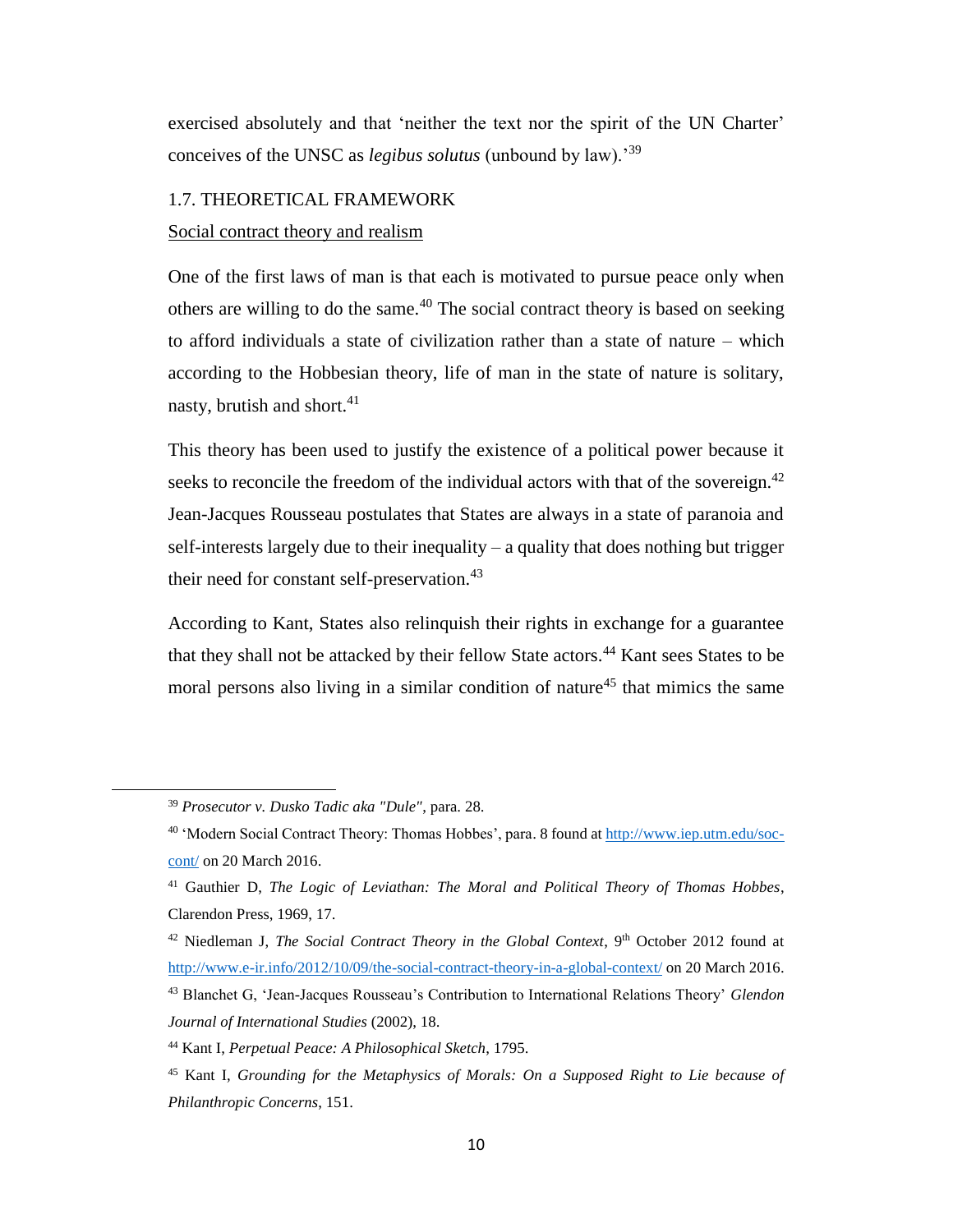theory that Hobbes propagated on the social contract theory<sup>46</sup> where States are constantly focusing on their power and self-interests. This theory propagates that States come together to form such an organization (the UNSC) to guarantee world security, not because of a 'harmony of interests' but because of rational fear and selfish desires.<sup>47</sup>

As has been explained before, Article 24 of the Charter postulates that the States confer the primary responsibility of maintaining world peace and order on the UNSC to do the same on their behalf. This is very much in line with the theories as has been described above. From the composition of the UNSC, the concept of realism is very much clear in granting the permanent five member States with veto power – a classic show of power considerations.<sup>48</sup> By relying on this theory, the author is creating awareness to the reader that States act the way they do out of their innermost egotistical desires and not for the benefit of others. This serves as a compass in discussing the context within which the UNSC was formed, the theory behind its composition and hopefully the rationale within which it makes the decisions that it does.

#### <span id="page-19-0"></span>1.8. HYPOTHESIS

 $\overline{a}$ 

That the UNSC should have checks and balances and effective procedures in determining the legality of its actions in taking measures based on the threat or breach of peace.

#### <span id="page-19-1"></span>1.9. RESEARCH DESIGN AND METHODS

This research is going to be conducted in a descriptive manner through the analysis of the relevant treaties and conventions such as the Charter of the UN. It will also be centered on gathering information based on the current status quo and long-

<sup>46</sup> Kant I, *Grounding for the Metaphysics of Morals: On a Supposed Right to Lie because of Philanthropic Concerns*, 3ed, Hackett Classics, 1999.

<sup>47</sup> Mearsheimer J, 'The False Promises of International Institutions' *International Security* 20  $(1995), 82 - 93.$ 

<sup>48</sup> Article 23 and 27, *Charter of the UN*.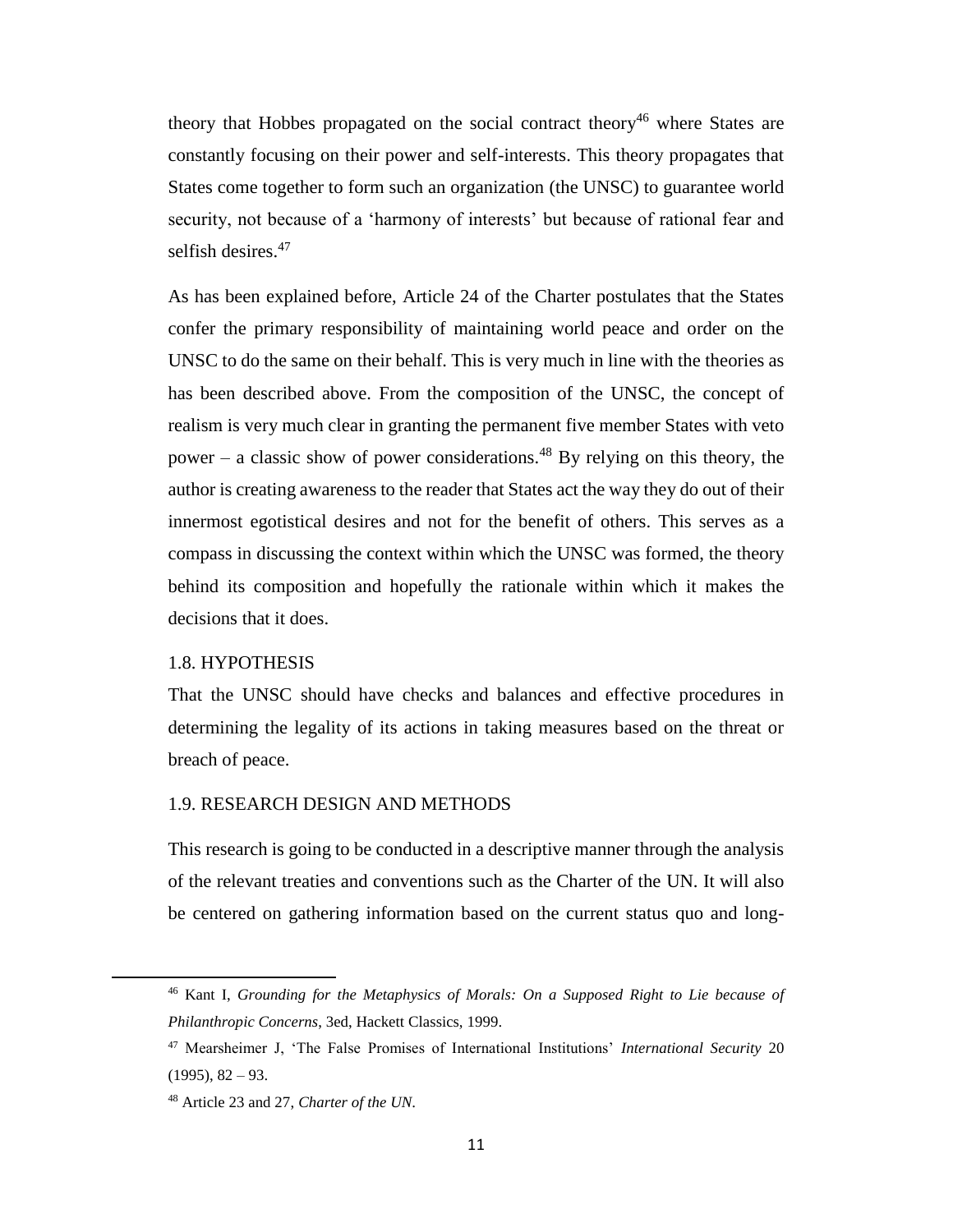standing facts in the international community within the time frames of the birth of the UN to the present.

The research methods that will be employed will be derivation of mainly secondary data to carry out a qualitative research study. This data will be inclusive of international laws, treaties, conventions, international case law and literature works from renowned authors in the field of international law and will be conducted via a desktop research.

In addition, should there be any relevant primary data that will arise from my legal practice attachment at the ICTY during this time, it shall be included into this research study.

#### <span id="page-20-0"></span>1.10. SCOPE AND LIMITATIONS OF THE STUDY

This research study will face a limitation as to time since it is to be carried out between the months of March 2016 and February 2017 where it shall be submitted in partial fulfillment for the Bachelor of Laws degree.

#### <span id="page-20-1"></span>1.11. CHAPTER BREAKDOWN

#### **Chapter One: Painting the Picture**

Chapter One sets the background for the discussion on the analysis of the abuse of the wide discretionary powers by the UNSC as it exercises its powers within the ambit of international criminal justice. This forces the author to firstly, define what the role of international criminal justice is, its relevance and how the UNSC found itself taking a role in it. The author then outlines the problem statement for which a solution is sought, its justification and the objectives of this dissertation based on the social contract and realism theories.

#### **Chapter Two: Blast from the Past**

Chapter Two embellishes the discussion by giving a conceptual framework. The author traces the development of international criminal justice from the  $20<sup>th</sup>$ Century with the UNSC quickly taking its position at its side. The UNSC takes on an 'exclusive club' nature and has only five of its members, whose roots follow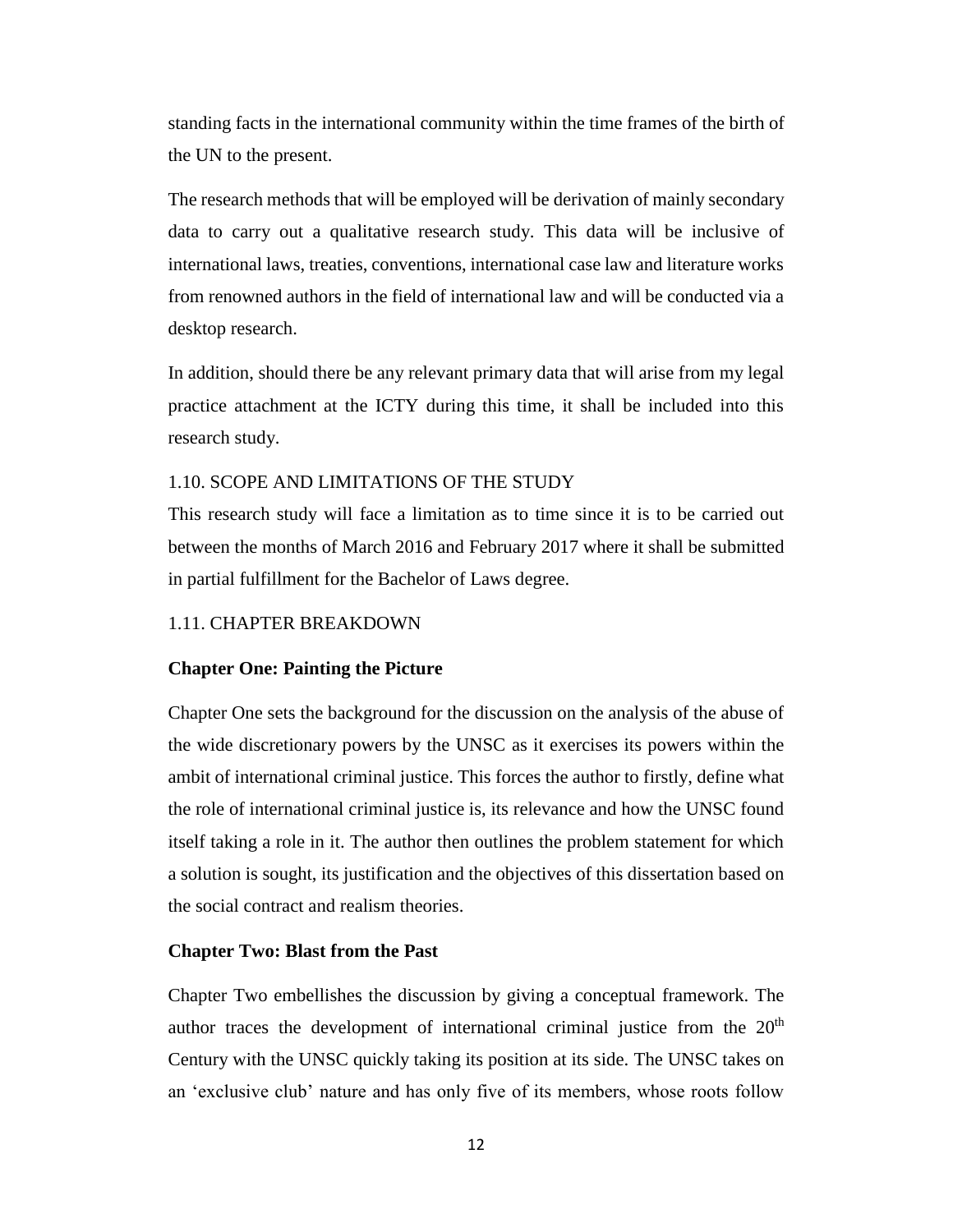back to victors of the Second World War, securing veto power. At this point, as onlookers we see the spirited efforts to justify the place of the UNSC in the establishment of the *ad hoc* tribunals – setting precedence in international criminal justice.

#### **Chapter Three: Sweetening the Deal**

Chapter Three is a shift of lens from the international *ad hoc* tribunals established by the UNSC to an approach where States are getting involved in the process of instituting judicial institutions that shall be responsible for prosecuting their own nationals. This was the birth of hybrid tribunals. It is in this chapter that we see more power being given to the States on this front that finally, they find themselves seated at a negotiation table, discussing the adoption of a permanent international criminal court – without the input *per se* of the UNSC.

#### **Chapter Four: The Rising Greenhorn**

Chapter Four changes the gear in a slightly different direction where States – African States – desire to push the agenda of 'State-established' judicial institutions – further left by means of treaty. Here, we see the rubbing of shoulders of African States with the UNSC and the ICC and their threats to resort to establishing criminal court of their own, namely, the African Court of Justice and Human Rights. This paper further looks into the role the UNSC would have in this proposed court, if any and whether the UNSC in this case, could be said to slowly lose grip of its role in international criminal justice outside the scope of the ICC.

#### **Chapter Five: The End Looking into the Future**

Chapter Five is the final chapter that seeks to propose solutions that allow one to look into the future with an optimistic spirit. The author suggests reforms in procedure within the UNSC and proposes that this should be propagated by the UNSC itself. This way the UNSC will be more accountable to its decisions; an act that would hopefully curb the selective nature of decision – making that has become one of its undesirable characteristics.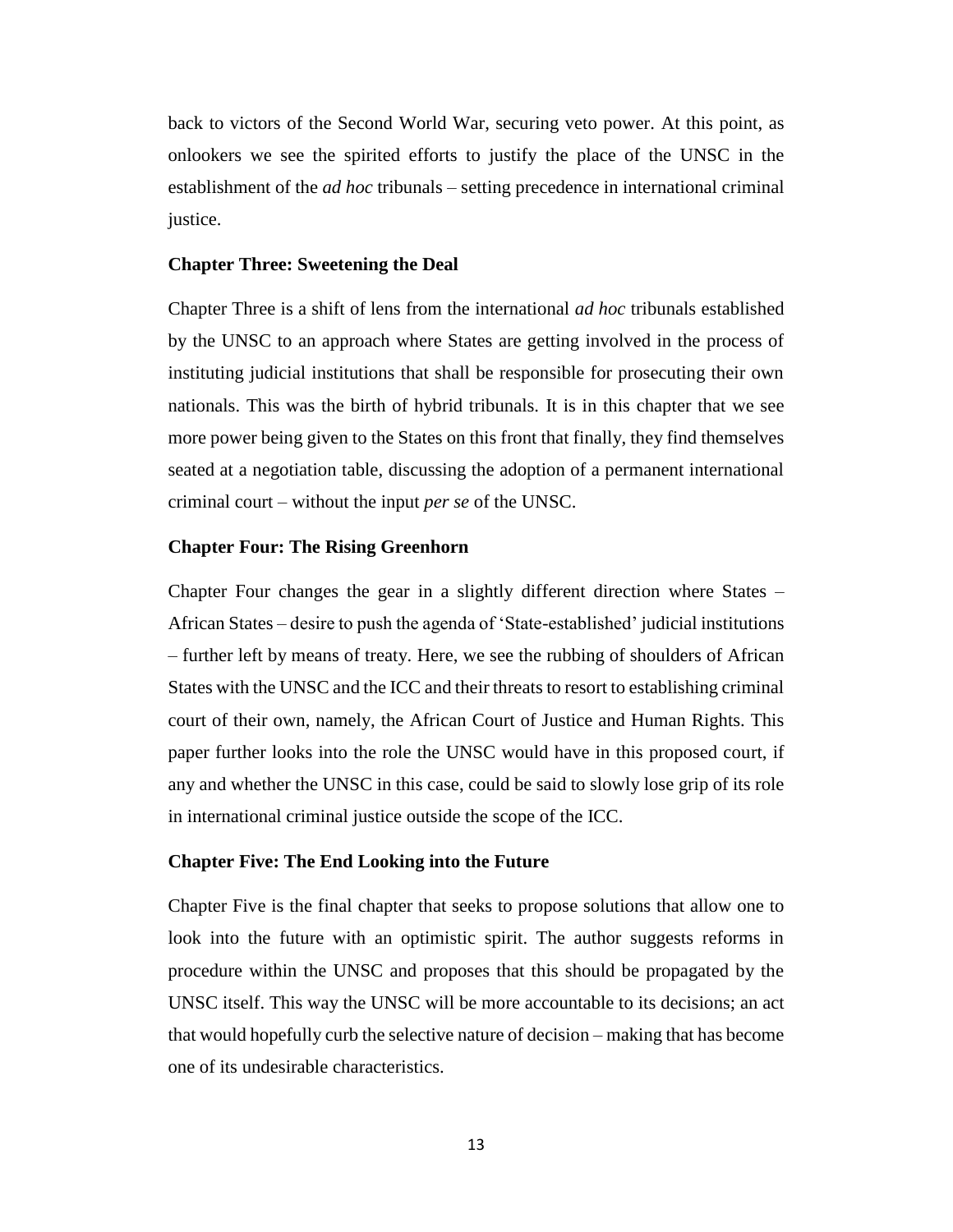#### <span id="page-22-1"></span><span id="page-22-0"></span>**II.CHAPTER TWO : Blast from the Past**

2.1. DEVELOPMENT OF INTERNATIONAL CRIMINAL JUSTICE AS RELATED TO THE SECURITY COUNCIL

#### <span id="page-22-2"></span>**2.1.1. Brief history and mandate of the Security Council**

The year is 1945 and the dust after the Second World War is now just settling down. The League of Nations that was established after the First World War failed miserably in preventing yet another war and is now replaced by the UN.<sup>49</sup> The UN was established by the Great Powers<sup>50</sup> for the primary purpose of promoting peace and harmony among States and to prevent future skirmishes.<sup>51</sup> It officially came into being on October 24, 1945 when the Charter was ratified, shortly after the end of the Second World War. According to the principles of its Charter, this was to be achieved by encouraging living in tolerance and in a neighborly manner among States in order to maintain international peace and security.<sup>52</sup>

The UN is perceived to be an international peace keeping organization<sup>53</sup> to safeguard democracy, freedom and peace in the aftermath of the war and "to save succeeding generations from the scourge of war, which twice in our lifetime has brought untold sorrow to mankind." <sup>54</sup> However, the intention of the Allied nations to form such a collective security organization on the foundation of power politics<sup>55</sup>

<sup>&</sup>lt;sup>49</sup> 'WWII Aftermath & the Creation of the United Nations'[, http://study.com/academy/lesson/wwii](http://study.com/academy/lesson/wwii-aftermath-the-creation-of-the-united-nations.html)[aftermath-the-creation-of-the-united-nations.html](http://study.com/academy/lesson/wwii-aftermath-the-creation-of-the-united-nations.html) on 6 June 2016.

<sup>&</sup>lt;sup>50</sup> The Allies of the Second World War including the United States, Britain and the Soviet Union.

<sup>51</sup> Cassese A, *International Law*, 2ed, Oxford University Press, New York, 2005, 317 – 318.

<sup>52</sup> The Preamble, *Charter of the UN.*

<sup>&</sup>lt;sup>53</sup> 'WWII Aftermath & the Creation of the United Nations'[, http://study.com/academy/lesson/wwii](http://study.com/academy/lesson/wwii-aftermath-the-creation-of-the-united-nations.html)[aftermath-the-creation-of-the-united-nations.html](http://study.com/academy/lesson/wwii-aftermath-the-creation-of-the-united-nations.html) on 6 June 2016.

<sup>54</sup> The Preamble, *Charter of the UN.*

<sup>55</sup> Shaw M, *International Law*, 4ed, Cambridge University Press, Cambridge, 1998, 826.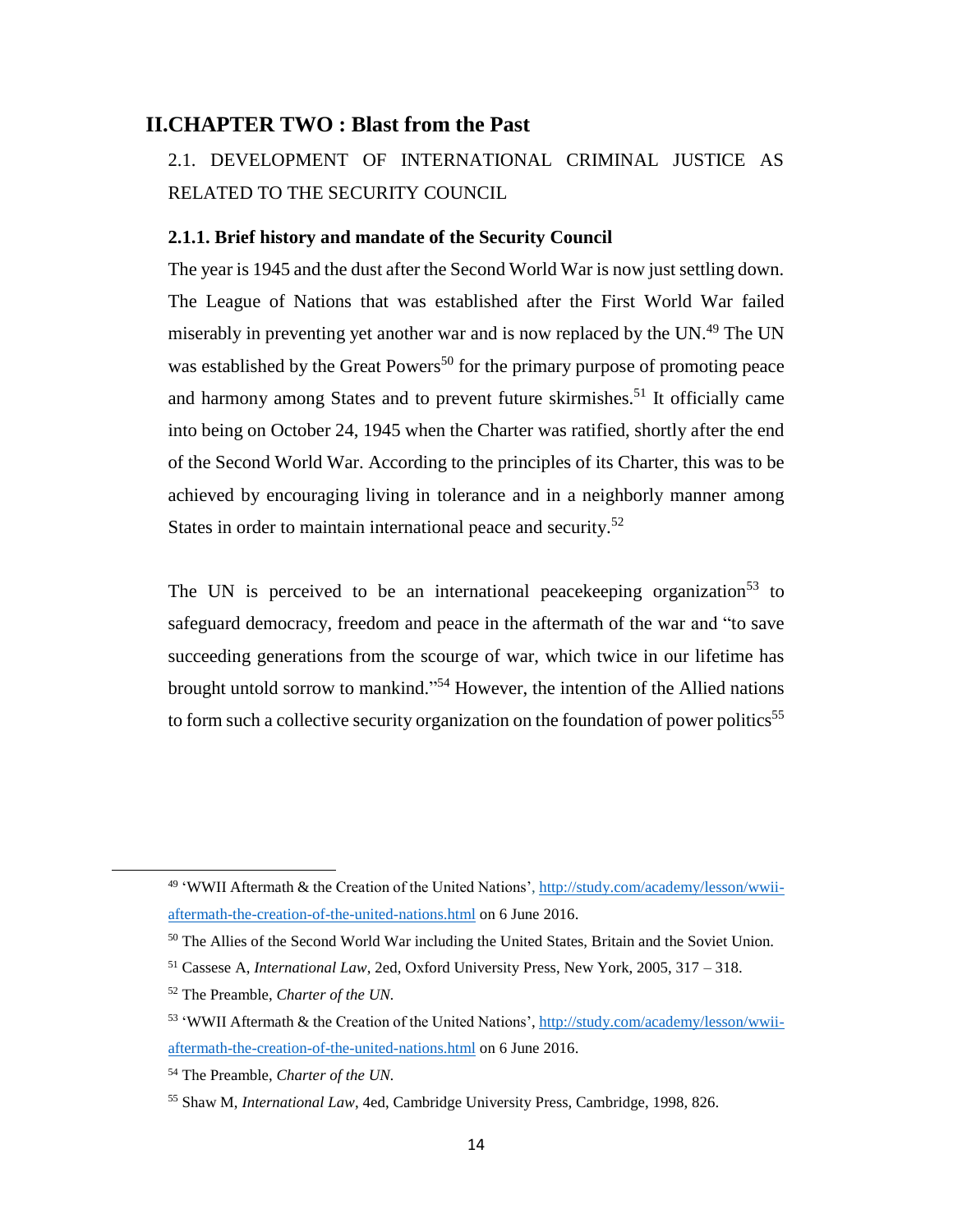has been criticized for championing for "negative peace" rather than "positive peace".<sup>56</sup>

In achieving this common objective of collective security, the UNSC was established under the Charter<sup>57</sup> with the major function of maintaining international peace and security.<sup>58</sup> This is achieved through peaceful methods of dispute resolution<sup>59</sup> and through imposition of conflict and non-conflict means such as employing forces of land, air or water $60 -$  whichever may be necessary  $-$  to restore international peace and; severance of diplomatic relations, <sup>61</sup> respectively.

The way that the Council operates today is largely influenced by history, context within which it was formed and its functions. From the beginning, the UNSC was envisaged as a political institution – one that would dominate over other 'weaker' nations<sup>62</sup> and would seek to achieve their (Great Powers) political goals while wisely following the law that was laid down.<sup>63</sup> This was to be achieved by the tool

l

<sup>&</sup>lt;sup>56</sup> The UN has only busied itself with focusing on the absence of another war instead of encouraging mechanisms that would promote good neighborliness that would dissuade any political tensions. This is in tandem with the social contract and realism theories that this paper seeks to rely on. *See*, Cassese, *International Law*, 325.

<sup>57</sup> Chapter III, *Charter of the UN.*

<sup>58</sup> Article 24, *Charter of the UN.*

<sup>59</sup> Article 33, *Charter of the UN.*

<sup>60</sup> Article 42, *Charter of the UN.*

<sup>61</sup> Article 41, *Charter of the UN.*

 $62$  Winston Churchill expressed that: 'The eagle should permit the small birds to sing and care not wherefore they [The Great Powers] sang'. *The Conferences at Malta and Yalta*, 1945, 589 – 591.

<sup>63</sup> Cassese, *International Law*, 320.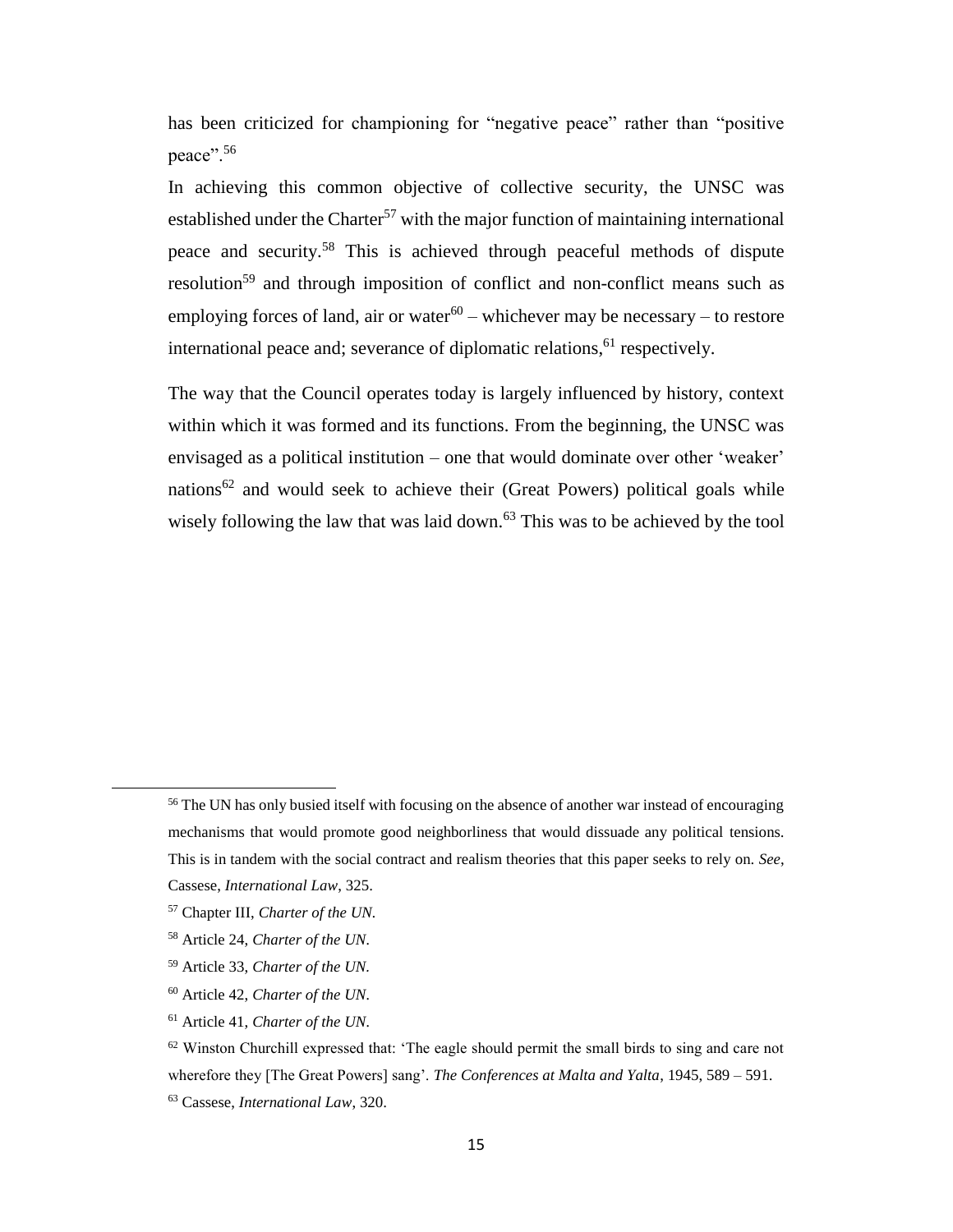that is the veto power;<sup>64</sup> the crux of the matter of this paper on the ways and means in which the Council uses its powers since it has not lived to its expectations.<sup>65</sup>

First of all, the powers of the Council can be said to originally root from Article 24 of the UN Charter which states that:

"*In order to ensure prompt and effective action by the United Nations, its Members confer on the UNSC primary responsibility for the maintenance of international peace and security, and agree that in carrying out its duties under this responsibility the UNSC acts on their behalf."*

It can rightly be deduced therefore that, the Council in its activities of maintenance of peace, should ideally derive its official powers from the member States of the Charter as has been postulated even if this has not been so.<sup>66</sup> For this reason, the Council is not only legally bound by the powers defined in the Charter but is also expected to act in good faith<sup>67</sup> on behalf of these member States. A public entity that repeatedly fails to act in good faith undermines its own legitimacy.<sup>68</sup>

#### <span id="page-24-0"></span>**2.1.2. Nuremberg Trial (1945-1946)**

Following the atrocities that were executed by the Germans, the IMT was designed to ensure that the upper echelons of the Nazi leaders were tried by their adversaries

 $\overline{\phantom{a}}$ 

<sup>&</sup>lt;sup>64</sup> Cassese notes that this veto concept was one that had the power to 'cripple' the work of the UNSC where the interests of the P-5 were not protected. *See* Cassese, *International Law*, 324. Shaw notes that the Soviet Union only agreed to join the UN on inclusion of such power so as to have leverage against USA – more reason why the functioning of the UNSC is politically-based. *See* Shaw M, *International Law*, 826.

<sup>65</sup> Shaw M, *International Law*, 827 – 828.

<sup>66</sup> Cassese describes the partiality of the UNSC in disputes between States and the lack of political will in invoking Chapter VII of the UN Charter in some situations. (A relevant would be the genocide in Rwanda). *See* Cassese, *International Law*, 327.

<sup>67</sup> Article 26, *Vienna Convention on the Law of Treaties,* 23 May 1969, 1155 UNTS 331.

<sup>68</sup> *Legal Consequences for States of the Continued Presence of South Africa in Namibia (South West Africa) Notwithstanding Security Council Resolution 276 (1970)*, Advisory Opinion, ICJ Reports 1971.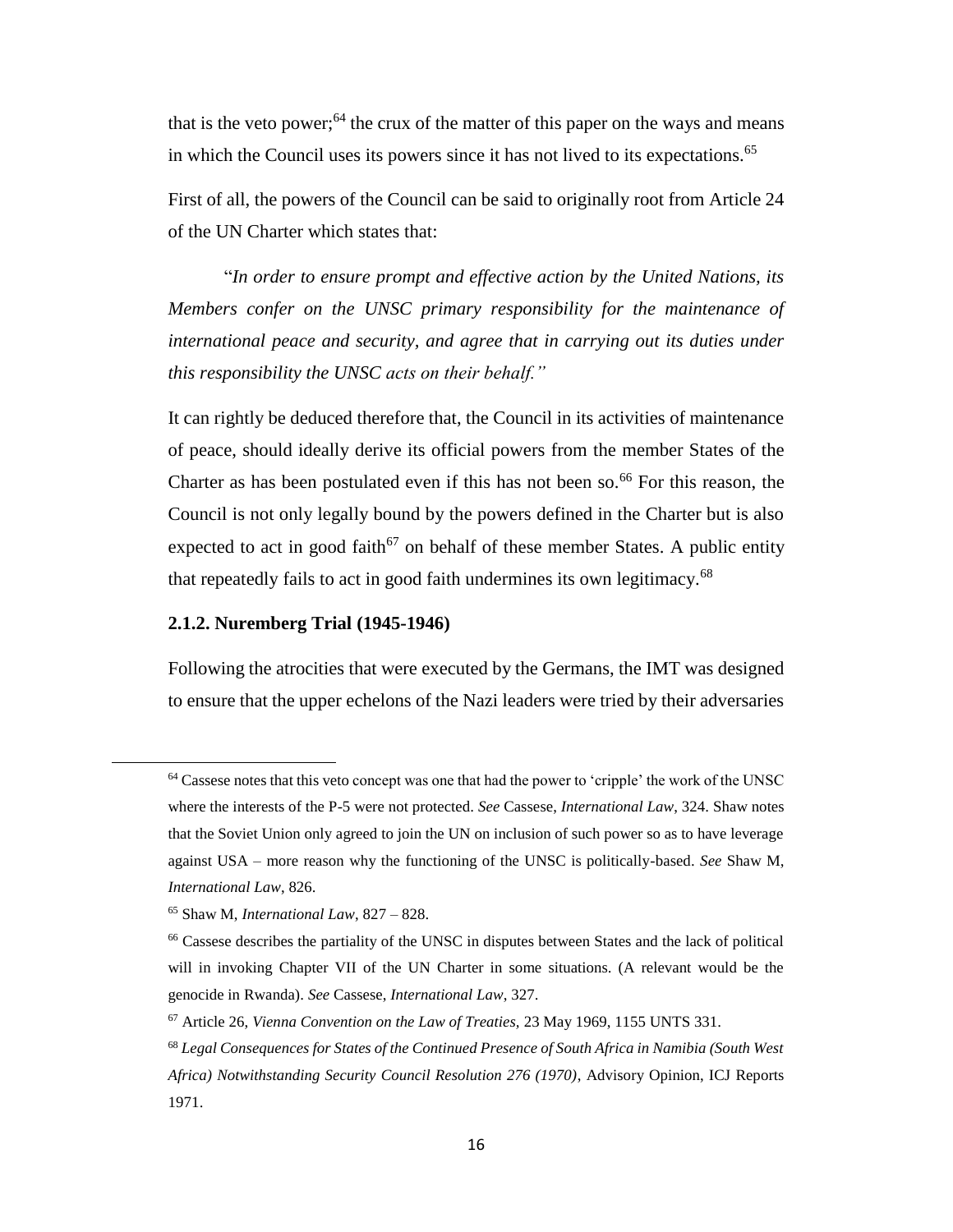and neutral States (including the Allied Powers)<sup>69</sup> rather than by domestic courts of the States to which they belonged.<sup>70</sup> This was for the purposes of justice and for the record of such trials and the Nazi actions to embed as a lesson, in history for generations to come.

To note, the famous Nuremberg Trial was set up as a result of a declaration among the Allied States to "condemn the Germans – a judgment that will meet history".<sup>71</sup> What is more interesting however is the composition of the bench<sup>72</sup> that chose to act as the Supreme Judge of the horrendous German criminals. They included nationals from the United States, Great Britain, the Soviet Union and France<sup>73</sup> – a fascinating mix that not only reflected the "victors" of the war but also foreshadowed the composition of the UNSC as we know it today.

#### <span id="page-25-0"></span>**2.1.3. Cold War (1989)**

 $\overline{a}$ 

The Council saw tough days during the Cold War in a situation where the world was divided into two major blocs of Eastern and Western influence. The UN and fittingly the UNSC, became what was known as a bulldog with no teeth.<sup>74</sup> The Council was not able to attain its main objective which was to maintain collective

<sup>69</sup> Agreement for the Prosecution and Punishment of Major War Criminals of the European Axis and Establishing the Charter of the International Military Tribunal (IMT), Annex, (1951) 82 UNTS 279.

<sup>70</sup> Schabas W, *An Introduction to the International Criminal Court*, 4ed, Cambridge University Press, New York, 2011, 5-6.

<sup>71</sup> 'International Military Tribunal at Nuremberg', <https://www.ushmm.org/wlc/en/article.php?ModuleId=10007069> on 7 June 2016.

 $72$  Cassese posits that *in casu*, this court was not an international court – the appointment of the prosecutor and judges from the Allied Nations who only acted on the prerogative of these States, only functioned to characterize the court as a 'judicial body acting as an organ of the appointing State'. *See*, Cassese, *International law*, 454.

<sup>73</sup> Schabas, *An Introduction to the International Criminal Court*, 7.

<sup>74</sup> The Council abstained from taking effective action by exercising its veto power during the Cold War. *See,* Akande D *et al*, 'Old Questions and New Challenges for the U.N. Security System: The Role of the Security Council in the Light of the Charter's Reform' *Journal of International Law and Policy* 4 (2007), 2:4.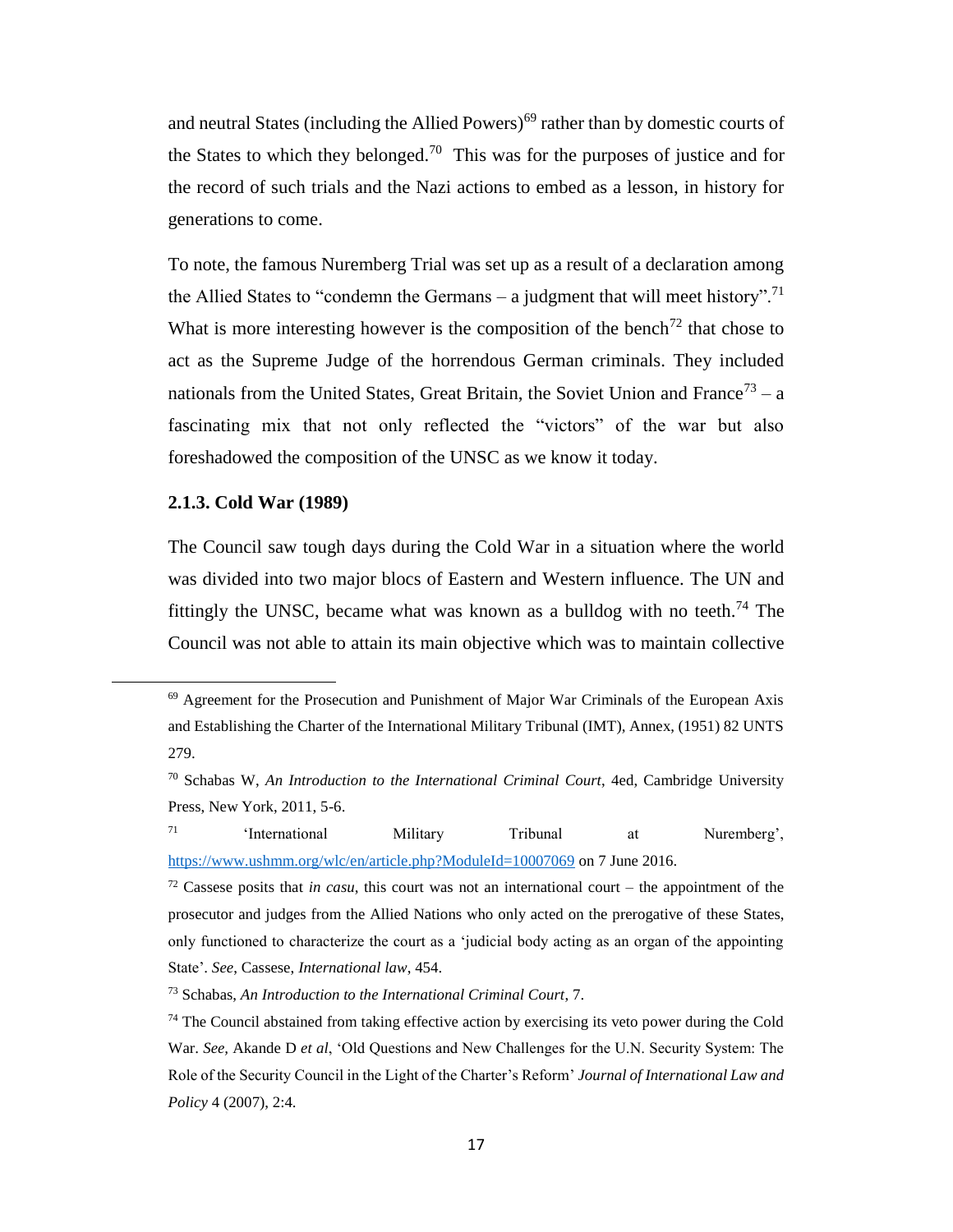international peace and security.<sup>75</sup> The major reason being that the division in the world not only reflected division in ideologies of the two major super powers – the United States and the Soviet Union – but also often resulted in situations of standoffs within the Council at the crucial times of making important and lifesaving decisions.<sup>76</sup>

However, with the end of the Cold War, there were many significant shifts in the international atmosphere. The animosity that plagued the Eastern and Western bloc in Europe was slowly melting away and with that arose a spirit of mutual cooperation and friendly international relations.<sup>77</sup> This coupled with the rise of the concept of respect for human rights,<sup>78</sup> was a significant step in the growth of international criminal justice as several institutions were developed to serve this purpose.<sup>79</sup> Nevertheless, it cannot be erased from the scrolls of history that the Council acted only to the benefits of the permanent members that compose  $it - yet$ another indicator that clearly shows that politics and self-interests are major influencers in the decisions it makes.

#### <span id="page-26-0"></span>**2.1.4. ICTY (1993) and ICTR (1994) (The** *Ad hoc* **tribunals)**

The repeated bloodbaths that took place in the early nineties were not happening in oblivion in the international community; the horrors were aplenty. Mass killings,

 $\overline{\phantom{a}}$ 

<sup>&</sup>lt;sup>75</sup> In fact, due to the failure of the UNSC to take up its mandate at this time, the Secretary-General took it upon himself to propagate peace. This time also saw the rise of other military function groups such as regional institutions, NATO and the Warsaw Pact. *See*, Shaw M, *International Law*, 828.

 $76$  For instance, the situation in Vietnam was left to run its course at the expense of loss of hundreds of thousands of lives due to the inaction of the Security Council. This just goes to show how the Council has continuously been used as a tool of power and personal interests to the States that hold the veto power.

<sup>77</sup> Cassese, *International Law*, 44 – 45.

 $78$  With the breaking off of the Soviet Union, the States that arose from began to appreciate principles and rules in international law which led to a situation of *ad idem* between States that allowed them to fulfil their obligations as it was earlier intended. *See*, Cassese, *International Law*, 454 – 455.

 $79$  At this point international criminal law was developing normatively by allowing human right values to permeate the sphere of international law. *See*, Cassese, *International Law*, 44 – 45.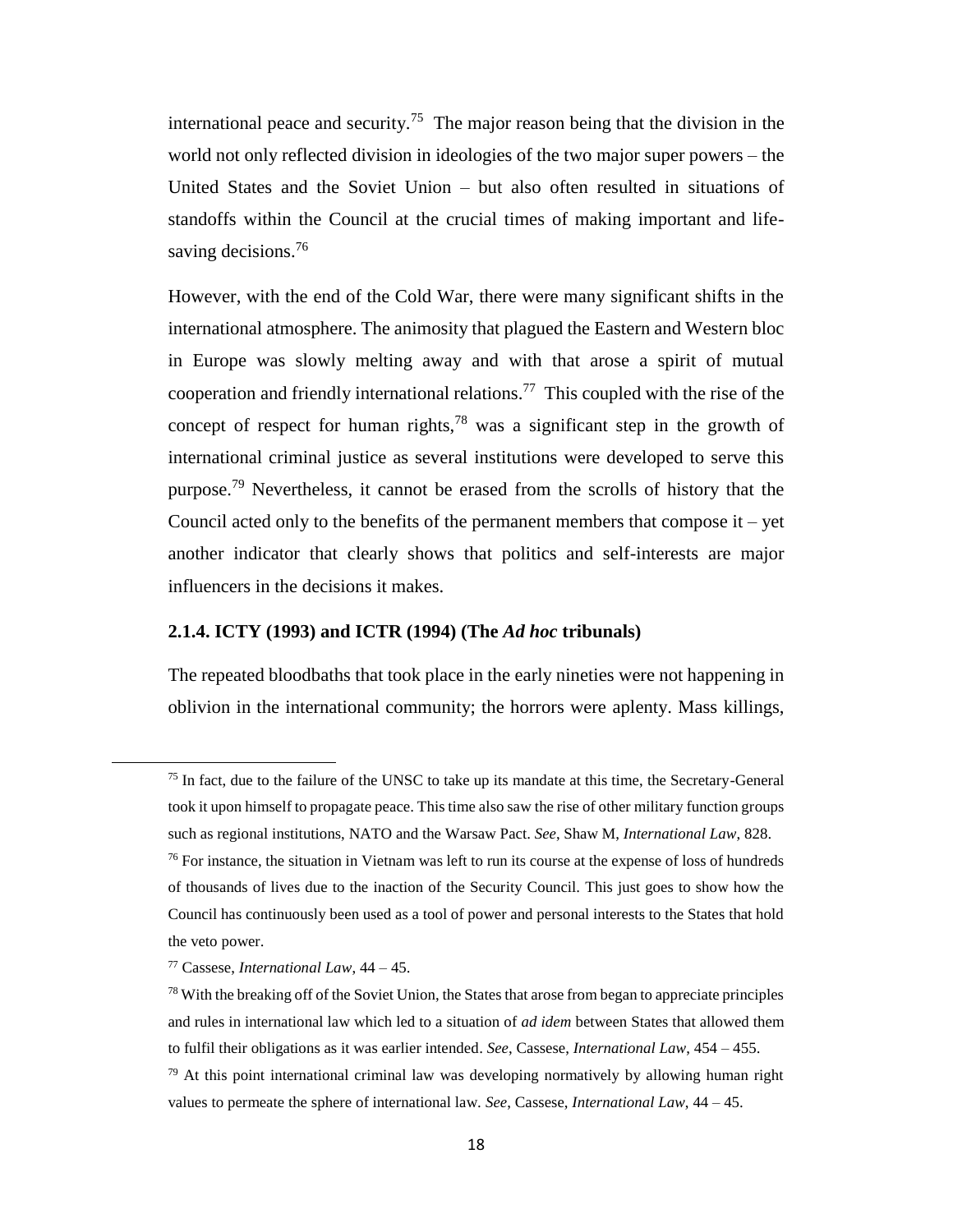genocide, massive organizations of detention centers, rape, forcible transfer and ethnic cleansing were considered to be sufficient enough under Chapter VII of the Charter to constitute a breach to international peace and security. Thousands were killed and hundreds of thousands displaced. The UN no longer stood handcuffed after the Cold War and the rise in the concept of international human rights.

However, the UN saw no need to urgently take action where it was dutifully meant to intervene in the case of the Rwandan genocide.<sup>80</sup> Only after 800,000 lives had been lost was the UNSC stirred to action and chose to set up an *ad hoc* international tribunal $81$  - as a soap to cleanse their conscience - to prosecute persons responsible for serious violations of international humanitarian law committed by the genocidaires. 82

The *ad hoc* tribunals have been argued to be part of post-conflict situations for punitive measures and rehabilitation of communities and nations in the sense of: deterring the commission of further crimes,  $83$  serving the affected communities and victims' justice and the need to establish the truth for purposes of healing $84$  and reintegration into societies.<sup>85</sup> Moreover, they have also been perceived to be that red flashing light to perpetrators and individuals of high ranks that they are not

 $\overline{\phantom{a}}$ 

<sup>80</sup> Cassese, *International Law*, 44.

 $81$  The International Criminal Tribunal for Rwanda (ICTR) was established to bring to book those who were responsible for violations of international humanitarian law during the 1994 genocide in Rwanda. The UNSC determined the jurisdiction of the Tribunal in the Resolution just as for the ICTY.

<sup>82</sup> Article 1, UN Security Council, *Statute of the International Criminal Tribunal for Rwanda (as last amended on 13 October 2006)*, 1994.

<sup>83</sup> Morris M, 'The Trials of Concurrent Jurisdiction: The Case of Rwanda' *Duke Journal of Comparative and International Law* 7 (1997), 349-374.

<sup>84</sup> 'Ad Hoc Tribunals', [https://www.icrc.org/eng/war-and-law/international-criminal](https://www.icrc.org/eng/war-and-law/international-criminal-jurisdiction/ad-hoc-tribunals/overview-ad-hoc-tribunals.htm)[jurisdiction/ad-hoc-tribunals/overview-ad-hoc-tribunals.htm](https://www.icrc.org/eng/war-and-law/international-criminal-jurisdiction/ad-hoc-tribunals/overview-ad-hoc-tribunals.htm) on 22 November 2016.

<sup>85</sup> Drumbl M, 'Punishment Post genocide: From Guilt to Shame to Civis in Rwanda' *New York University Law Review* 75 (2000), 1221-1300.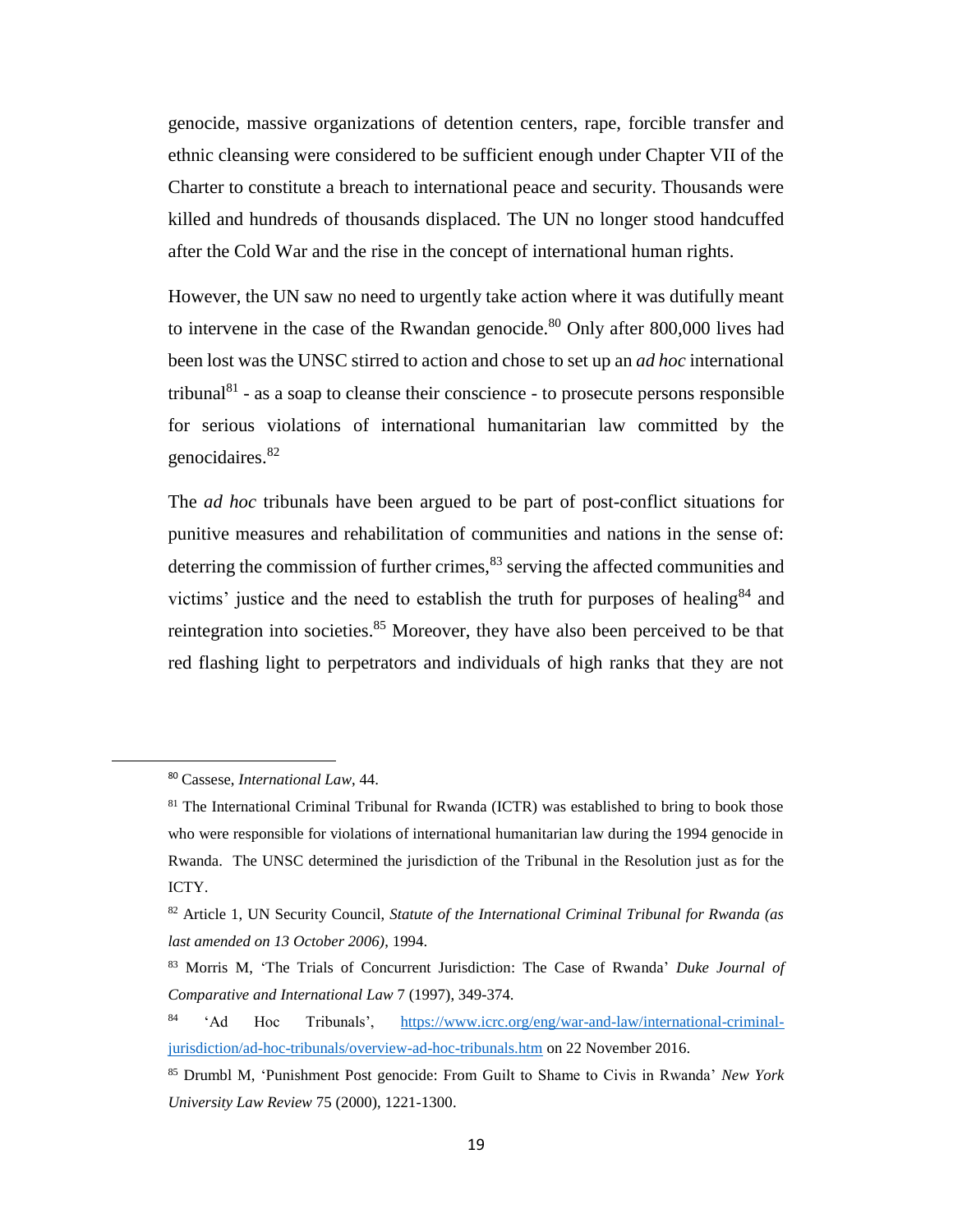exempt from the long arm of the law and will be found culpable for any international humanitarian law violations. 86

Despite all these perceptions, the intentions of the UNSC could easily be misconstrued to be disingenuous since they lacked any ongoing interests in Rwanda and saw no need to intervene in the carnage.<sup>87</sup> The UNSC (read the permanent 5 member States) stood by and watched as the horrors of mass cleansing of the Tutsis took place in a small State in Eastern Africa, even refusing to characterize the conflict as a genocide.<sup>88</sup> Later on, it was acknowledged by the UN the fact that indeed they lacked the political will<sup>89</sup> to intervene and reduce the loss of lives.<sup>90</sup> The same applied in the Former Yugoslavia where the UNSC was divided and often than not, took the role of a mere observer leaving NATO the sole responsibility to

<sup>86</sup> Article 1, UN Security Council, *Statute of the International Criminal Tribunal for the Former Yugoslavia (as updated in September 2009)*, 1993.

<sup>87</sup> Especially the USA which is one of the P-5 States of the UNSC. *See*, Cassese, *International Law*, 44.

<sup>88</sup> Destexhe A, *Rwanda and Genocide in the Twentieth Century*, Pluto Press, London, 1995, 49-50. <sup>89</sup> NATO Secretary-General on the invasion in Kosovo where he stated that there are situations where the international community is forced to intervene without the express resolution of the UNSC […] and it may be the right thing to do. *See*, 'NATO Could Intervene without UNSC Decision', [http://www.b92.net/eng/news/world-](http://www.b92.net/eng/news/world-article.php?yyyy=2011&mm=10&dd=29&nav_id=77085)

[article.php?yyyy=2011&mm=10&dd=29&nav\\_id=77085,](http://www.b92.net/eng/news/world-article.php?yyyy=2011&mm=10&dd=29&nav_id=77085) on 1 February 2017. *Also see*, 'UN Failed Rwanda', <https://www.globalpolicy.org/component/content/article/201/39240.html> on 28 December 2016. After the previously failed Somalia mission where the United States had sent peacekeepers of which 18 were killed, the United States was not keen on dispatching peacekeepers to Rwanda and often mischaracterized the genocide as a civil war between the Hutus and the Tutsis. The same happened with Belgium after 10 peacekeepers were killed in Rwanda and they withdrew their peacekeepers – leaving Rwanda to burn at the watch of the international community. See also <http://news.bbc.co.uk/2/hi/africa/714025.stm> on 28 December 2016.

<sup>90</sup> 'UN Admits Rwanda Genocide Failure', <http://news.bbc.co.uk/2/hi/africa/714025.stm> on 28 December 2016.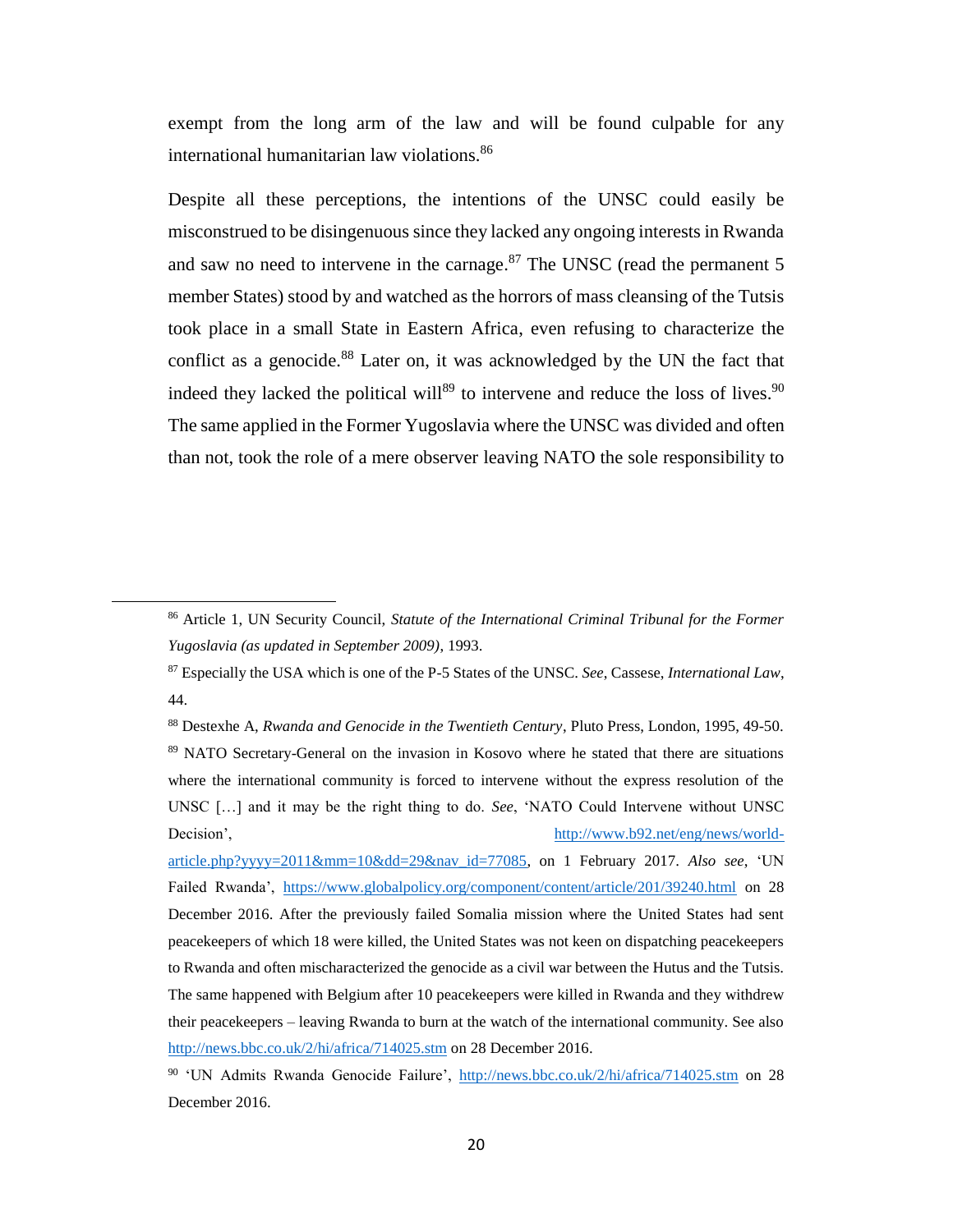respond.<sup>91</sup> These are classic scenarios which strikes right at the core of the issue of the composition of the UNSC.

#### <span id="page-29-0"></span>2.2. QUASI – JUDICIAL FUNCTIONS OF THE SECURITY COUNCIL

The Council has the mandate to maintain and promote international peace and security under the Charter. However, the Charter does not draw the line that circumvents the powers of the Council. This creates an ambiguous field in the ambit of its duties – on one hand, it may abuse these wide discretionary powers by going above and beyond what it is required to do and on the other, it may choose not to act in situations that it considers to be "too difficult" politically.<sup>92</sup> Furthermore, the decisions that are made by the Council are not amenable for review.<sup>93</sup>

It has already been argued that the Council needs this unfettered discretion so as to fulfil its mandate under the Charter.<sup>94</sup> In fact, during its drafting by the forefathers of the UN, there were several debates about defining the words "maintenance and promotion of international peace and security."<sup>95</sup> At this point in time in San Francisco, it was argued that this action was very much intentional so as to provide the Council with the wide discretionary powers to implement and enforce any

<sup>91</sup> 'UN Watching Yugoslavia from Sidelines', <https://www.globalpolicy.org/component/content/article/190/38871.html> on 28 December 2016.

 $92$  For instance, as has been discussed earlier, in the Rwandan genocide, the United Nations was criticized heavily for choosing to stand by and watch as thousands of the Tutsi population were massacred; their excuse being that they did not have enough vested interests in Rwanda so as to be convinced to step in. Similarly, the Council is being criticized for not taking action in the ongoing Syria crisis.

<sup>93</sup> *Prosecutor v. Dusko Tadic aka "Dule"*, para. 7.

<sup>&</sup>lt;sup>94</sup> Schachter O, 'The Quasi-Judicial Role of the Security Council and the General Assembly' *American Journal of International Law* 58 (1964), 960. Found at [www.jstor.org/stable/2196038](http://www.jstor.org/stable/2196038) on 3 October 2016.

<sup>95</sup> Rusell R, *A History of the United Nations* (1958), 637.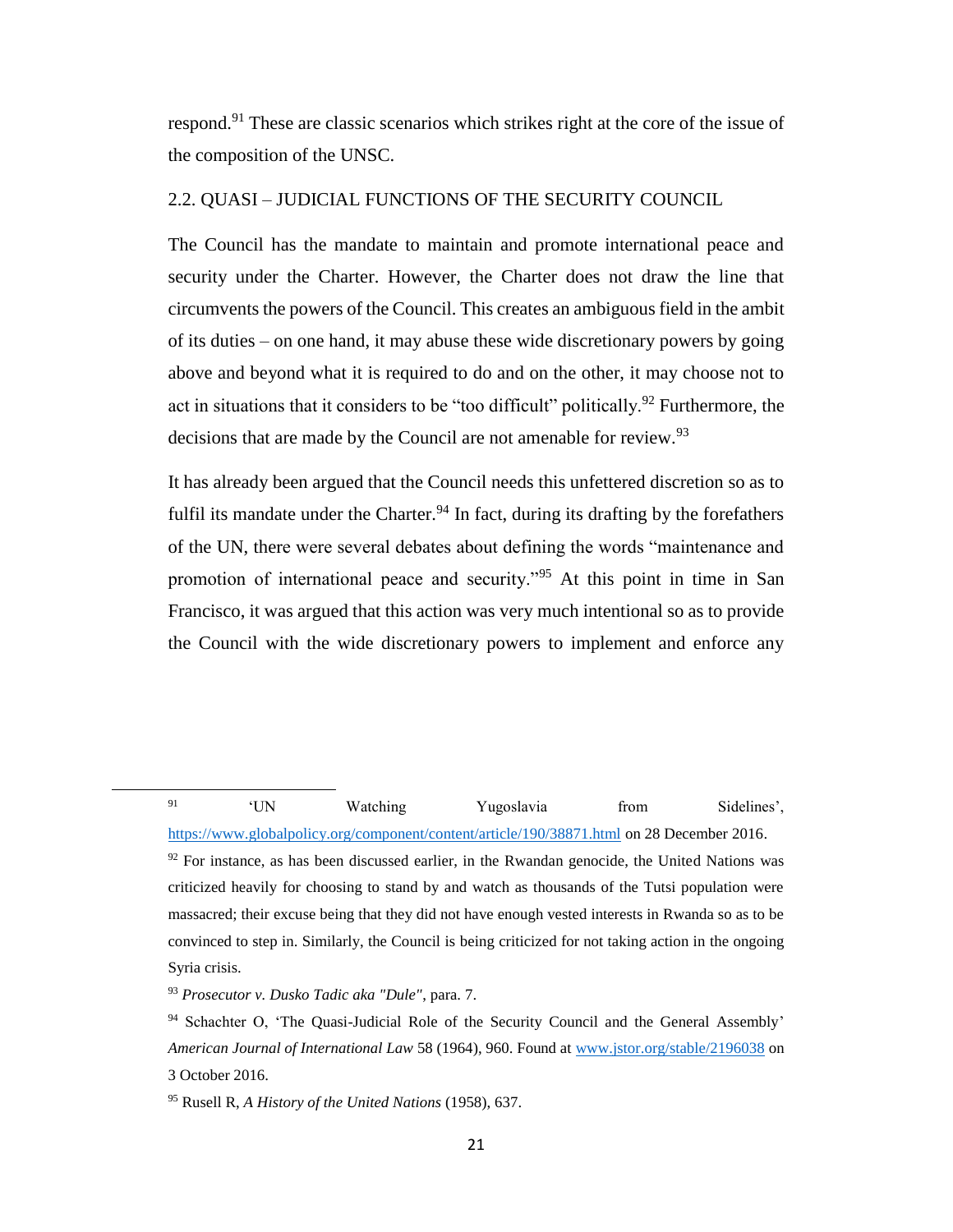measures it may deem fit.<sup>96</sup> The Council has consequently taken measures ranging from settling disputes concerning States' borders to establishing of international tribunals in furtherance of this purpose.

Regardless, this does not mean that the Council is *legibus solitus*<sup>97</sup>as it is always to be guided by principles of justice and of international law<sup>98</sup> based on two factors: one, that the Council has been born by the Charter therefore it shall abide by the rules, guidelines and spirit within the Charter; and secondly that the Member States of the Charter have vested their powers in the Council to act on its behalf.<sup>99</sup>

The issue of the Council establishing the *ad hoc* tribunals of the Former Yugoslavia and Rwanda has been a controversial topic where a political organ is judged for practicing judicial and legislative functions and by doing so, acting *ultra vires* of Chapter VII of the Charter. In earlier discussions by the members of the Council regarding the situation in the former Yugoslavia, China opined that establishing such a tribunal under Chapter VII by the Council ran the risk of abusing the powers conferred upon the Council. $100$ 

China was not opposed to the idea of instituting a tribunal – in fact it suggested that instead of the Council taking upon such a duty, a tribunal of such a nature should only be established under the traditional international law procedure – by way of a treaty.<sup>101</sup> The arguments against this were that forming a treaty-based international

<sup>96</sup> *Case Concerning the Interpretation and Application of the 1971 Montreal Convention Arising from the Aerial Incident at Lockerbie (Libya v United Kingdom)*, Provisional Measures, 94 ILR 478 (Dissenting Opinion of Judge Weeramantry), 549.

<sup>97</sup> *Prosecutor v. Tadic aka "Dule"*, para. 28.

<sup>98</sup> Bowett D.W, *The Law of International Institutions*, 4ed, Stevens & Sons, London, 1982, 33.

<sup>99</sup> Franck T, 'The "Powers of Appreciation": Who is the Ultimate Guardian of the Council's Legality?' *American Journal of International Law* (1992), 523. *See* also Article 24, *Charter of the UN*.

<sup>&</sup>lt;sup>100</sup> Li Zhaoxing, Representative of China, to the United Nations, U.N. SCOR, 48th Sess., 3217th mtg. at 33, U.N. Doc. S/PV.3217 (1993).

<sup>101</sup> Li Zhaoxing, Representative of China, to the United Nations. Similarly, this issue was brought forward by the International Progress Organization on behalf of the indictees of the ICTY, including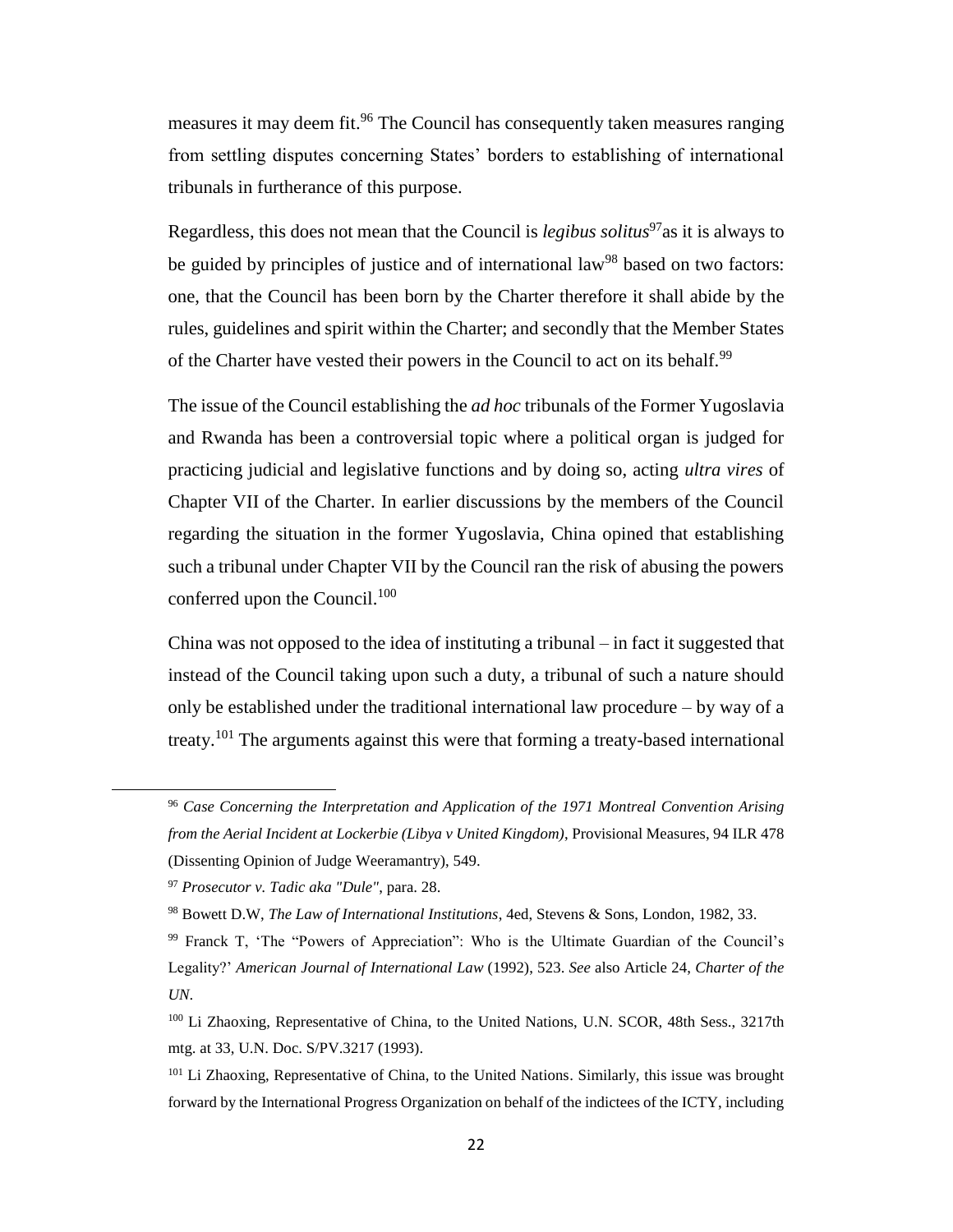court would take a great deal of time due to the back and forth negotiations by States. This reasoning, in the opinion of the author, is flawed because the *ad hoc*  tribunals did not take a part in stopping the conflict and was not intended by the UNSC to do so – but to assuage their infractions as discussed earlier. In addition, international crimes do not apply a statute of limitations for the specific reason that international crimes committed can be prosecuted freely without time as a limiting factor.

In fact, the Council could easily within its powers adopt a resolution that would create obligations upon States to do so in the interest of international peace and security as it has done before in Lebanon in the 1980s, Iran and Iraq in 1987 and Haiti and Somalia in 1993. It may also pass along the responsibility to the General Assembly to allow participation by other member States of the United Nations.<sup>102</sup> This discussion could be considered as foresight on those sentiments echoed by these discontented States and certainly, pointed to a possible alternative as has been seen by the establishment of the ICC.

The Council as a political organ does not follow any judicial proceedings and may choose not to apply international law in its decisions<sup>103</sup> – the Council makes its

l

the former president of the Former Yugoslavia, Slobodan Milosevic. The organization asserted that such an establishment was based purely on political reasons as NATO forces were not estopped for their equally destructive military actions that were serious violations of international humanitarian law. In addition, it highlighted that this was setting a 'dangerous precedent' and that the Council, a purely political organ was disregarding one of the major tenets of the rule of law; separation of powers. *See* <http://i-p-o.org/yu-tribunal-memo1999.htm> on 25 November 2016.

<sup>&</sup>lt;sup>102</sup> Permanent Representative of the Netherlands, to The United Nations addressed to the Secretary-General, U.N. SCOR, 48th Sess., at 2, U.N. Doc. S/25716 (1993). For example, the Netherlands said that the multilateral treaty was "the most solid legal basis for the establishment of a tribunal." Also Ronaldo Mota Sardenberg, Permanent Representative of Brazil, to the United Nations, U.N. SCOR, 48th Sess., 3217th mtg. at 36, U.N. Doc. S/PV.3217 (1993).

<sup>&</sup>lt;sup>103</sup> In fact, it may do so selectively as the author has been trying to prove by giving instances throughout this paper. *See,* Gowlland-Debbas V, 'The Relationship between the International Court of Justice and the Security Council in the Light of the Lockerbie Case' *American Journal of International Law* 88 (1994), 654. Found at [www.jstor.org/stable/2204134](http://www.jstor.org/stable/2204134) on 4 October 2016.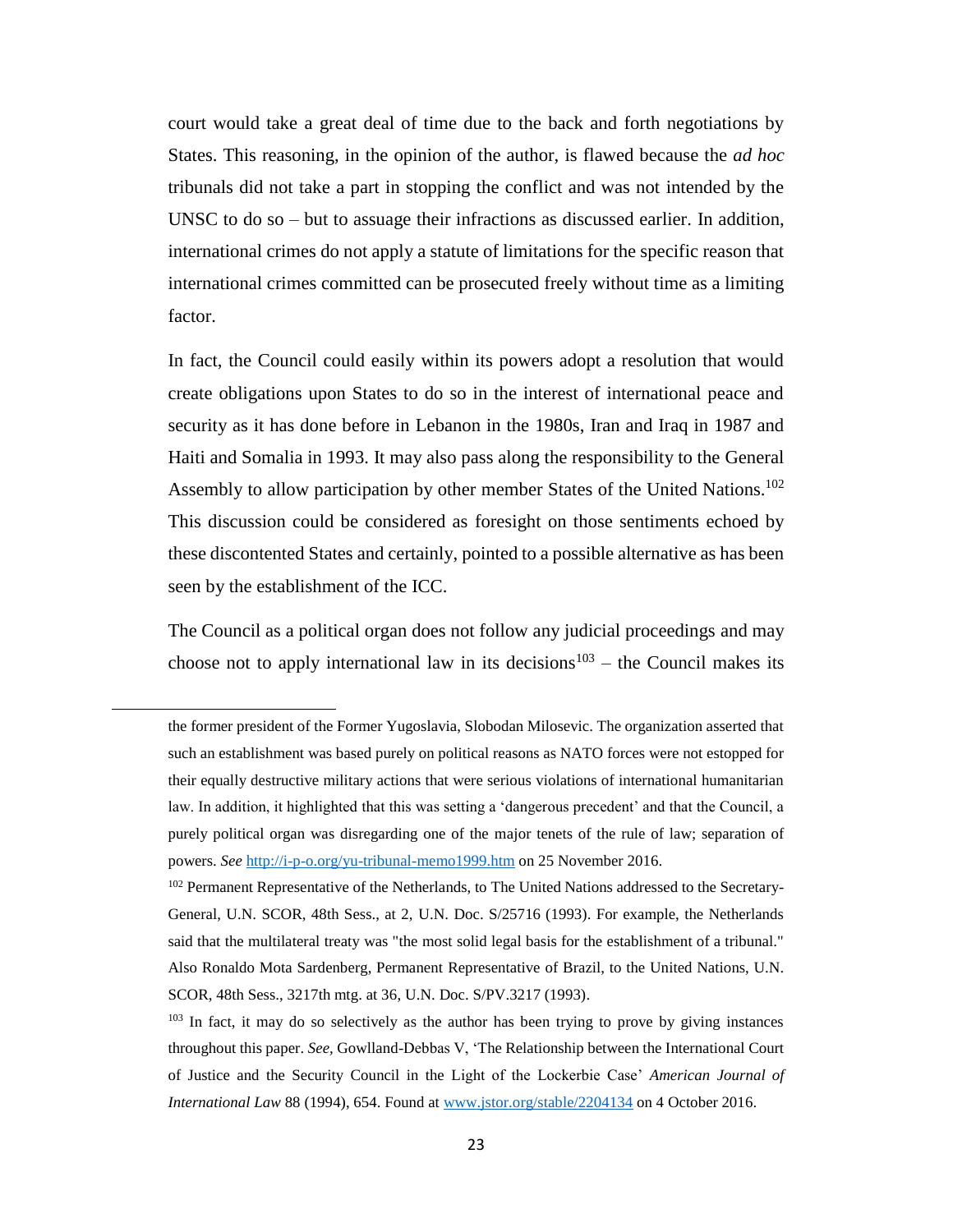decisions as it sees fit; in a political manner by examining political facets of a situation while equally its members make their considerations based on politics.<sup>104</sup> Therefore, the confusion comes in when the Council establishes a tribunal that is considered a 'subsidiary' of itself with judicial functions. Does this then conclude that the Council as the parent, has judicial functions in itself?

#### <span id="page-32-0"></span>2.3. TADIC'S DEFENSE ARGUMENT

l

Dusko Tadic (Tadic)<sup>105</sup> was not only the first individual that was brought before the ICTY but was also effectively the first person to be brought before international criminal justice after the Nuremberg trials.<sup>106</sup> He was charged with crimes against humanity and war crimes – crimes that he was eventually found guilty of.<sup>107</sup>

Pursuant to the Rules of Procedure and Evidence (RPE) adopted by Judges of the tribunal,  $108$  the Accused launched a preliminary defense motion on the jurisdiction of the tribunal before the Trial Chamber.<sup>109</sup> Tadic argued that the Tribunal was illegally established as it was not created by law but by resolution – a violation of his rights under the International Covenant on Civil and Political Rights (ICCPR). <sup>110</sup> The motion was dismissed by the Trial Chamber and swiftly landed

<sup>106</sup> 'Tadic, Dusko',<http://www.haguejusticeportal.net/index.php?id=6077> on 21 November 2016. <sup>107</sup> 'The Prosecutor v. Duško Tadić a/k/a "Dule"', <http://www.internationalcrimesdatabase.org/Case/85/Tadi%C4%87/> on 21 November 2016. <sup>108</sup> Rule 73, *Rules of Procedure and Evidence of the ICTY*, 11 February 1994. This rule provides for the Accused to raise preliminary issues including those related to jurisdiction or lack thereof of the Tribunal.

<sup>109</sup> *Prosecutor v. Dusko Tadic a/k/a "Dule",* paras. 1-2.

<sup>104</sup> *Conditions of Admission of A State To Membership In The United Nations (Article 4 Of Charter)*, Advisory Opinion, ICJ Reports 1948 (Dissenting opinion JJ. Basdevant, Winiarski, McNair and Read), 85.

<sup>&</sup>lt;sup>105</sup> He was a local political leader of the Serb Democratic Party in Kozarac, Bosnia and Herzegovina. He was behind the attack of Prijedor and Kozarac towns where several non-Serbs were assaulted, tortured and murdered.

<sup>110</sup> Article 14, *International Covenant on Civil and Political Rights (ICCPR)*, 16 December 1966, 999 UNTS 171.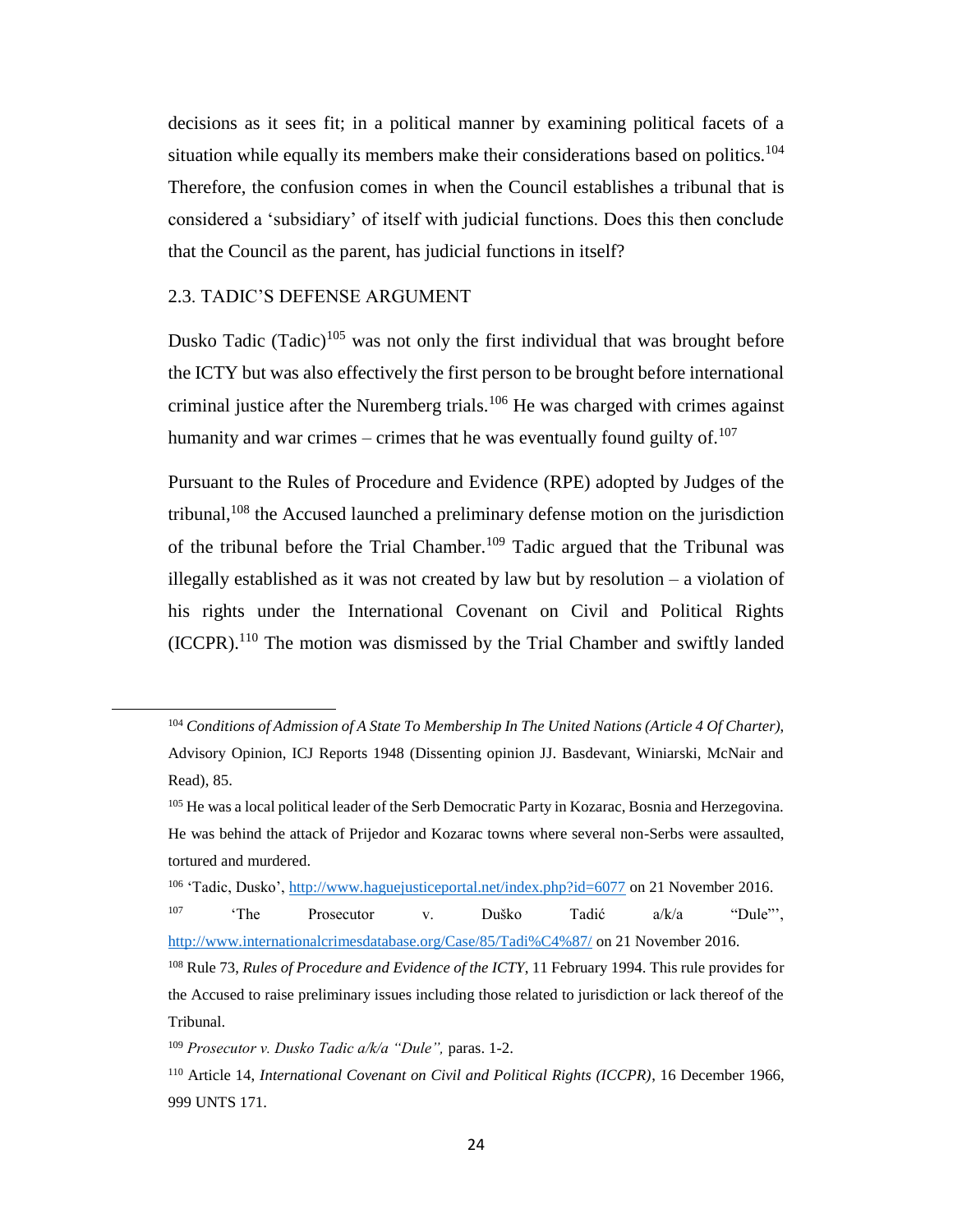before the Appeals Chamber. The Prosecution agreed that the Appeals Chamber is mandated to examine the issue before proceeding further with the trial.<sup>111</sup> The tribunal, based on the power of *la competence de la competence*, examined and determined its own jurisdiction as well as the legality of the establishment of the tribunal. The tribunal ruled in the positive.

However, it is the author's contention that indeed, the Defense had grounds to merit such an appeal. It is in the author's opinion that firstly, the Tribunal was not established by law therefore it cannot be said to have such jurisdiction. Secondly, it is not disputed that this matter was already adjudged and in fact, the Tribunal has existed for about two decades at the time of writing this paper. The author merely seeks to critically analyze the said decision which is in tandem with Judge Li's separate opinion.<sup>112</sup> The Tribunal did not have the capacity to decide on such a matter $113$  as its jurisdiction was only limited to the "serious violations of international humanitarian law that occurred in the territory of the Former Yugoslavia since 1991."<sup>114</sup> For this reason, it was not within its purview to decide on the legality of the Tribunal. Such an assertion raises the questions of "what next in that case then?" The author does not seek to discuss the same as the work of the

l

<sup>&</sup>lt;sup>111</sup> The Prosecutor submitted that it was in the interest of justice and of the Accused to have the matter adjudged in the Appeals Chamber. *See* Transcript of the Hearing of the Interlocutory Appeal on Jurisdiction, 8 September, 1995, 4. This was to avoid the terrible inconvenience of having to go through a trial only to realize later that the trial was not to take place. The Prosecutor also opined that the Security Council foresaw that the Statute of the Tribunal was filled with *lacunae* and therefore would have to be supplemented – hence giving Judges the authority to make such rules in their wisdom. *See* Rule 72, *Rules of Procedure and Evidence of the ICTY.*

<sup>112</sup> *Prosecutor v. Dusko Tadic a/k/a "Dule",* paras. 2-3.

<sup>&</sup>lt;sup>113</sup> The decision of the Security Council to establish such a Tribunal was one that was made in the context of international security and is not justiciable before judicial courts. Such measures taken by the Security Council can only be made by the organization and not by Judges who do not have expertise in international politics and/or affairs. *See Prosecutor v. Dusko Tadic a/k/a "Dule",*  Separate Opinion of Judge Li on the Defence Motion for Interlocutory Appeal on Jurisdiction, 2 October 1995.

<sup>114</sup> Article 1, *Statute of the International Criminal Tribunal for the Former Yugoslavia*.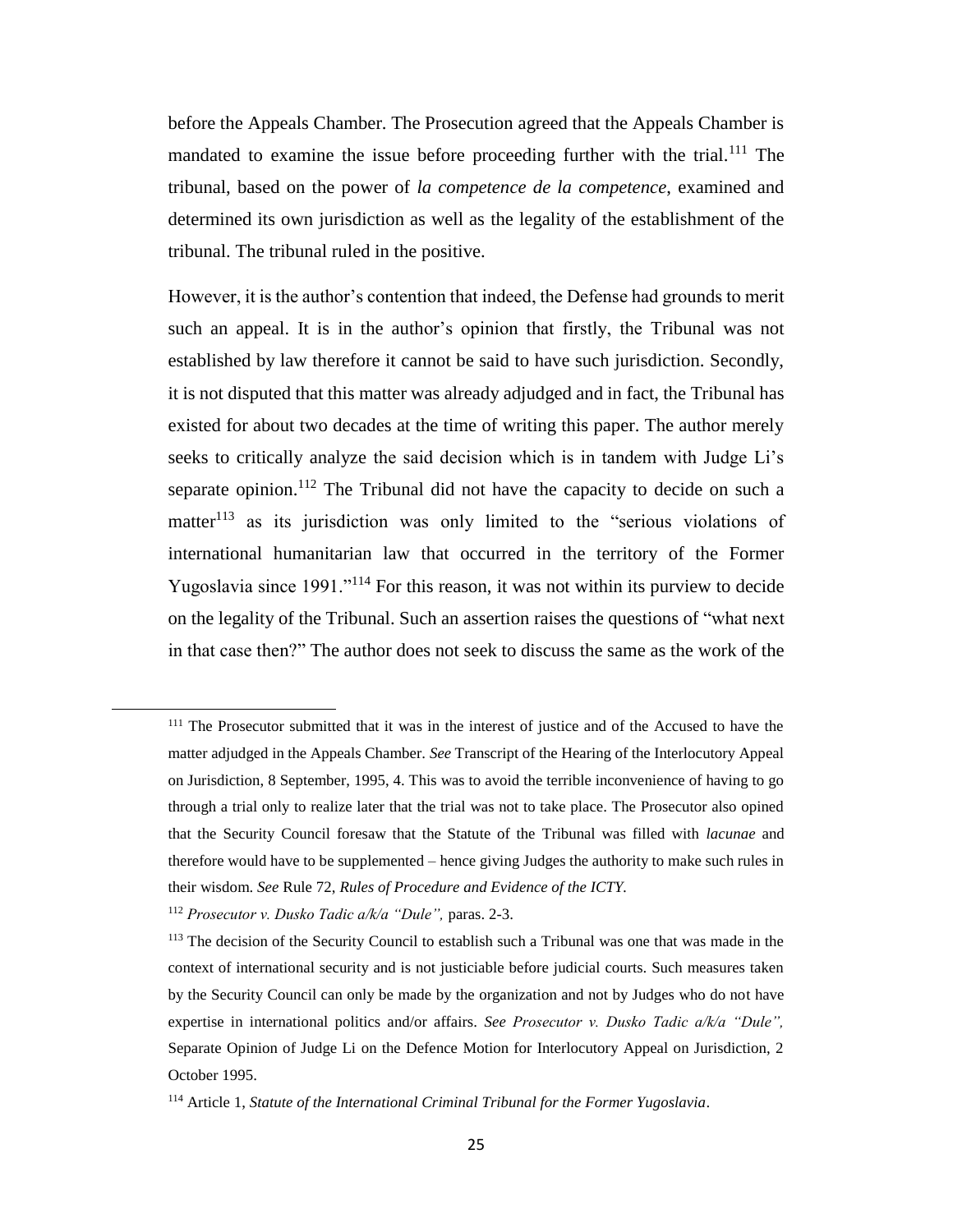Tribunal cannot be undone even if it is the author's opinion that it was created on a foul foundation but seeks to suggest procedural reform to avoid such situations in the future.

#### <span id="page-34-0"></span>2.4. WEAKNESSES OF THE *AD HOC* TRIBUNALS

There was the question of primacy that was also fought against fervently mostly based on fear of breaking the international rule of sovereignty. Nevertheless, it is worthwhile to note that the tribunals made considerable contributions to the sphere of international criminal justice and was the seed that planted the now permanent ICC. All that is being criticized is the procedure of formation.

#### Courts to be established by law

l

*"… In the determination of any criminal charged against him […] everyone shall be entitled to a fair and public hearing by a competent, independent and impartial tribunal established by law."* <sup>115</sup>

These words are adopted verbatim from the ICCPR. This right has also been mirrored in the European Convention on Human Rights (ECHR) which guarantees a "speedy trial by an independent and impartial tribunal established by law".<sup>116</sup>The American Convention on Human Rights (ACHR) provides for a court that has been "previously" created by law.<sup>117</sup>

These provisions perceive that such a formation is one that will guarantee impartiality, independence and effectively justice and fairness. In the case of *Zand v. Austria*,<sup>118</sup> this was pointed out and it was made clear that judicial independence

<sup>115</sup> Article 14, *International Covenant on Civil and Political Rights*.

<sup>116</sup> Article 6, *European Convention for the Protection of Human Rights and Fundamental Freedoms, as amended by Protocols 11 and 14,* 4 November 1950.

<sup>117</sup> Article 8, *American Convention on Human Rights, "Pact of San Jose", Costa Rica*, 22 November 1969.

<sup>118</sup> *Zand v. Austria,* Commissions Report (7360/76), Decisions and Reports 15, 1978, 80. In this case, the Applicant questioned the authority of the Labor Court that was deciding his matter regarding payment of compensation as was declared by his employer. His argument was that the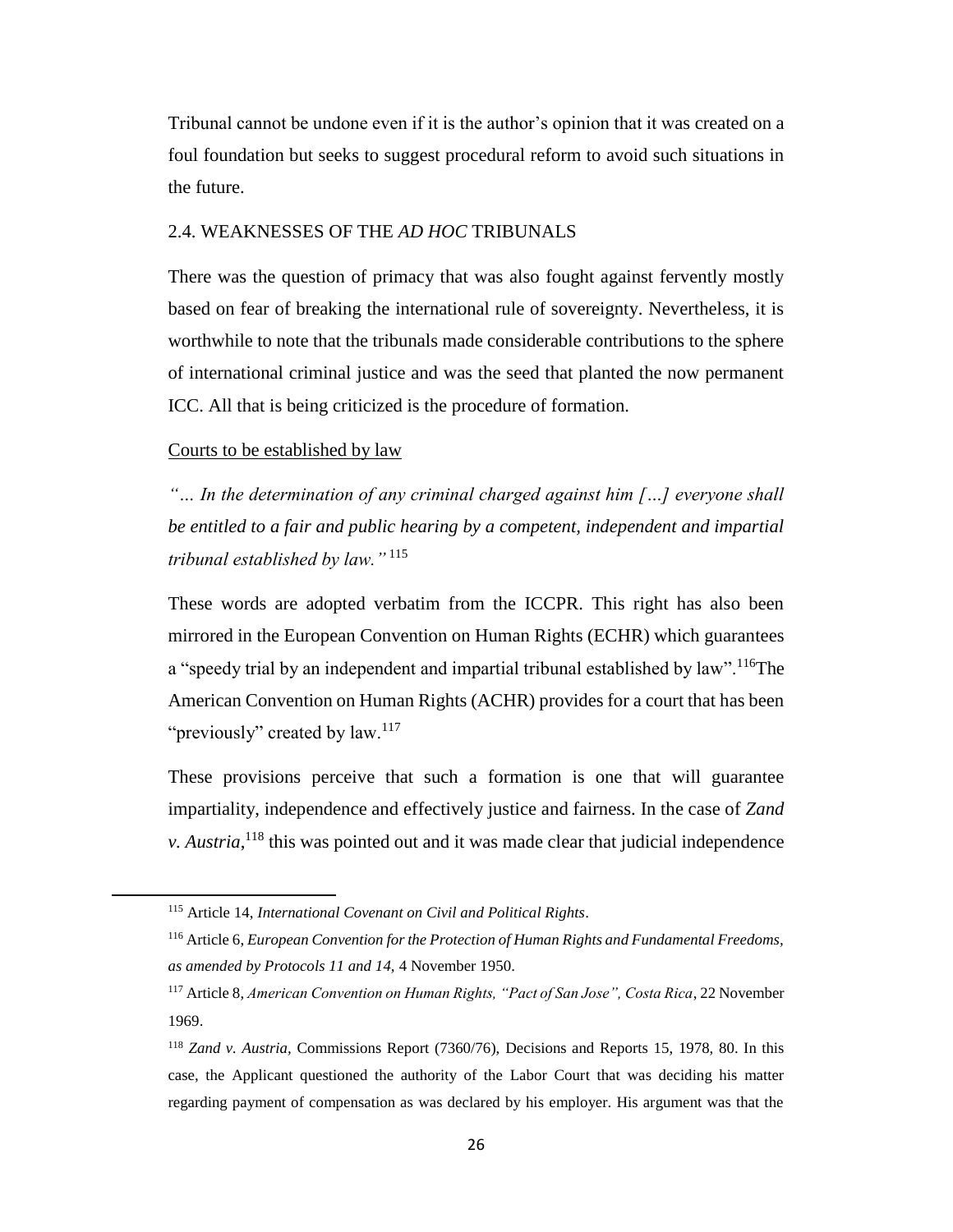means that the courts should act without being moved by the Executive; it is only expected to work within the law that is constituted by the Legislature.

This legal principle does not stop there. It also requires that the appointment of judges be made in a manner that is fair and that does not meddle with judicial independence and impartiality. This includes not being appointed by administrative (and political) decisions or organs.<sup>119</sup> For international criminal tribunals, the same is to be applied in the appointment of Prosecutors.

The Council has the fiat to appoint Prosecutors for both *ad hoc* tribunals. In fact, before 2003 both tribunals shared an Office of the Prosecutor appointed by the Council.<sup>120</sup> However, this in itself may be problematic in the following sense: the Council has the powers to influence the work of the Office of the Prosecutor therefore, swaying the independence of Prosecutor.

The criminal tribunals were established for the major purpose of bringing war criminals to book for their serious violations of international humanitarian law. In certain instances, this was not the case. The former Prosecutor of the ICTR, Carla Del Ponte, exposed some of the cover-up<sup>121</sup> that was being propagated in the Office of the Prosecutor of the ICTR by the United States in favor of Paul Kagame and his

above court was established by a decree of the Minister and as such he thought it unconstitutional based on the fact that it was not an 'independent and impartial tribunal established by law'. He also added the fact that by the courts being able to be removed by administrative decisions interferes with its independence.

<sup>119</sup> *Zand v. Austria,* 80.

<sup>120</sup> 'Justice Richard Goldstone', [http://www.un.org/News/dh/iraq/richard\\_goldstone.htm](http://www.un.org/News/dh/iraq/richard_goldstone.htm) on 25 November 2016. Justice Goldstone was the first Chief Prosecutor of the ICTY and ICTR appointed by the Council in July 1994. Following him were Louise Arbor and Carla Del Ponte that served as Prosecutors of both tribunals before they were split up to individual offices. *See also* <http://www.icty.org/en/about/office-of-the-prosecutor/former-prosecutors> on 25 November 2016.

<sup>121</sup> Ponte C. D and Sudetic C, *'Confrontations with Humanity's Worst Criminals and the Culture of Impunity: A Memoir'*, The Other Press, New York, 2008.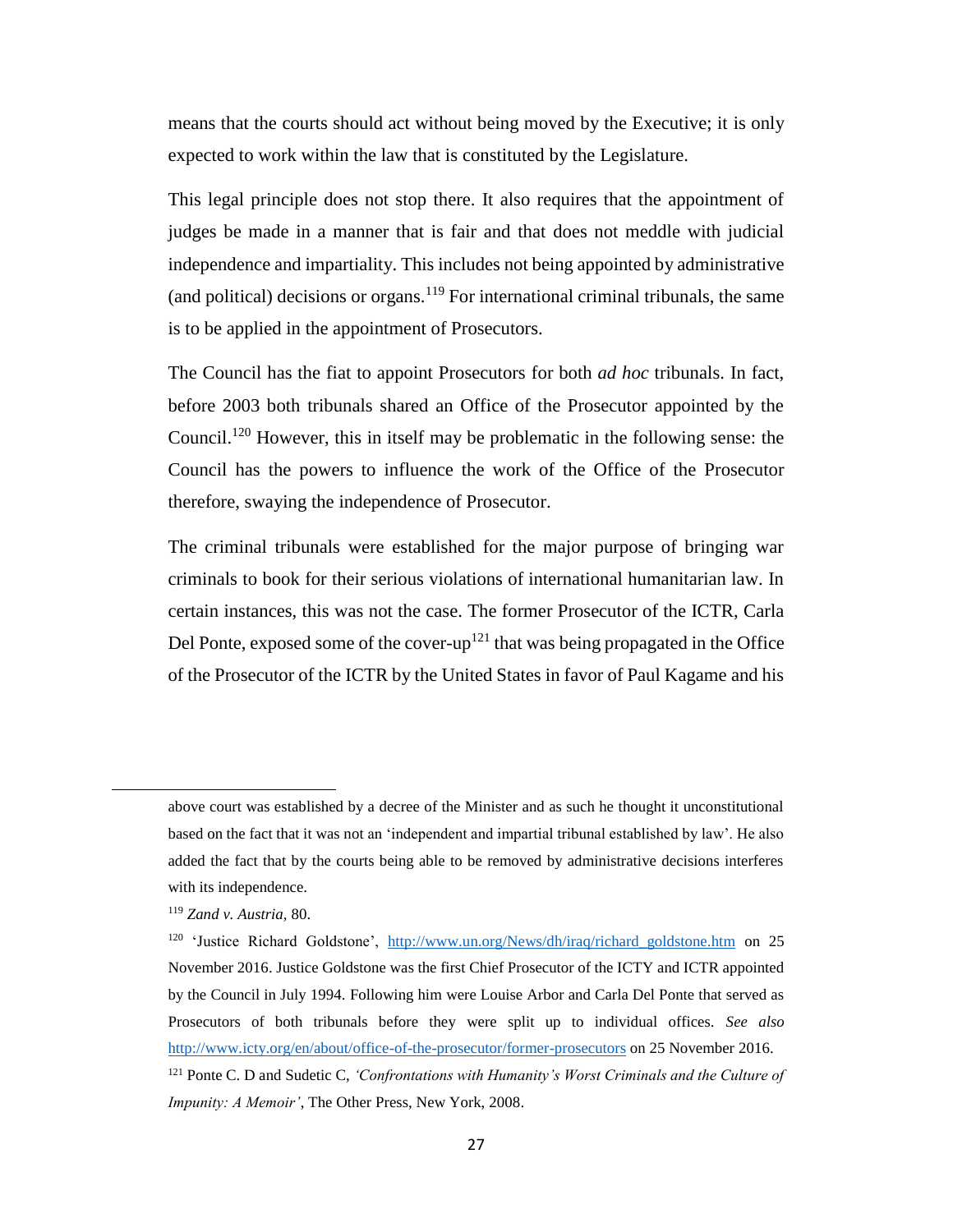allies.<sup>122</sup> She found that Kagame was responsible for the assassination of the Rwandan and Burundian president at the time, an event that triggered the genocide that followed. $123$ 

On pursuing her duties as the Chief Prosecutor, she was dismissed from her position and another Council-favored Prosecutor put in place in her stead.<sup>124</sup> This just goes to show how the Office of the Prosecutor is being puppeteered by the Council and is not as independent as it should be,  $125$  more so by the fact that its actions are driven by political interests and ambitions. This affects the legitimacy of the tribunal and has an effect towards the perception that the world at large adopts regarding international criminal tribunals and international criminal justice in general.

In conclusion, the UNSC not only establishes the tribunals to favor their selfregarding interests but also continues to retain its fingers in the work of the tribunals to ensure that their securities are always protected. This clear show of abuse of the UNSC exercising its powers leads to the author to dub such a situation as a "new form of victor's justice".

 $122$  Kagame was found to be responsible for his men killing about 10,000 civilians in a month, prosecutions that were avoided like a plague under instructions from the United States and effectively the United Nations. *See* [http://www.rwandadocumentsproject.net/gsdl/collect/arrest/index/assoc/HASH30d2.dir/pt9former](http://www.rwandadocumentsproject.net/gsdl/collect/arrest/index/assoc/HASH30d2.dir/pt9formerChiefUNRwandaProsecutorDelPonteObamaWarCrimesNominee.pdf) [ChiefUNRwandaProsecutorDelPonteObamaWarCrimesNominee.pdf](http://www.rwandadocumentsproject.net/gsdl/collect/arrest/index/assoc/HASH30d2.dir/pt9formerChiefUNRwandaProsecutorDelPonteObamaWarCrimesNominee.pdf) on 25 November 2016. <sup>123</sup> 'Former Chief UN Rwanda Prosecutor, Carla Del Ponte: "Obama War-Crimes Nominee – Complicit in War Crimes Cover-Up?". Does Obama Know…or Care?' by Prof. Peter Erlinder [http://www.rwandadocumentsproject.net/gsdl/collect/arrest/index/assoc/HASH30d2.dir/pt9former](http://www.rwandadocumentsproject.net/gsdl/collect/arrest/index/assoc/HASH30d2.dir/pt9formerChiefUNRwandaProsecutorDelPonteObamaWarCrimesNominee.pdf) [ChiefUNRwandaProsecutorDelPonteObamaWarCrimesNominee.pdf](http://www.rwandadocumentsproject.net/gsdl/collect/arrest/index/assoc/HASH30d2.dir/pt9formerChiefUNRwandaProsecutorDelPonteObamaWarCrimesNominee.pdf) on 25 November 2016.

<sup>&</sup>lt;sup>124</sup> When she refused to cave under the pressure to stop pursuing the matter, she was quickly replaced by a Prosecutor that was favored by the United Nations, Hassan Jallow who would be under their fist-rule. *See* 

[http://www.rwandadocumentsproject.net/gsdl/collect/arrest/index/assoc/HASH30d2.dir/pt9former](http://www.rwandadocumentsproject.net/gsdl/collect/arrest/index/assoc/HASH30d2.dir/pt9formerChiefUNRwandaProsecutorDelPonteObamaWarCrimesNominee.pdf) [ChiefUNRwandaProsecutorDelPonteObamaWarCrimesNominee.pdf.](http://www.rwandadocumentsproject.net/gsdl/collect/arrest/index/assoc/HASH30d2.dir/pt9formerChiefUNRwandaProsecutorDelPonteObamaWarCrimesNominee.pdf)

<sup>125</sup> Article 42, *Rome Statute*.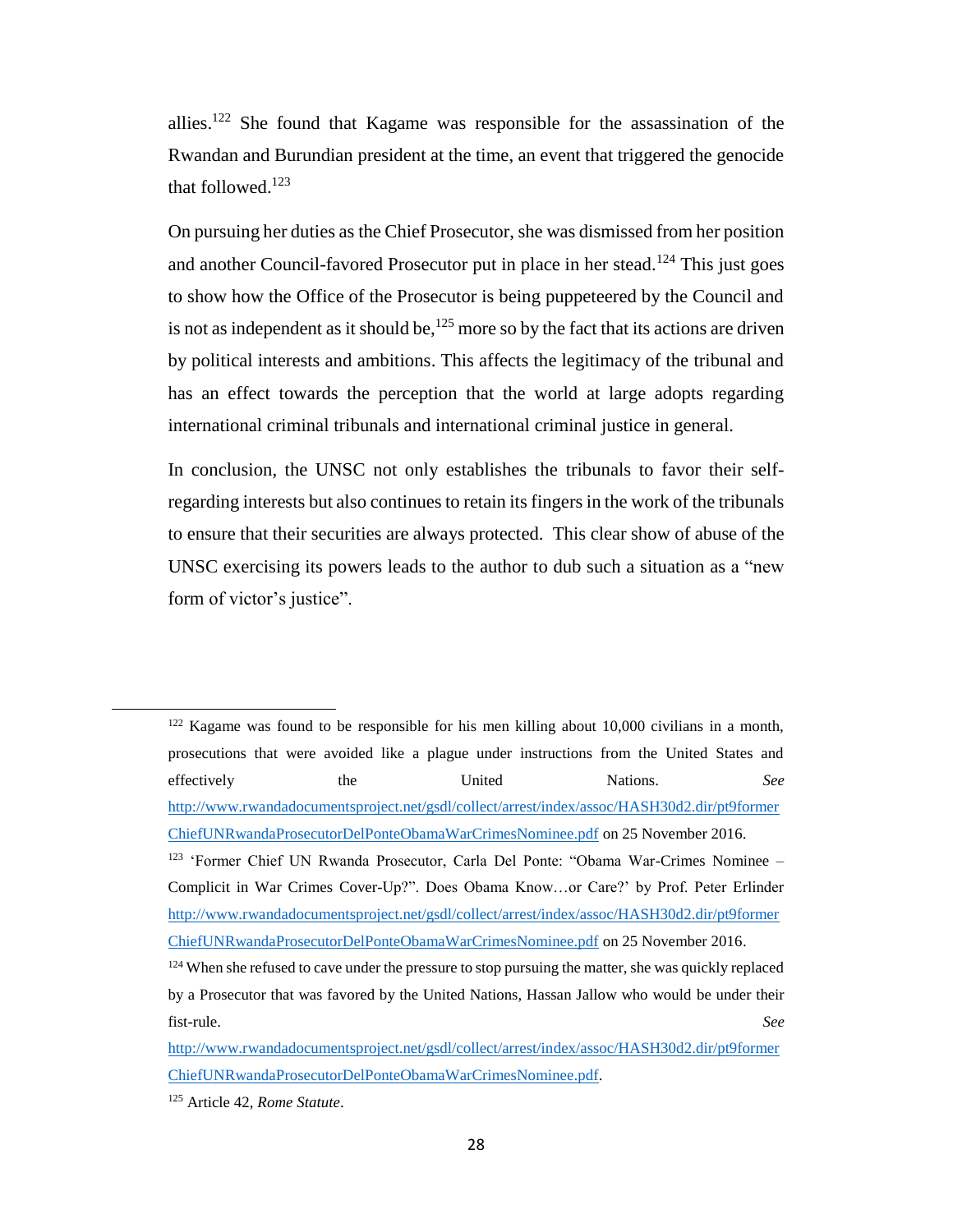## 2.5. RATIONALE BEHIND THE TREATY-MAKING PROCESS

Much has been said about the political agenda that was the chariot that carried the Council into making such decision as to pass resolutions that would establish these *ad hoc* tribunals. This issue has been a factor that has contributed to the perception of the local communities of Rwanda and the Former Yugoslavia that has diminished their appreciation of the establishment of the said tribunals. What *prima facie* looks like the saving grace for these warring States in the nineties, suddenly is met with heavy criticism and attacks to its legitimacy.

It is the author's assertion that the process of establishing these tribunals should have been one that was involving of other States. This could have been achieved by way of allowing the General Assembly to seize of the matter or have States ratify a treaty on this. It has been said that one of the major functions of treaties is that it is symbolic of the position of the community of States regarding a particular international law matter. This as a result creates a genuine and believable effect<sup>126</sup> – a quality that would have been integral in the existence and establishment of these tribunals in 1993 and 1994.

This came to pass in 1998 with the adoption of the Rome Statute but continuous exercise of 'executive' measures by the UNSC under the Statute<sup>127</sup> has brought friction between States, the UNSC and the ICC as shall be discussed in the following chapter.

 $\overline{\phantom{a}}$ 

<sup>126</sup> Indeed, this is known as the expressive function of treaties where a significant following of States is indicative of what States accept or refuse to accept as acceptable conduct to a community of States. This perception can indeed be felt even by those States that do not ratify the treaty in question. *See* Hathaway O, 'Do Human Rights Treaties Make a Difference?' *The Yale Law Journal* 111 (2002), 2021.

<sup>127</sup> Article 13 (b), *Rome Statute*.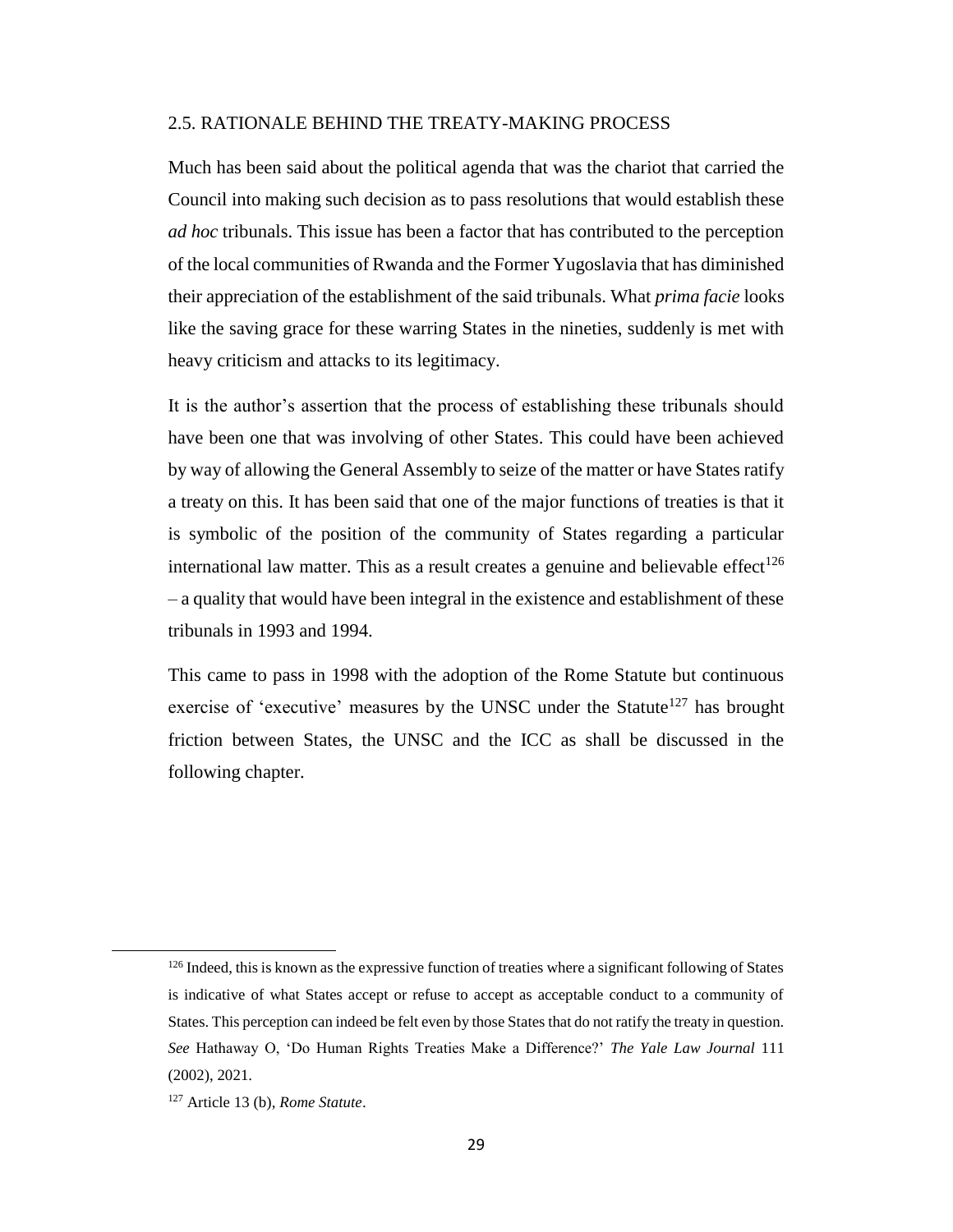## **III.CHAPTER THREE : Sweetening the Deal**

# 3.1. A SHIFT OF LENS FROM INTERNATIONALLY-ESTABLISHED *AD HOC* CRIMINAL TRIBUNALS TO HYBRID TRIBUNALS

The power of the UNSC is seen to transition in this chapter from establishing tribunals to a compromise with governments of States. The focus on sanctioning criminals has been traditionally recognized in two major ambits; before national courts under domestic law and before purely international criminal courts such as the ICTY and the ICTR (and more recently, the ICC). Enter the third generation of international criminal justice: the establishment of hybrid tribunals which essentially blends the board creating internationalized domestic courts,  $128$  a new species of courts in international criminal justice. These courts are also known as hybrid courts – comprised of independent judges who work within predetermined rules of procedure as is the fashion of international tribunals while ending up being part of the particular State's national judicial system.<sup>129</sup>

The *ad hoc* tribunals and hybrid tribunals share similarities in the sense that they are both temporally and geographically limited in jurisdiction. However, there are existing stark differences in the context within which they were designed, the circumstances around them and the method of establishment. Nevertheless, these two types of courts can be seen to have been painted against the backdrop of the Nuremberg trials – the father of international trials.<sup>130</sup>

### **3.1.1. Special Court for Sierra Leone**

l

Following the civil war that transpired for almost a decade in Sierra Leone (1991 to 2002), the government of Sierra Leone put forward a request to the  $UN^{131}$  to

<sup>128</sup> Linton S, *Cambodia, East Timor and Sierra Leone: Experiments in International Justice*, Kluwer Academic Publishers, the Netherlands, 2001, 185-246.

<sup>129</sup> 'Hybrid Courts',<http://www.pict-pcti.org/courts/hybrid.html> on 13 December 2016.

<sup>&</sup>lt;sup>130</sup> Mundis D, 'Completing the Mandates of the Ad Hoc International Criminal Tribunals: Lessons from the Nuremberg Process?' *Fordham International Law Journal* 28 (2004).

<sup>&</sup>lt;sup>131</sup> In turn, the UNSC made a request to the UN Secretary-General to partake in negotiations with the local government so as to establish a hybrid court. *See Agreement between the United Nations*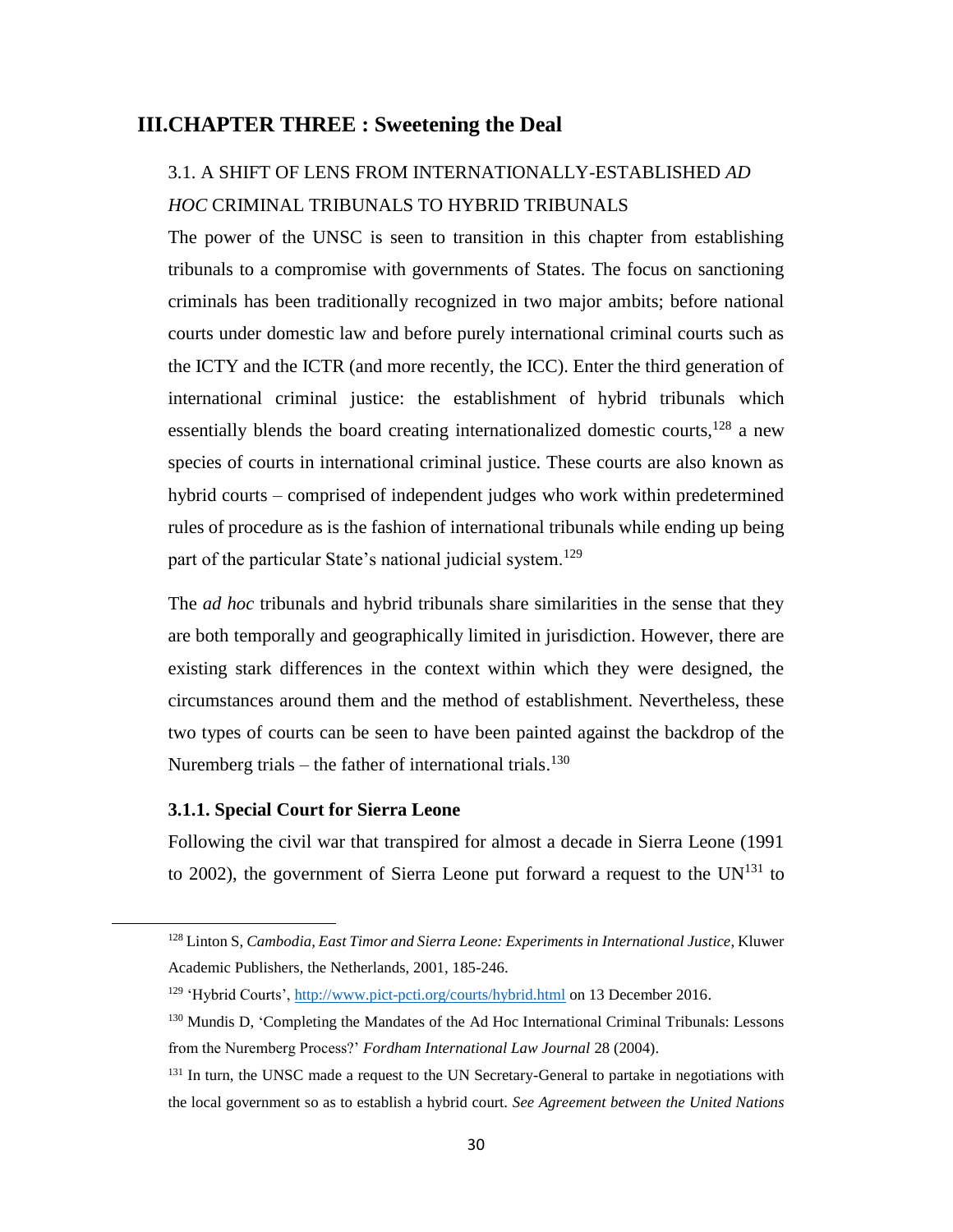assist in the setting up of a special court that would have the mandate to find perpetrators individually criminally responsible for violations of international humanitarian law against civilians and members of the UN peacekeeping missions.<sup>132</sup> The UN welcomed the issue<sup>133</sup> and began negotiations with the government that resulted in the first internationalized court with certain unique features as the first international tribunal. This Special Court was half situated in the place of conflict – being Freetown in Sierra Leone – therefore allowing it to have effective ripple effects on the ground<sup>134</sup> while also being located in The Hague. It has now since completed its mandate (in 2013) and transitioned into a Residual Mechanism that is tasked with carrying forward its legacy.<sup>135</sup>

### **3.1.2. Extraordinary Chambers in the Courts of Cambodia**

l

In 1997, amidst the war under the Khmer Rouge regime, the government of Cambodia again approached the UN in the similar Sierra Leonean fashion, asking for assistance in establishing trials that would be able to prosecute members of this atrocious regime and find them criminally responsible for the heinous crimes committed against the Cambodian people. Meanwhile, the Cambodian National Assembly passed law that created the Extraordinary Chambers in the Courts of Cambodia (ECCC) in 2006 that had limited temporal jurisdiction for crimes

*and Sierra Leone reproduced in the Report of' the Secretary-General on the Establishment of the Special Court for Sierra Leone*, 4 October 2000, UN Doc S/2000/915.

<sup>&</sup>lt;sup>132</sup> 'The Special Court for Sierra Leone; Its History and Jurisprudence',<http://rscsl.org/> on 13 December 2016.

<sup>133</sup> In line with the *Declaration of the High-Level Meeting on the Rule of Law* by Member States of the United Nations where States refused to tolerate genocide, crimes against humanity and war crimes as gross violations of international human rights and humanitarian law.

<sup>134</sup> 'The Special Court for Sierra Leone; Its History and Jurisprudence',<http://rscsl.org/> on 13 December 2016.

<sup>&</sup>lt;sup>135</sup> 'The Special Court for Sierra Leone; Its History and Jurisprudence',<http://rscsl.org/> on 13 December 2016.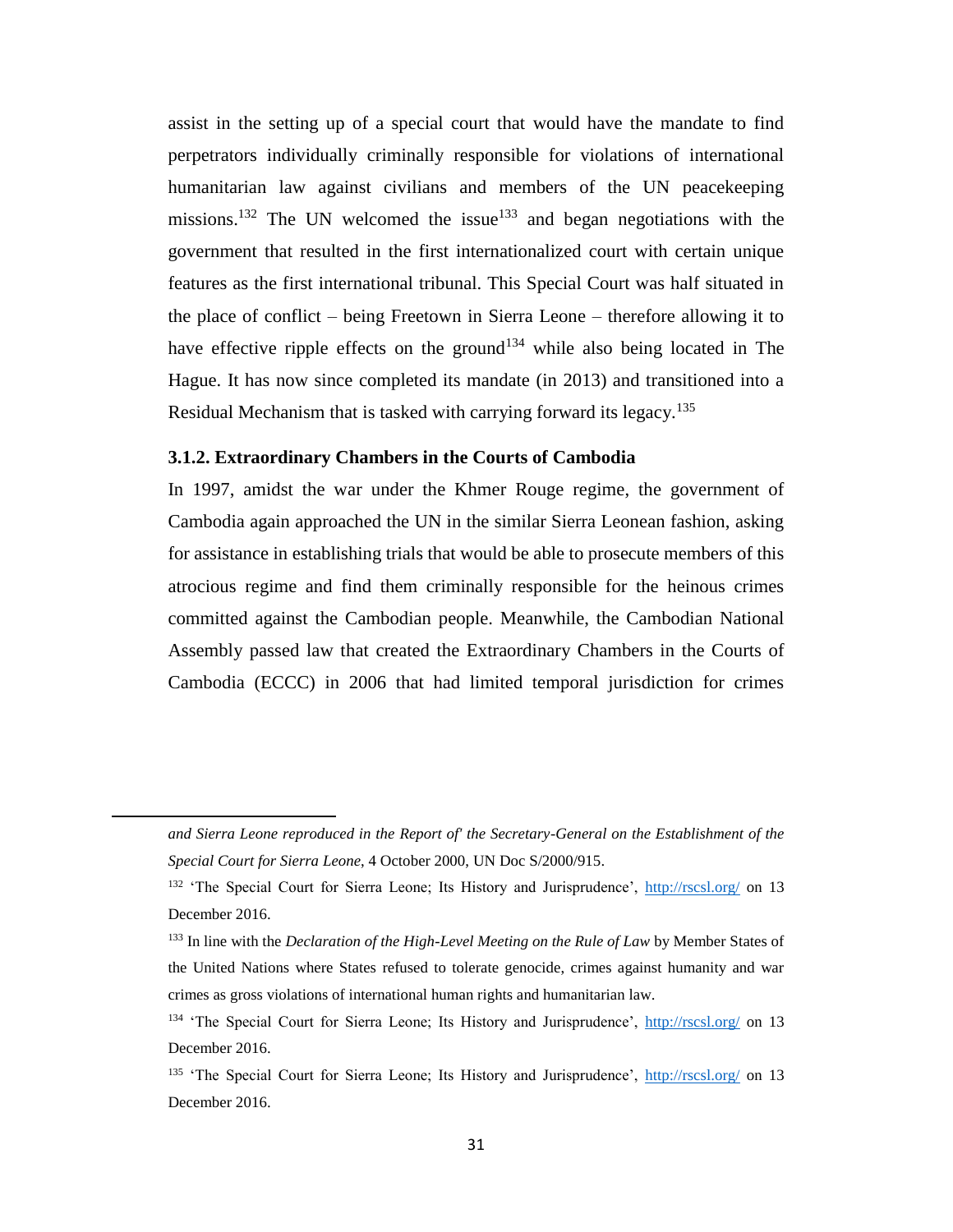committed between 1975 and 1979.<sup>136</sup> Negotiations with the UN finally bore fruits come June 2003 where the UN gave detailed instructions on how the international community could participate in the said legal process.<sup>137</sup>

These Chambers again show similar traits to the SCSL in that it also showed features of the national legal system. For instance, the Chambers were set up within the existing domestic court structure in the trial court and the Supreme Court<sup>138</sup> and is indeed applying its national laws such as their 1956 Penal Code and their Constitution<sup>139</sup> as well as international criminal law provisions. In addition, the Cambodian government was categorical in declaring that they wanted a court with international criminal jurisdiction but only if it was to be located in Cambodia and staffed with Cambodian people.<sup>140</sup>It was described as a Cambodian court in every sense of the word and sought to be independent as such. International participation was allowed as an auxiliary in so far as it would conform to international standards.

### **3.1.3. Special Tribunal for Lebanon**

l

The trigger mechanism of this Tribunal was the infamous political assassination of the former Prime Minister of Lebanon, Rafik Harir, in February 2005. The government was called upon to act on this terror attack and to bring to book those

<sup>136</sup> Article 1, *Law on The Establishment of the Extraordinary Chambers in the Courts of Cambodia for the Prosecution of Crimes Committed during the Period of Democratic Kampuchea* (Amendment), 27 October 2004.

<sup>&</sup>lt;sup>137</sup> 'Introduction to the ECCC', <https://www.eccc.gov.kh/en/about-eccc/introduction> on 13 December 2016.

<sup>138</sup> Article 2 new, *Law on The Establishment of the Extraordinary Chambers in the Courts of Cambodia*.

<sup>139</sup> Article 3 new, *Law on The Establishment of the Extraordinary Chambers in the Courts of Cambodia*.

<sup>&</sup>lt;sup>140</sup> There are five professional judges of which three are Cambodian, one of them being president while the other two are foreign judges in the Trial Chamber while in the Supreme Court Chamber there are seven professional judges of which four are Cambodian, one of them being president while the other two are foreign judges. *See* Article 9 new, *Law on The Establishment of the Extraordinary Chambers in the Courts of Cambodia*. *See also*, 'Introduction to the ECCC', [https://www.eccc.gov.kh/en/about-eccc/introduction o](https://www.eccc.gov.kh/en/about-eccc/introduction%20accessed%2013/12/2016)n 13 December 2016.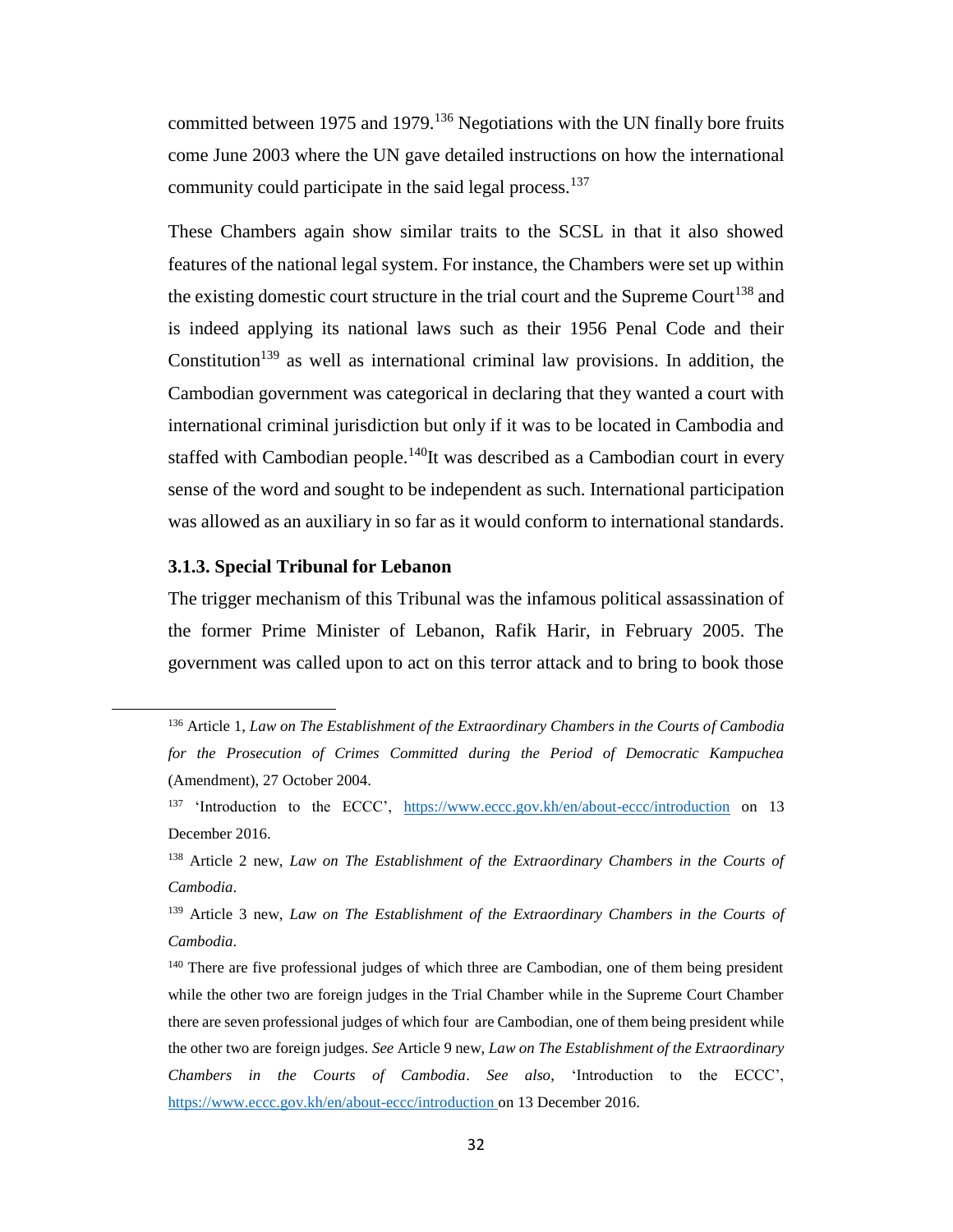who were involved; perpetrators, organizers and sponsors that facilitated the terrorist act.

An independent fact-finding mission, ordered by the UN Secretary-General at the time, Ban Ki-Moon was presented to the  $UNSC<sup>141</sup>$  and from this resulted the need to conduct internationally independent investigations. This was due to the fact that the Lebanese investigation process "suffers from serious flaws and neither has the capacity nor the commitment to reach a satisfactory and credible conclusion".<sup>142</sup> The Lebanese government could no longer sit on its hands and therefore requested the UN to create a tribunal with an "international character"<sup>143</sup> to seize of the nationally terrifying matter. Following negotiations between the two parties, an agreement was reached and the Tribunal was born by way of a Resolution.<sup>144</sup>

Uniquely, this Tribunal is the first of its kind to prosecute accused persons solely based on its national law and criminal code. Within its mandate, it also the only tribunal that is responsible for the prosecution of crimes related to terrorism, offences against life and personal integrity, illicit associations and failure to report crimes and offences.<sup>145</sup>

It is located in The Hague where it was thought best for the purposes of justice and security. However, there exists a local office in Beirut, led by Beirut staff, that

 $\overline{\phantom{a}}$ 

<sup>&</sup>lt;sup>141</sup> Report of the Fact-Finding Mission to Lebanon Inquiring into the Causes, Circumstances and Consequences of the Assassination of former Prime Minister Rafik Harir, 24 March 2005.

<sup>&</sup>lt;sup>142</sup> Report of the Fact-Finding Mission to Lebanon Inquiring into the Causes, Circumstances and Consequences of the Assassination of former Prime Minister Rafik Harir.

<sup>&</sup>lt;sup>143</sup> 'Creation of the STL', <https://www.stl-tsl.org/en/about-the-stl/636-creation-of-the-stl> on 13 December 2016.

<sup>144</sup> UNSC S/RES/1757 (2007) Agreement between the United Nations and the Lebanese Republic on the Establishment of a Special Tribunal for Lebanon. However, it should be noted that the UN Secretary-General played a similar role of negotiations with the government of Lebanon as with other local governments to establish such a court which the UNSC was a mere rubber-stamp in its establishment and implementation; following the nature of the crime in question.

<sup>&</sup>lt;sup>145</sup> 'Unique Features', <https://www.stl-tsl.org/en/about-the-stl/unique-features> on 13 December 2016.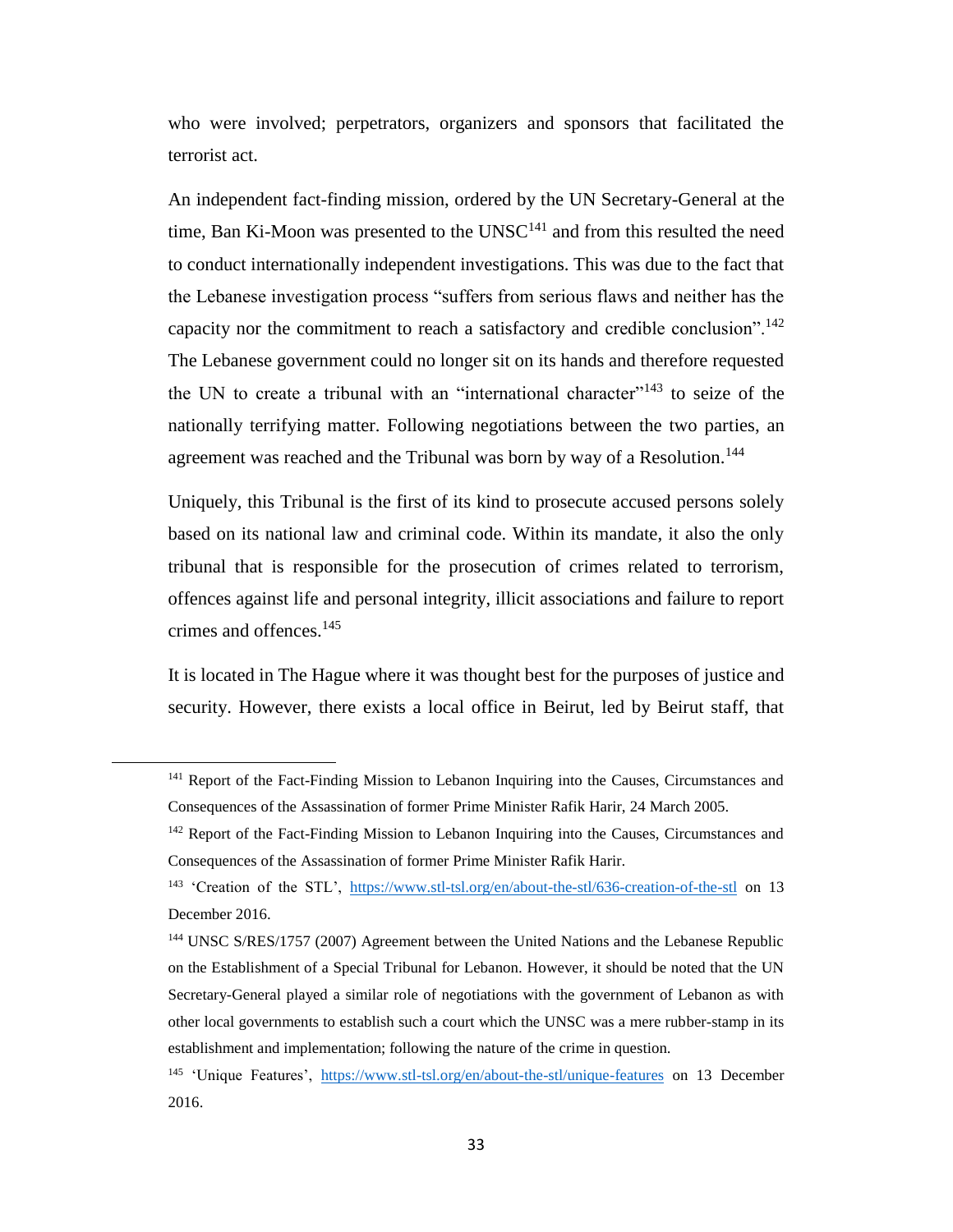offers support to the Tribunal such as conducting of investigations and other diplomatic related issues in Lebanon.<sup>146</sup> The composition of the chambers is also a mix of both Lebanese judges and international judges.<sup>147</sup>

## **3.1.4. Special Panels for Serious Crimes in East Timor**

The Special Panels were established in the District of Dili in East Timor in  $2000^{148}$ after the hostilities that were witnessed in East Timor following a referendum in September 1999 that favored its independence from Indonesian occupation. An Investigative Commission of Inquiry set up by the UN suggested an *ad hoc* tribunal similar to the ICTY and the ICTR but this was vehemently rejected in favor of hybrid courts that would be established within the domestic legal system.<sup>149</sup> The UN Transitional Authority in East Timor  $(UNTAET)^{150}$  established the Panels with the temporal jurisdiction of between January and October 1999.<sup>151</sup> The Panels also saw the application of domestic law in the criminal procedure as well as international treaties and conventions<sup>152</sup>in the prosecution of genocide, war crimes, crimes against humanity, murder, torture and sexual offences.<sup>153</sup> In addition, the

<sup>146</sup> 'Why is the Tribunal Based in The Netherlands and not in Lebanon?', [https://www.stl](https://www.stl-tsl.org/en/ask-the-tribunal/477-why-is-the-tribunal-based-in-the-netherlands-and-not-in-lebanon)[tsl.org/en/ask-the-tribunal/477-why-is-the-tribunal-based-in-the-netherlands-and-not-in-lebanon](https://www.stl-tsl.org/en/ask-the-tribunal/477-why-is-the-tribunal-based-in-the-netherlands-and-not-in-lebanon) on 13 December 2016.

<sup>147</sup> Article 8, *Statute of the Special Tribunal for Lebanon*, 2007. *Also known as* UNSC S/RES/1757 (2007) Statute of the Special Tribunal for Lebanon.

<sup>148</sup> UNTAET/REG/2000/15 (2000) On the Establishment of Panels with Exclusive Jurisdiction over Serious Criminal Offences.

<sup>149</sup> 'Special Panels for Serious Crimes in East Timor', [http://www.ibanet.org/Committees/WCC\\_EastTimor.aspx](http://www.ibanet.org/Committees/WCC_EastTimor.aspx) 13 December 2016.

<sup>150</sup> UNTAET was the official administrative system (although transitional) that was established by the UNSC to have overall responsibility for East Timor. *See* UNSC S/RES/1272 (1999) on the situation in East Timor. It was endowed with all legislative, executive and judicial powers that an ordinary system of government would have.

<sup>151</sup> Section 2 (2.3), UNTAET/REG/2000/15 (2000).

<sup>152</sup> Section 3 (3.1), UNTAET/REG/2000/15 (2000).

<sup>153</sup> Section 1 (1.3), UNTAET/REG/2000/15 (2000).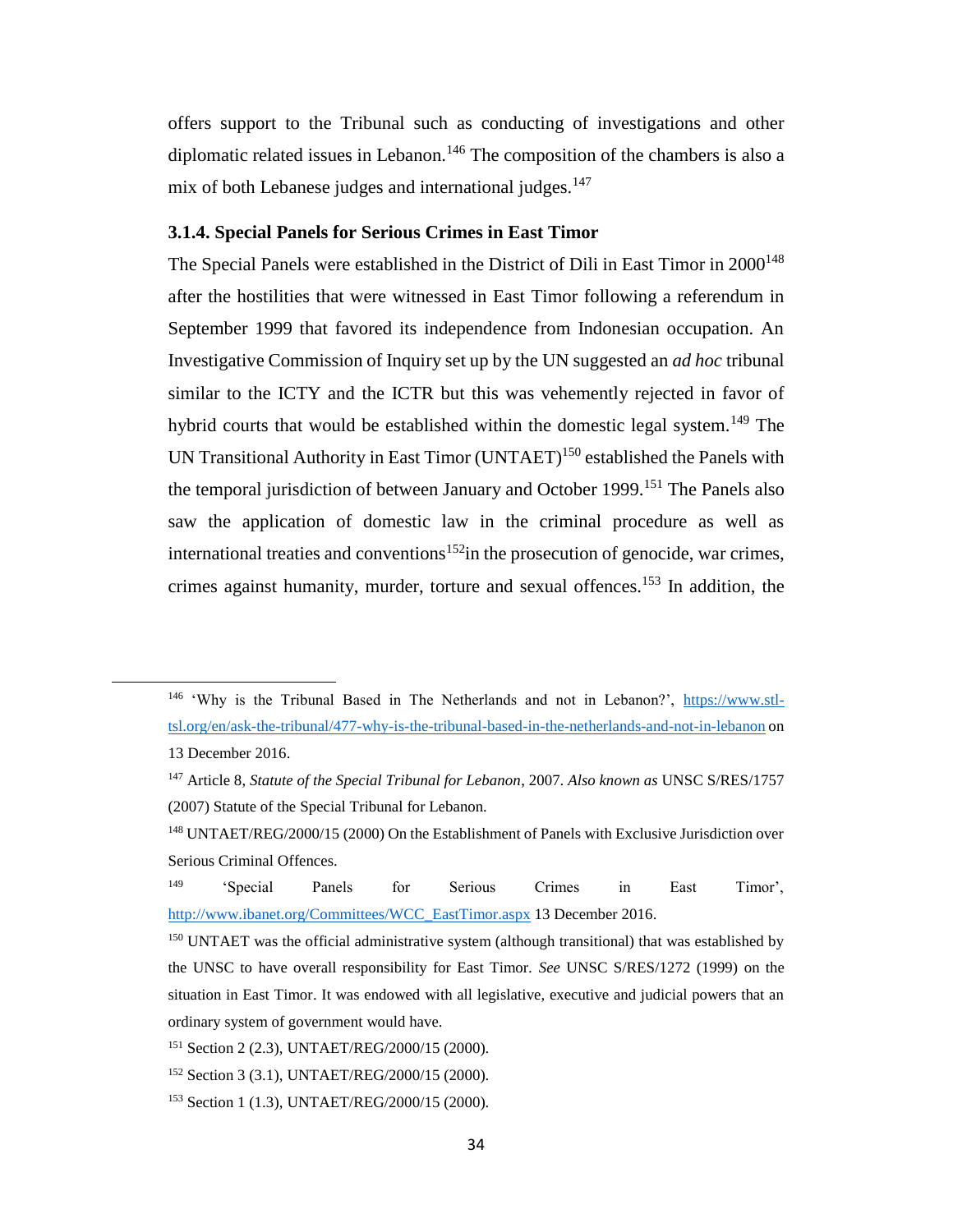composition of judges was to reflect foreign judges being supplemented by East Timorese judges.<sup>154</sup>

This trend of hybrid tribunals was seen raising its head in the early  $21<sup>st</sup>$  century and even more interesting is the role of the UN in their establishment. Imperative to note is that the UNSC decidedly determined the particular areas in question undergoing armed conflict but did not go ahead to directly institute international courts and hire judges and prosecutors, as demonstrated below – moving away from previous conduct that the author finds *ultra vires*.

# 3.2. MODERN INTERNATIONAL JUSTICE: THE INTERNATIONAL CRIMINAL COURT

## **3.2.1. Establishment of the ICC as a "World Court"**

So far, all the efforts in international criminal justice from Nuremberg to the  $21<sup>st</sup>$ Century have unwittingly been in preparation for an international criminal court that the UN undoubtedly saw the need to establish to enforce international criminal law.<sup>155</sup>

The ICC was perceived as the "World Court" at the time of its inception in the sense that it was designed to serve universal justice.<sup>156</sup> This visualization was a keystone in international criminal justice that international values shall be upheld. In the same way, a permanent court was seen as a remedy for the shortcomings of the *ad hoc* tribunals;<sup>157</sup> where *ad hoc* tribunals were thought to take too long to set up, to

<sup>154</sup> Section 22, UNTAET/REG/2000/15 (2000).

<sup>155</sup> Schabas, *An Introduction to the International Criminal Court*, 16.

<sup>&</sup>lt;sup>156</sup> At the 52<sup>nd</sup> Session of the General Assembly during the adoption of the Rome Statute in 1998, the then Secretary-General, Kofi Annan mentioned that "In the prospect of an international criminal court lies the promise of universal justice […] in our struggle to ensure that no ruler, State, junta or army may abuse human rights with impunity." *See* <http://legal.un.org/icc/general/overview.htm> on 13 December 2016.

<sup>&</sup>lt;sup>157</sup> For instance, in the Situation in Darfur, the Commission of Inquiry headed by Antonio Cassese noted that setting up an *ad hoc* tribunal would take too long and too much resources therefore the best recourse would be the ICC. *See,* Schabas, *An Introduction to the International Criminal Court*, 50.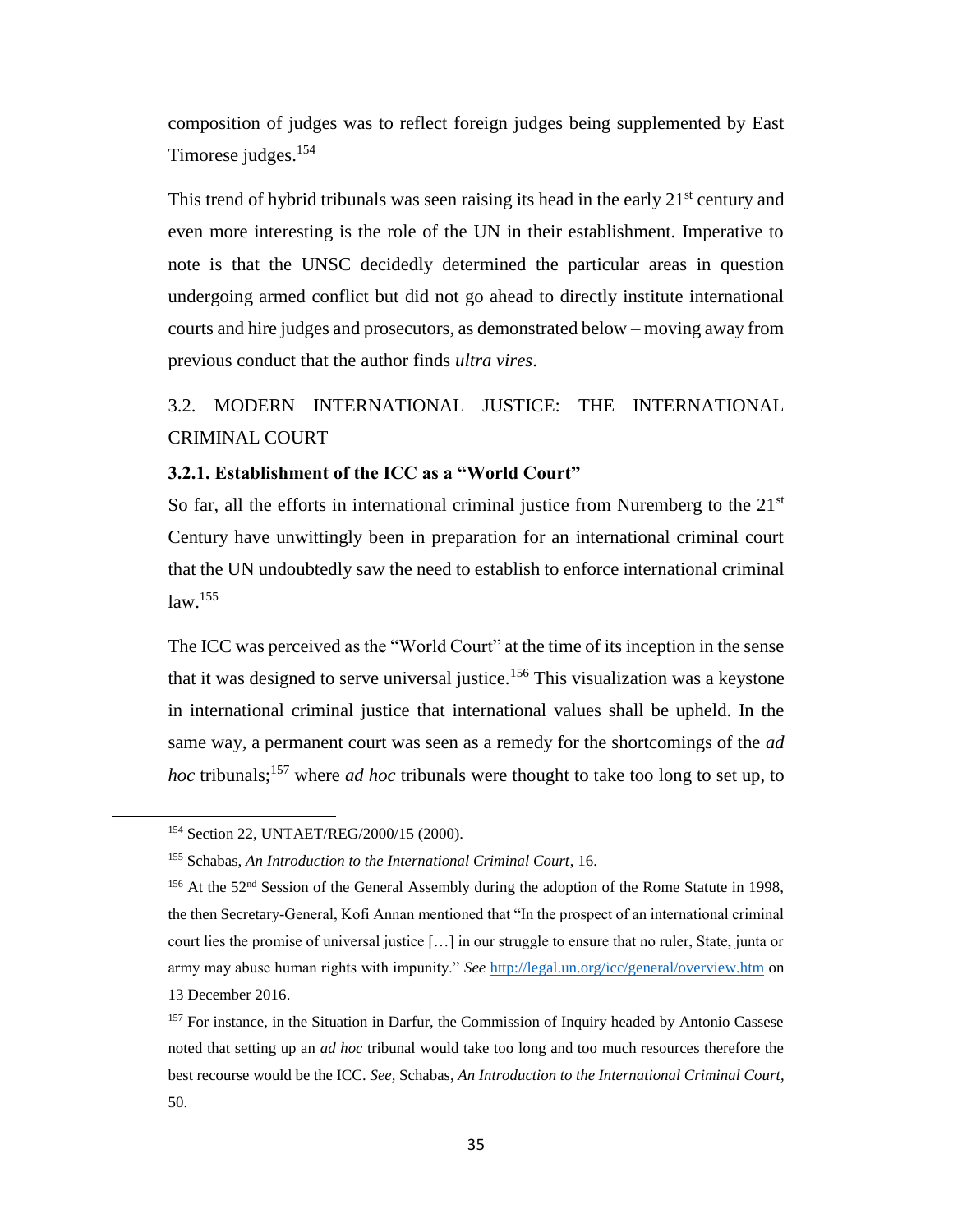instigate investigations, to collect evidence and so on due to availability of resources, the ICC fills this gap by providing a more stable solution.<sup>158</sup>

The intention was to establish an independent court that would be free from the clutches of politics, representative and effective.<sup>159</sup> This was and continues to be a battle of wills among States within the UNSC on the strong desire to have some control within the ICC.<sup>160</sup>

### **3.2.2. The Council's Role under the Rome Statute**

The ICC may exercise its jurisdiction if a situation in which crimes appear to be committed are referred to the Prosecutor by the UNSC under its mandate of Chapter VII of the UN Charter.<sup>161</sup> In fact, upon such referral, the Prosecutor is authorized to go ahead and investigate without further approval by the Trial Chamber<sup>162</sup> as is the case under her powers of *proprio motu*.

In this case, the UNSC is seen flexing its muscles where it can refer cases where the date of entry into force is non-applicable and the case will remain admissible before the ICC,<sup>163</sup> all factors considered including the exception under Article 12 (3). This is a departure from the general rule of temporal jurisdiction under the

 $\overline{\phantom{a}}$ 

<sup>&</sup>lt;sup>158</sup> International tribunals were not enough to tackle the mass atrocities and the gross human rights violations that are happening in today's world due to their limited competence. *See* Sunga L, 'The Emerging System of International Criminal Law: Developments in Codification and Implementation' *Kluwer Law International* (1997), 331. *Also* Jalloh C, 'Regionalizing International Criminal Law' *International Criminal Law Review* 9 (2009), 460.

<sup>159</sup> Cassese, *International Law*, 457.

<sup>&</sup>lt;sup>160</sup> The US insisted to gain control in the working of the Court but this was rejected by the rest of the member States that recognized the need of such a court to be politically free. *See,* Bill Richardson, US Ambassador to the UN, 'US Declares at Conference that UNSC Must Play Important Role in Proposed International Criminal Court, UN Press Release L/ROM/11, 17 June 1998. *Also see*, Schabas, *An Introduction to the International Criminal Court*, 25.

<sup>161</sup> Article 13 (b), *Rome Statute*.

<sup>162</sup> Cakmak C, 'The International Criminal Court in World Politics' *International Journal on World Peace* 23 (2006).

<sup>163</sup> UNSC S/RES/1593 (2005) on the situation in Darfur.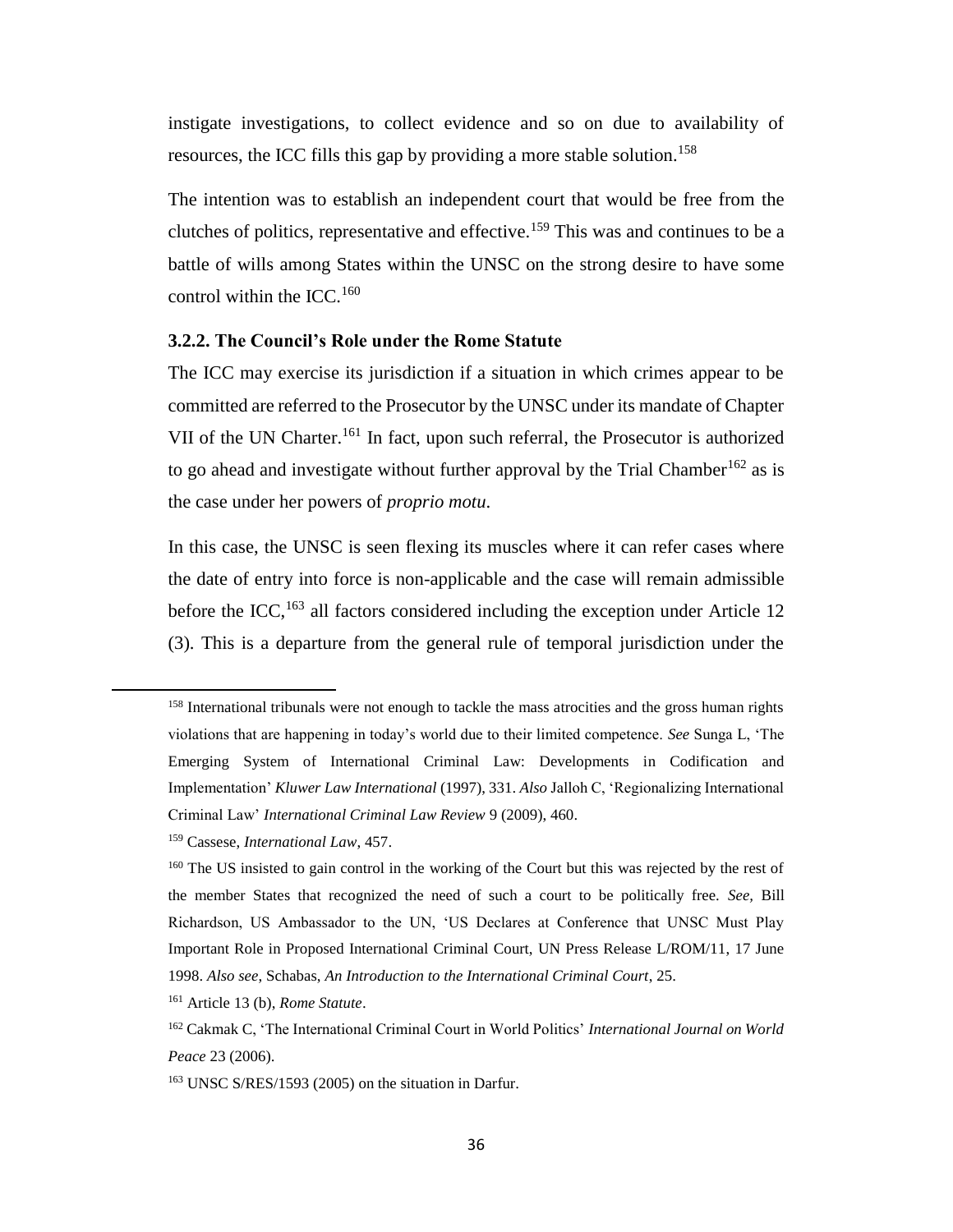Statute.<sup>164</sup> In addition, in the case of referrals of non-State Party individuals that have immunity, the Statute disregards this immunity where it ordinarily would not.<sup>165</sup> The fact that the referrals of the UNSC do not need any further approval is a basic presumption of the admissibility of a case in the ICC.<sup>166</sup>

The Rome Statute also provides for the stalling of any investigations for up to 12 months by means of a UNSC Resolution.<sup>167</sup> This deferral may be renewed endlessly.<sup>168</sup> These two ways have been the ingenious path through which the UNSC found itself wiggling its presence into the functioning of the Court. In any case, it is mirthful how this power ended up being included in the Rome Statute intentionally by States to limit the 'political power' of the Prosecutor<sup>169</sup> yet they cannot see the log that is in their eye in this regard of checking political control.

The genesis of this power is traced back to the discussions among States during the drafting of the Rome Statute. Among the first proposals of the Statute by the International Law Commission (ILC) envisaged a permanent criminal court that would be subsidiary to the UNSC<sup>170</sup> - only changes being that it be a graduation from the *ad hoc* nature to one of permanence. This, the United States was in concurrence with in Rome and supported the role the UNSC would have in determining actions under Chapter VII followed by referrals to the ICC.<sup>171</sup> This ended up not being the case and the US was known to be defiant to support the

 $\overline{\phantom{a}}$ 

<sup>164</sup> Article 11 (1) and Article 24 (1), *Rome Statute.*

<sup>165</sup> Article 98 (1), *Rome Statute*. *See also*, Akande D, 'International Law Immunities and the International Criminal Court' *American Journal of International Law* 98 (2004), 407.

<sup>166</sup> Schabas, *An Introduction to the International Criminal Court*, 354.

<sup>167</sup> Article 16, *Rome Statute.*

<sup>168</sup> Cardona Y, 'A Critical Analysis of the Rome Statute of the International Criminal Court' Unpublished LL.M Thesis, University of Malta, May 2013, 46.

<sup>169</sup> Cardona Y, 'A Critical Analysis of the Rome Statute of the International Criminal Court', 46.

<sup>170</sup> Schabas, *An Introduction to the International Criminal Court*, 26.

<sup>&</sup>lt;sup>171</sup> The only other mode of jurisdiction over cases that the ICC had other than UNSC referrals were State referrals. These two ways were the only ways agreed upon for the Prosecutor to have the power to act, at the first instanced. *See, David* Scheffer, 'The United States and the International Criminal Court' *American Journal of International Law* 12 (1999), 13.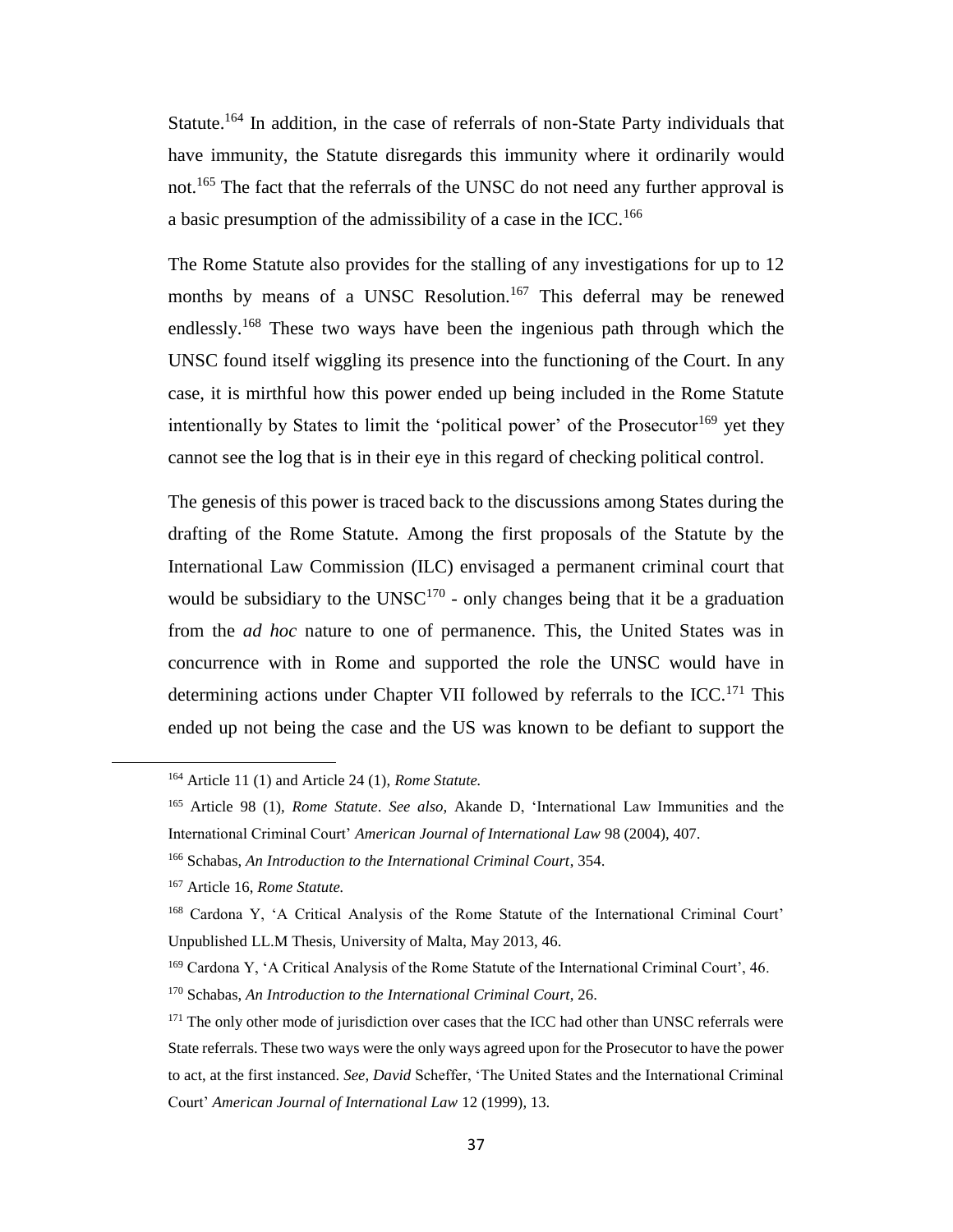Court at its inception.<sup>172</sup> With the current number of referrals of African States by the UNSC, the US has begun warming itself up to the ICC but still chooses not to ratify the Statute based on its own individual State interests.<sup>173</sup>

The same has been argued by African States through the African Union (AU). Upon the issuance of the arrest warrant for the Sudanese president, Omar Al-Bashir,<sup>174</sup> the AU asked the UNSC to invoke Article 16 to defer the situation for 12 months due to peace considerations.<sup>175</sup> These requests fell on deaf ears even after the AU reiterated the same<sup>176</sup> resulting in African States agreeing that they shall not cooperate with the ICC on the matter accordingly.<sup>177</sup>

The AU then decided to host a Review Conference with the aim of investigating *inter alia* the powers of the UNSC to refer and defer cases.<sup>178</sup> The result of this conference was a resolution to the effect of calling for an amendment of Article 16 to allow States with jurisdiction over matters before the ICC to request for a deferral to the UNSC and where the UNSC fails to act on such a request, then the UNGA

<sup>&</sup>lt;sup>172</sup> The change of attitude and increased good political will by the United States has been explained to be motivated by the recent activity within the ICC – where States that are of interest to the United States are being held accountable for ongoing crimes and the United States has suddenly become a defender of the Statute. *See*, Schabas, *An Introduction to the International Criminal Court*, 25 – 34. <sup>173</sup> The main concern of the United States within the ICC being the potential consequences that would arise to its military forces should the Court exercise its jurisdiction. This explained the cold nature that the US approached the ICC with during George Bush's administration. *See*, Schabas, *An Introduction to the International Criminal Court*, 25 – 34.

<sup>174</sup> Warrant of Arrest for Omar Hassan Ahmad Al-Bashir, ICC-02/05-01/09-1, 4 March 2009.

<sup>&</sup>lt;sup>175</sup> Ciampi A, 'The Proceedings against President Al-Bashir and the Prospects of their Suspension under Article 16 ICC Statute' *Journal of International Criminal Justice* 6 (2008), 885.

<sup>&</sup>lt;sup>176</sup> Assembly/AU/13 (XIII) AU Assembly Decision on the Meeting of African State Parties to the Rome Statute of the International Criminal Court (ICC), para.9.

<sup>&</sup>lt;sup>177</sup> AU Assembly Decision the Rome Statute of the International Criminal Court (ICC), para.10.

<sup>&</sup>lt;sup>178</sup> EX.CL/568 (XVI), Report on the Ministerial Meeting on the Rome Statute of the International Criminal Court (ICC), Executive Council, 25–29 January 2010, Addis Ababa, para. 1.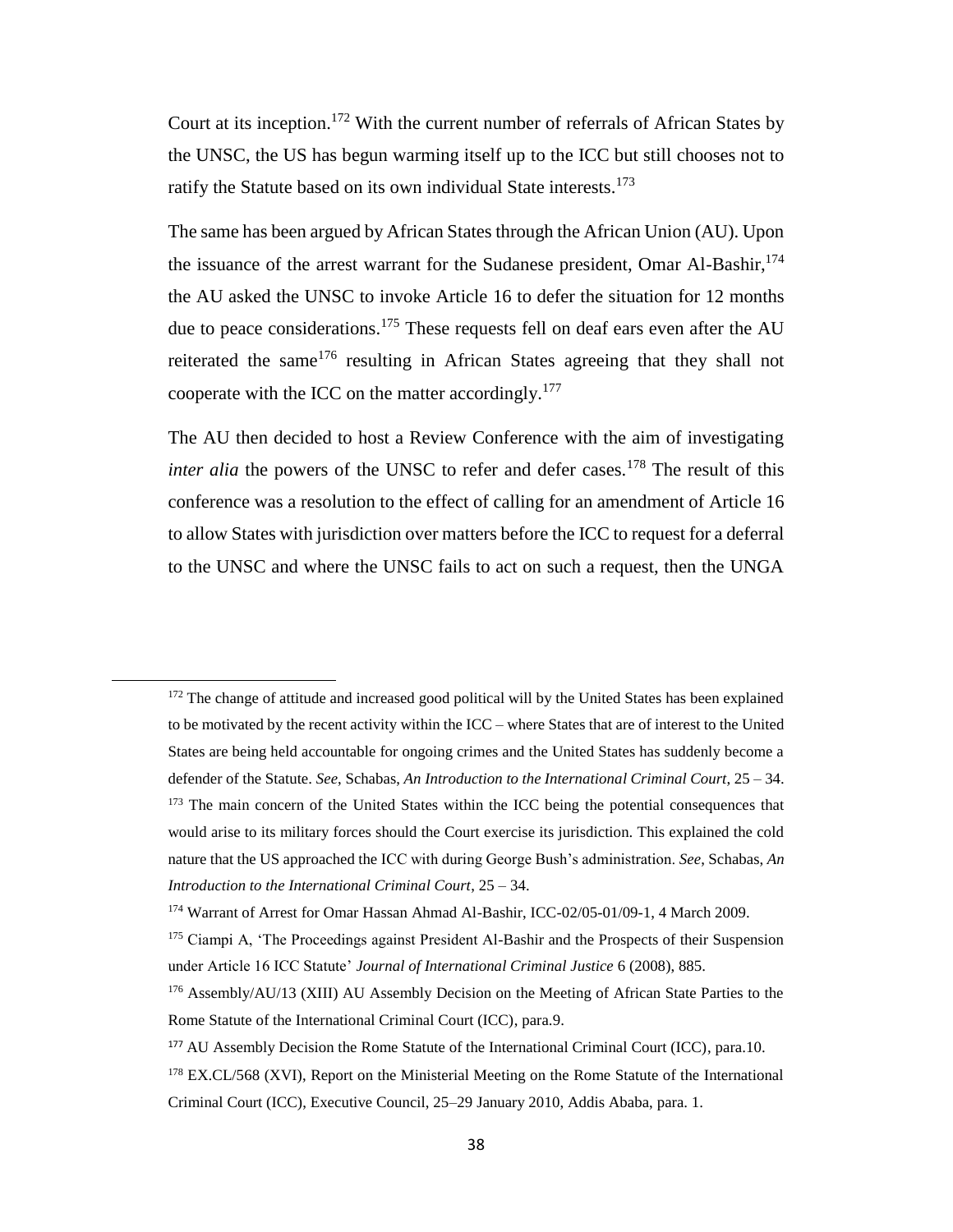should be allowed to exercise such power.<sup>179</sup> This is a strong indicator of the sentiments of African States towards the wide margin of discretionary powers the UNSC is applying in the ICC and African States continue to encourage each other to "speak in one voice" in pushing for such reformation of the Rome Statute<sup>180</sup> As if this was not enough, African States are seen to move towards their own solution of empowering African justice systems to include international criminal justice.<sup>181</sup>

## 3.3. THE NATURE OF TODAY'S INTERNATIONAL CRIMINAL JUSTICE

Where at the onset "the four great nations that were flushed with victory and stung with injury"<sup>182</sup> were the self-imposed carriers of justice resulting to the famous coinage "victors' justice", today international criminal justice takes a different shape. The *ad hoc* tribunals are no longer in the forefront of our painting and have been surpassed by time and events with the coming of the ICC.

The game, the rules and dynamics are different. Whereas in the past international courts had limited mandate, the ICC does not have a statute of limitations.<sup>183</sup> In addition, the Court is a court of last resort which allows States the first opportunity to address criminal violations in their domestic jurisdictions, whereas the *ad hoc*  tribunals had primacy over the national criminal systems.<sup>184</sup>

The UNSC continues to determine threats to peace or breaches of peace under Chapter VII of the UN Charter usually in the form of a "situation" of armed conflict. Where previously the UNSC was taking upon itself the duty to find individuals

<sup>179</sup> Weldehaimanot S, 'Arresting Al-Bashir: The African Union's Opposition and the Legalities' *African Journal of International and Comparative Law* 19 (2011), 216 – 217.

<sup>180</sup> Weldehaimanot S, 'Arresting Al-Bashir: The African Union's Opposition and the Legalities', 218.

<sup>181</sup> AU Assembly Decision the Rome Statute of the International Criminal Court (ICC), *supra* note 38.

<sup>182</sup> Opening Statement to the International Military Tribunal at Nuremberg, *Trial of the Major War Criminals before the International Military Tribunal* 2 (1947), 98.

<sup>183</sup> Article 29, *Rome Statute*.

<sup>184</sup> Article 17, *Rome Statute. Also see,* Cassese, *International Law*, 457.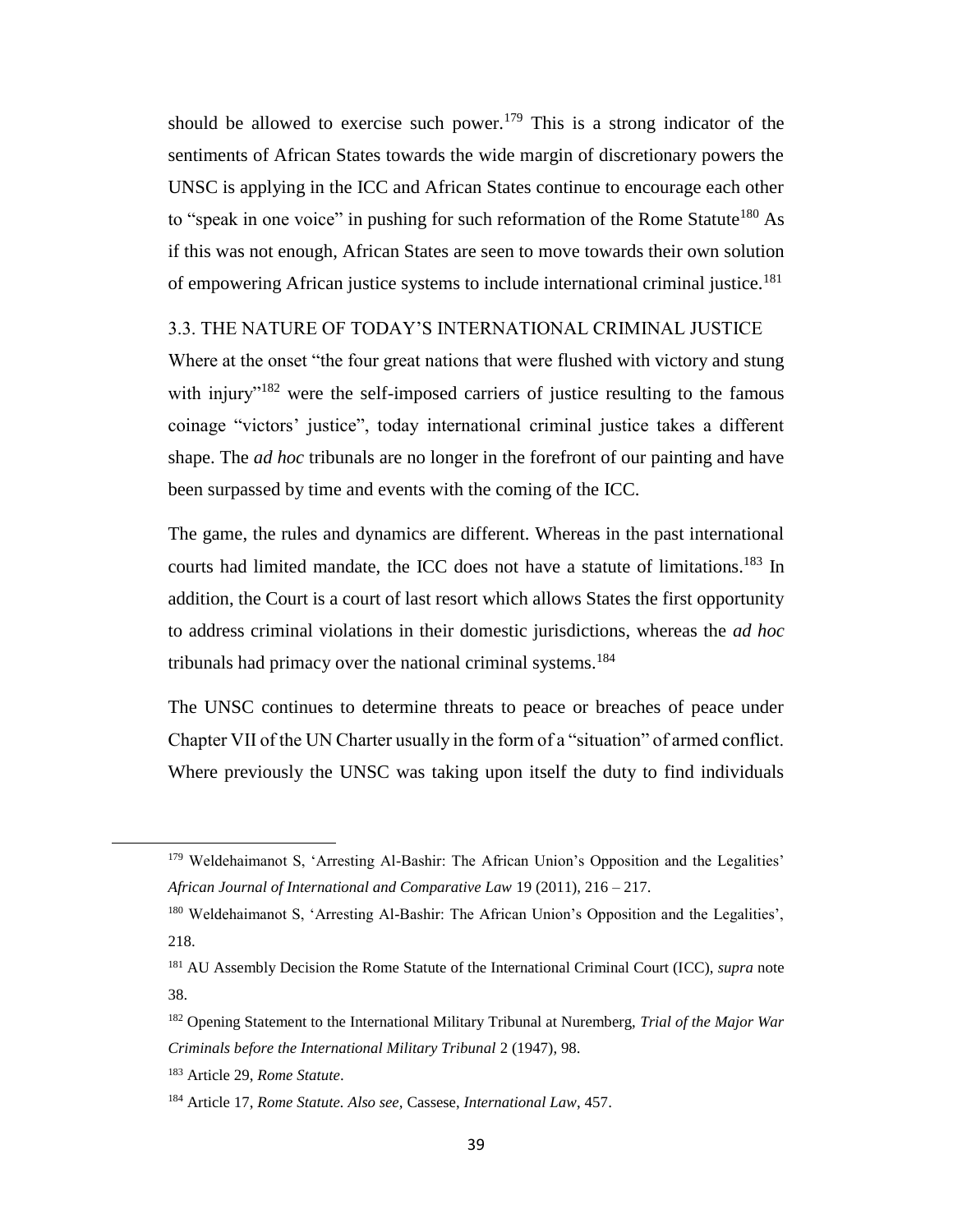criminally liable for international crimes through the *ad hoc* tribunals, now it only has the role of referral to the ICC.

From the beginning of this paper, the author has been advocating for a treaty-based international criminal court where States are actively involved in its formation, visà-vis an *ad hoc* tribunal established by the UNSC and more often than not, motivated by political egocentric ideals. Despite the efforts to rid of such political influence, the little involvement of the UNSC in the treaty-based  $ICC^{185}$  has been met with some disgruntled States (African States in particular) on the selective nature of the invocation of Article 13 (b) of the Statute. The international community begins to feel the winds of change when African States resort to finding their own solution and unexpectedly, propose their own criminal court without the input of the UNSC as shall be discussed in detail in the next chapter.

<sup>&</sup>lt;sup>185</sup> Schabas notes that had the UNSC been accommodated more in the ICC (as had been suggested prior by the ILC), there would have been less enthusiasm from other States to ratify the treaty. *See*, Schabas, *An Introduction to the International Criminal Court*, 27. *Also see*, Schabas W, 'United States Hostility to the International Criminal Court: It's All About the Security Council' *European Journal of International Law* 15 (2004).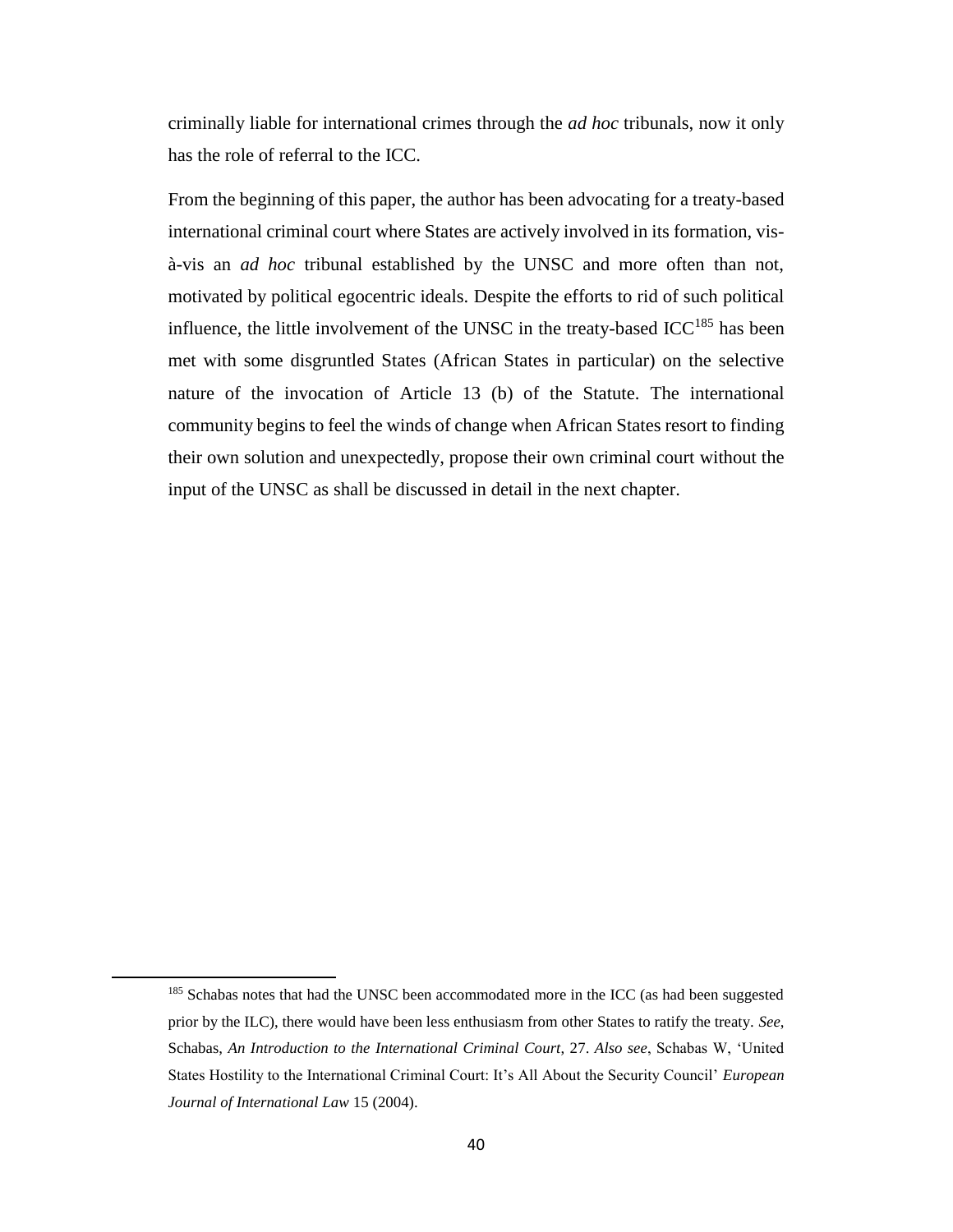## **IV.CHAPTER FOUR : The Rising Greenhorn**

l

## 4.1. PROPOSED CRIMINAL DIVISION FOR THE AFRICAN COURT

Africa, the ICC and the UNSC, have relished an interesting relationship in the past few years. Zooming into the cases the ICC has involved itself with so far, the only cases it has entertained are cases from Africa; $186$  in fact paradoxically it could as well be renamed as the "African Court" as African States seem to be its most 'clients'. Having in mind the forces at work in African States and effectively their heads of governments of untold dictatorial character, this was not a factor that would easily go unnoticed. Predictably, there have been unsettled sentiments and open discontent about the ICC being biased against African States and not pursuing other ongoing criminal cases in other parts of the world.<sup>187</sup>

The AU has been vocal on the situation in Darfur especially when it opined that by issuing the arrest warrant against Al-Bashir – a sitting Head of State – the ICC was undermining its (the AU) efforts to maintain peace and stability in the region.<sup>188</sup> Following that decision, the AU took action and passed resolutions upon

<sup>186</sup> 'Situations under Investigation',<https://www.icc-cpi.int/pages/situations.aspx> on 28 December 2016. There are 8 African cases at the ICC at the moment of writing this paper; four that have been paradoxically been referred to the Court by the same African member States (Uganda, CAR, DRC and Mali), two that have been referred by the UNSC (Sudan and Libya) and two that the Prosecutor has instituted *proprio motu* (Kenya and Cote d'Ivoire).

<sup>&</sup>lt;sup>187</sup> Robert Mugabe, the head of State of Zimbabwe and the chairperson of the African Union was quoted, with regards to Al-Bashir's arrest, saying: "This is not the headquarters of the ICC; we don't want it in this region at all." *See* [http://america.aljazeera.com/articles/2015/6/16/mugabe-says-icc](http://america.aljazeera.com/articles/2015/6/16/mugabe-says-icc-unwelcome-in-africa.html)[unwelcome-in-africa.html](http://america.aljazeera.com/articles/2015/6/16/mugabe-says-icc-unwelcome-in-africa.html) on 28 December 2016. *Also* during his inauguration for his fifth term, Yoweri Museveni, Ugandan president publicly branded the ICC as a 'bunch of useless people' and that he no longer supports them – a statement that led United States and the European Union delegates to walk out in protest due to the fact that they felt it was an insult to justice and victims of violations against humanity. *See* [https://www.theguardian.com/world/2016/may/12/walkout-at](https://www.theguardian.com/world/2016/may/12/walkout-at-ugandan-presidents-inauguration-over-icc-remarks)[ugandan-presidents-inauguration-over-icc-remarks](https://www.theguardian.com/world/2016/may/12/walkout-at-ugandan-presidents-inauguration-over-icc-remarks) on 28 December 2016.

<sup>188</sup> Weldehaimanot S, 'Arresting Al-Bashir: The African Union's Opposition and the Legalities'.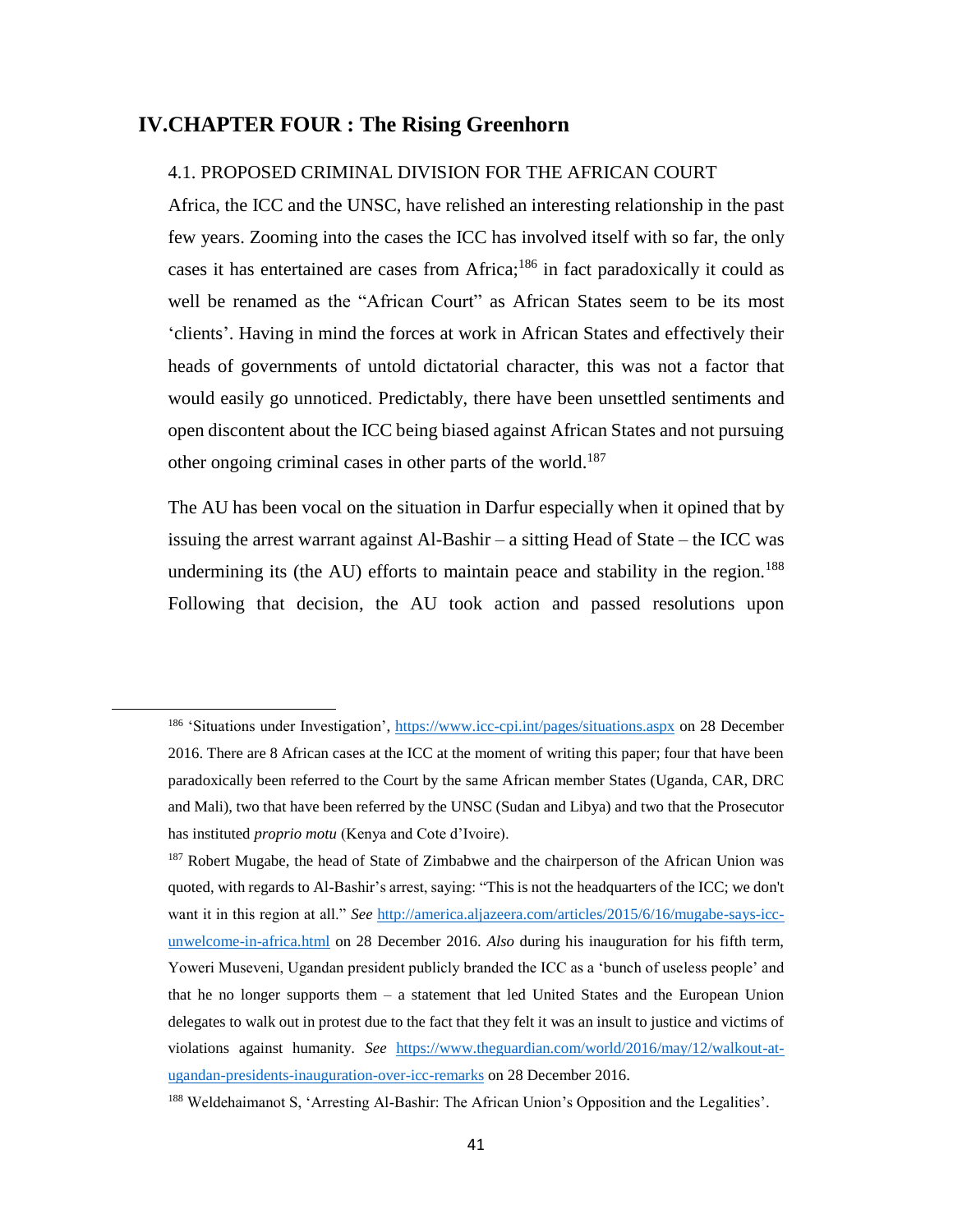resolutions<sup>189</sup> urging member States not to cooperate with the ICC and this point was clearly seen to come across when several States refused to kiss the ring by hosting the Sudanese president in defiance to the warrant.<sup>190</sup> In one of its most infamous summits that was held in Libya in  $2009$ ,<sup>191</sup> the AU concluded that it shall not cooperate with the ICC in arresting Al-Bashir pursuant to the Rome Statute rejecting immunities for heads of States. This frustration was further sparked by the instigation of charges against Kenya's Uhuru Kenyatta and William Ruto that continued to fuel the notions that the ICC is unjust and propagates inequality by disproportionately instituting cases in the African continent in the name of international criminal law.

To further color the background against which this discussion is to be carried, one has to understand the judicial system of the African region and where exactly it is the African criminal court division will be expected to fit in. Originally, in the recent past, there only existed the African Court on Human and Peoples' Rights (ACtHPR) that was established by a Protocol in  $2004^{192}$  and was tasked with the mandate of interpreting and applying the African Charter on Human and Peoples' Rights (The African Charter).<sup>193</sup> It also has jurisdiction over other international human rights treaties ratified by the State Parties.<sup>194</sup> However, another court which the AU intended to be its principle judicial organ with the jurisdiction over interpretation of AU treaties<sup>195</sup> was to join the club a little later as the African Court of Justice and Human Rights. This did not come to pass as the two major African

<sup>193</sup> Article 3 (1), *Protocol to the African Charter*.

<sup>&</sup>lt;sup>189</sup> Weldehaimanot S, 'Arresting Al-Bashir: The African Union's Opposition and the Legalities',  $216 - 217$ .

<sup>190</sup> Baldo S, 'The Politics of an Arrest Warrant' (23 July 2008), found at <http://blogs.ssrc.org/darfur/2008/07/23/the-politics-of-an-arrest-warrant/> on 28 October 2016.

<sup>191</sup> Assembly/AU/13 (2009) AU Assembly Decision on the Meeting of African State Parties to the Statute of the Rome Statute of the International Criminal Court (ICC) in Sirte, Libya.

<sup>&</sup>lt;sup>192</sup> Protocol to the African Charter on Human and Peoples' Rights on the Establishment of the African Court on Human and Peoples' Rights, 25 January 2004.

<sup>194</sup> Article 7, *Protocol to the African Charter*.

<sup>195</sup> 'African Court of Justice',<http://www.africanlii.org/catalog/53> on 28 December 2016.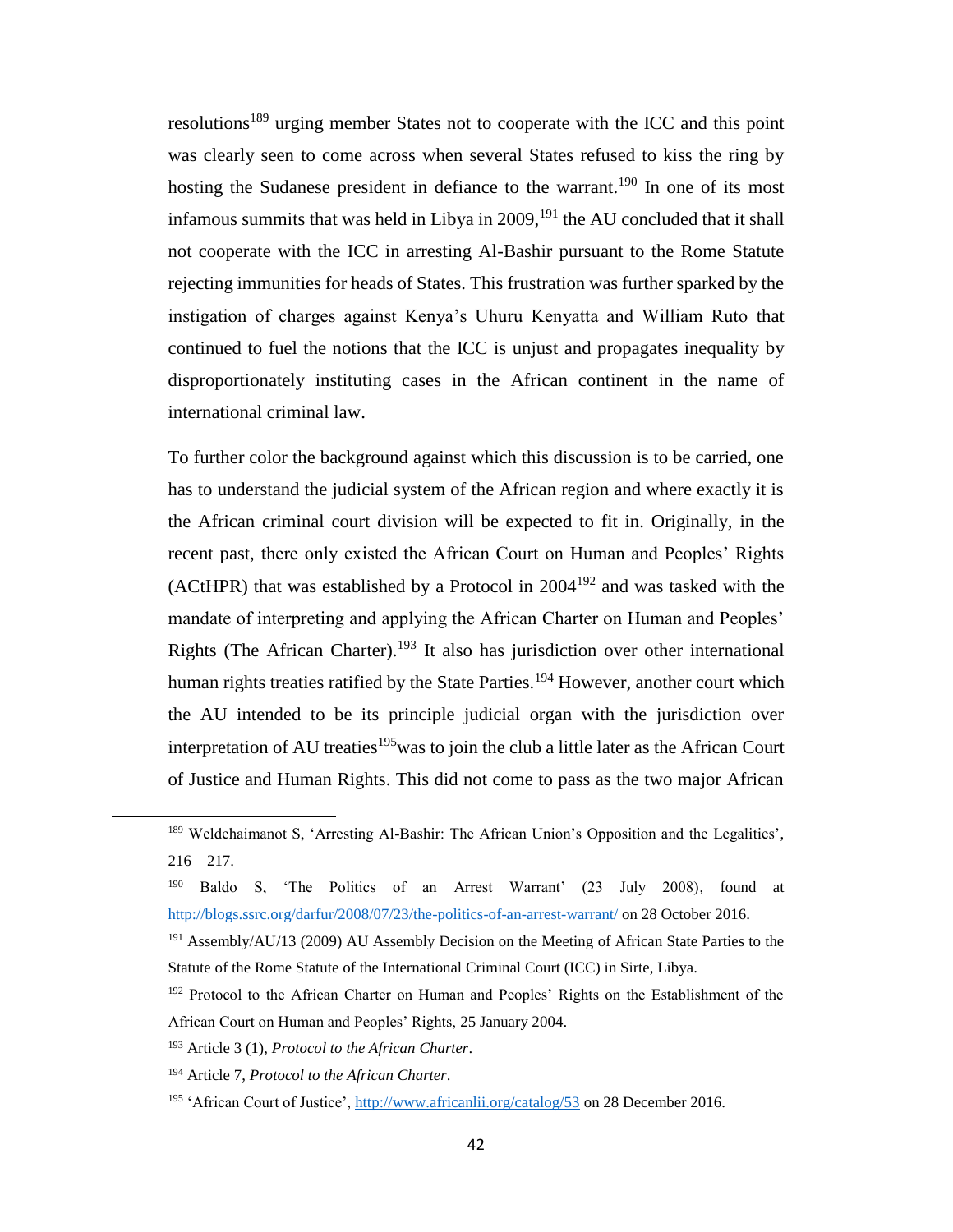judicial institutions were merged<sup>196</sup> to form the African Court of Justice and Human Rights (ACtJHR) also known as the "Merged Court".<sup>197</sup> This Court has become the principle judicial organ of the AU and is mandated with the task of adjudicating both human rights issues as well as general affairs regarding interpretation and application of AU treaties and institutions.<sup>198</sup>

African heads of States have not failed to act on their general anti-ICC attitudes. They (through the  $AU$ )<sup>199</sup> were the brainchildren to the novel idea that a criminal division be established within the ACtJHR with the jurisdiction to try war crimes, crimes against humanity and genocide *inter alia* corruption, unconstitutional change of government and other related crimes.<sup>200</sup>

In 2010, the AU approached the AU Commission to look into the possibility of setting this up and after several reviews, consultations and amendments, the AU finally recommended a final Draft Protocol to the AU Assembly for adoption. That was the process that led to the birth of a Draft Protocol expanding the mandate of the ACtJHR to include criminal jurisdiction<sup>201</sup> and mostly what has been termed as

<sup>&</sup>lt;sup>196</sup> The decision behind this was majorly the fact that the AU found that it did not have sufficient resources to sustain both institutions in a plethora of others within the AU. The AU Commission was instructed to come up with a way of integrating these courts and came up with a Protocol that still maintained the separate jurisdictions of both courts operating within the same chambers. *See* Protocol on the Statute of the African Court of Justice and Human Rights, 2009.

<sup>&</sup>lt;sup>197</sup> Protocol of the Merged Court, July 2008.

<sup>198</sup> Articles 16 and 17, *Protocol on the Statute of the African Court of Justice and Human Rights*.

<sup>&</sup>lt;sup>199</sup> Assembly AU/3 (2009) Decision on the Implementation of the Assembly Decision on the Abuse of the Principle of Universal Jurisdiction.

<sup>200</sup> Article 28A, *Draft Protocol on the Amendments to the Protocol on the Statute of the African Court of Justice and Human Rights*, May 2012.

<sup>&</sup>lt;sup>201</sup> Draft Protocol on the Amendments to the Protocol on the Statute of the African Court of Justice and Human Rights, May 2012. *See also*, 'A Case of Negative Regional Complementarity? Giving the African Court of Justice and Human Rights Jurisdiction over International Crimes', [http://www.ejiltalk.org/a-case-of-negative-regional-complementarity-giving-the-african-court-of](http://www.ejiltalk.org/a-case-of-negative-regional-complementarity-giving-the-african-court-of-justice-and-human-rights-jurisdiction-over-international-crimes/)[justice-and-human-rights-jurisdiction-over-international-crimes/](http://www.ejiltalk.org/a-case-of-negative-regional-complementarity-giving-the-african-court-of-justice-and-human-rights-jurisdiction-over-international-crimes/) on 29 December 2016.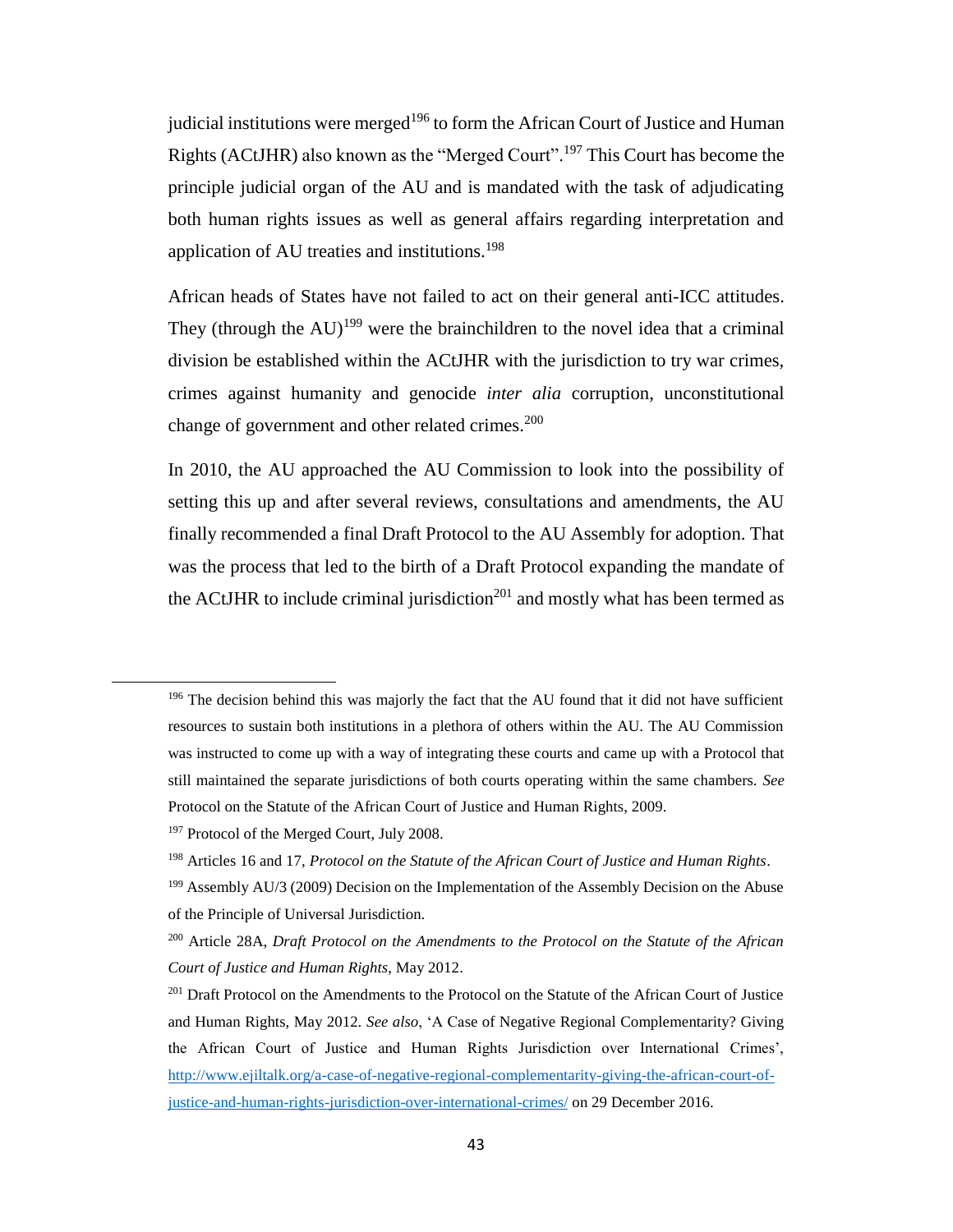the "African solutions for the African problems"<sup>202</sup> – more reason for African States to feel that a non-African court should not be responsible to try African individuals than the issue of selectivity in the cases being brought before the ICC.<sup>203</sup>

# 4.2. COEXISTENCE BETWEEN THE CRIMINAL COURT IN AFRICA AND THE ICC

It is undisputed that the motivation behind the establishment of the criminal court can be construed in various ways. It may be that indeed, African States aspire to make genuine contributions to international criminal justice by strengthening such sense in the African continent to fight impunity and to protect potential victims from gross human rights violations. In addition, it could be that by showing their frustrations over the UNSC and the ICC intervention in Darfur for instance, the ICC seemed like an interference in the AU's work to maintain peace and stability in the region and for this reason; not even the stereotypical African character of warmth and hospitality can keep the ICC in the AU's good graces.

It may also be that this entire process is a scheme, a Trojan horse of sorts, which African States are using to escape the clutches of an international system that they have witnessed to have the judicial power to hold high-ranking individuals personally responsible for any human rights violations committed during armed conflict; and that this follows as a mere knee-jerk reaction to save their skins and escape to a creation of their own that will guarantee their immunity from criminal prosecutions. Nevertheless, regardless of the reason behind the hands that puppeteer such political decisions amongst African heads of States, it is still questionable whether such a move is a viable one. Whether politics and some sense

<sup>&</sup>lt;sup>202</sup> Similarly, the AU organ, Peace and Security Council (PSC), was established as a result of African States believing that the UNSC was not sufficiently addressing security concerns in the continent. For this reason, they opted for their own "autonomous security institution" as yet another "African solution to African problems". *See also*, Jones B, Evolving Models of Peacekeeping: Policy Implications and Responses, United Nations Peacekeeping External Study (2003), 19.

<sup>&</sup>lt;sup>203</sup> Especially where the AU gives as one of its main reason to be that the exercise of universal jurisdiction by the ICC is an abuse of the principle and that this was a blatant violation of State sovereignty.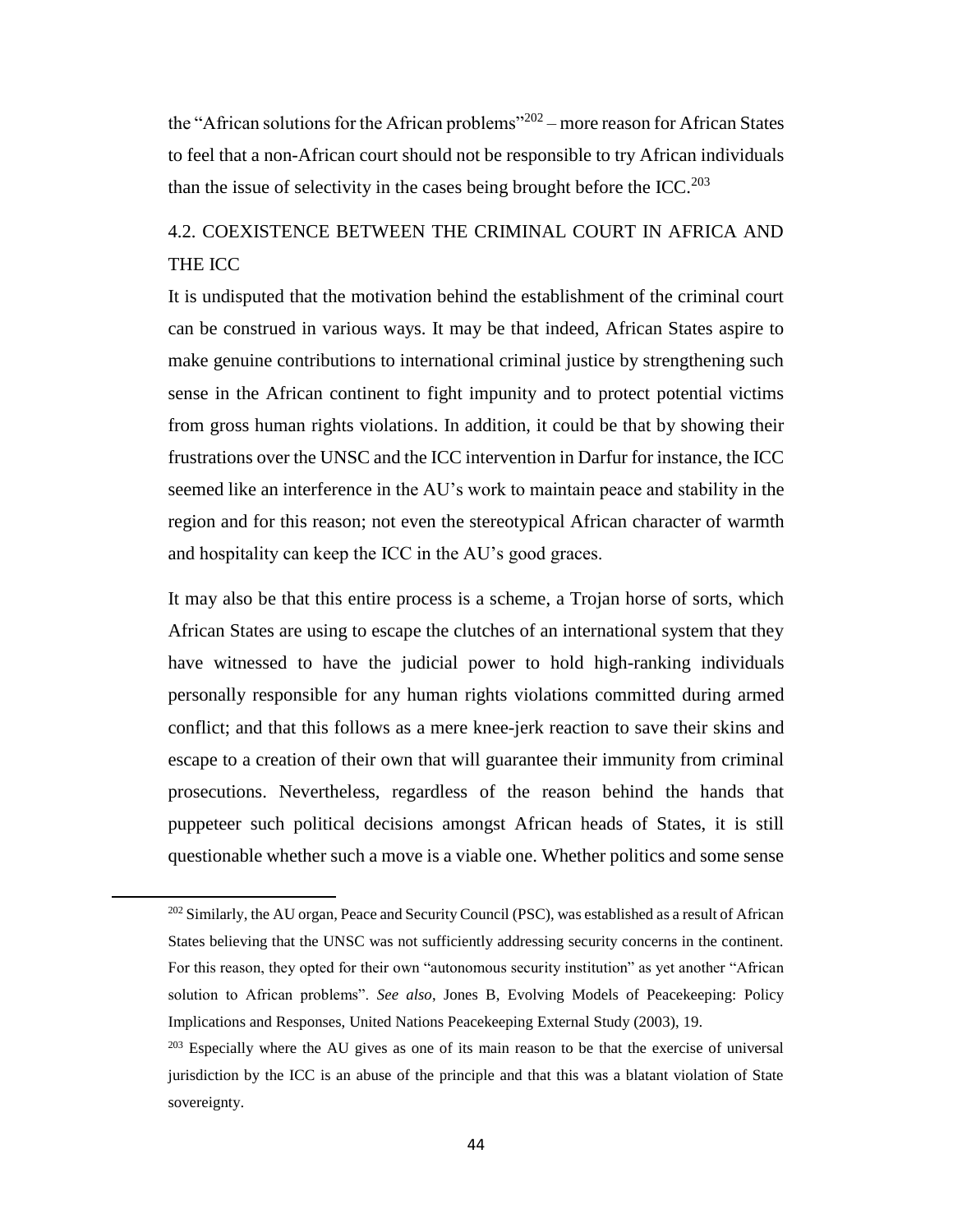of inflated ego will be enough drive to keep the prospective criminal court with such ambitious jurisdictional reach running, keeping in mind other factors that come into play; such as financial resources, structural and institutional needs, implementation concerns and even politics within the African States' body in itself.

Given the general overview of what shape the African criminal court is expected to take, it is evident from different discussions already held that there may be some friction in its coexistence with the "World Court" regarding jurisdictional matters especially over war crimes, genocide and crimes against humanity; while still respecting the principle of complementarity that both courts vow to respect. This is due to the fact that both courts have been designed to occupy and overlap in the same space where as many as 34 member States of the AU also function as member States to the Rome Statute and this commotion will most likely bring uncertainty as to which judicial institution between the two shall seize the matters – a question of primacy. If anything, suspiciously, the Draft Protocol does not explicitly mention the relationship this court will have with the ICC – a move that critics<sup>204</sup> opine to mean that it is hoped that the AU member States will have preference towards the African criminal court vis-à-vis the ICC or that this is indication enough of poor and short-sighted treaty-making.

The question that may arise is whether there shall yet be another level to the principle of complementarity in the sense of the international court being the court of last resort<sup>205</sup> or whether African States will have the option of shopping for the right forum in the prosecution of these three major crimes. It is important to flag

<sup>204</sup> Plessis M, 'Implications of the AU Decision to Give the African Court Jurisdiction over International Crimes' *Institute for Security Studies* 235 (2012), 10. *Also available at* <https://issafrica.s3.amazonaws.com/site/uploads/Paper235-AfricaCourt.pdf> on 29 December 2016. <sup>205</sup> However, it should be noted that the African criminal court does not rely on the ICC to exist per se. It is a court that has been established on its own, by its own constitutive documents with its own separate and specific objectives. The correct position is that international courts have a horizontal rather than a vertical relationship. *See also* Abass A, 'The Proposed International Criminal Jurisdiction for the African Court: Some Problematic Aspects' *Netherlands International Law Review* 60 (2013), 47.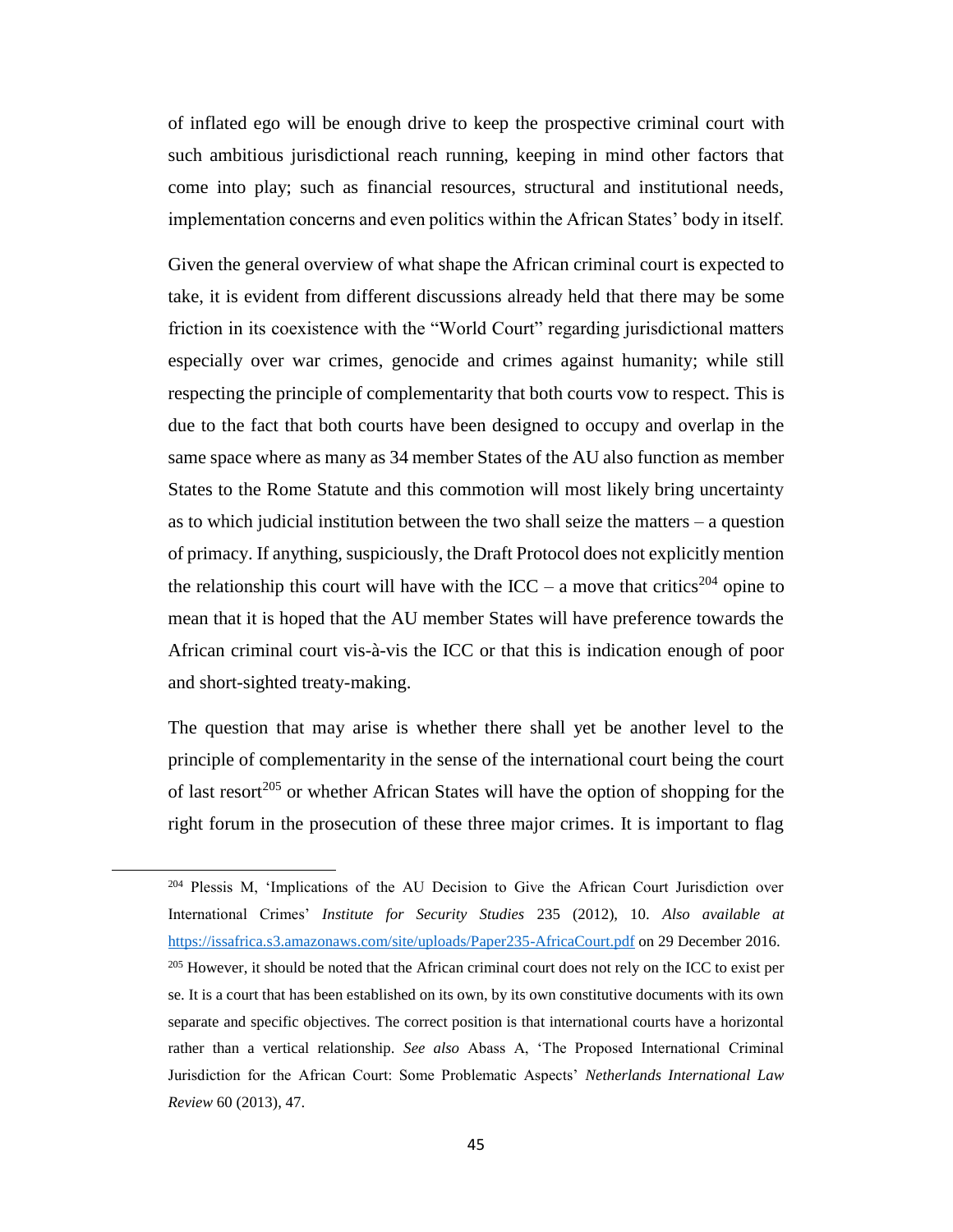these potential problematic issues although they are matters to be discussed in another forum altogether. What is clear however, is that, the AU as a body has ultimate freedom to create institutions that it deems fit for as long as it does not violate the UN Charter. $206$ 

# 4.3. THE ROLE OF THE SECURITY COUNCIL (IF ANY) IN THE PROPOSED CRIMINAL COURT IN AFRICA

The Draft Protocol of the African criminal court has not been adopted by AU member States as of yet due to the main fact that the entire process feels rushed and insufficient time was allowed for genuine consultations regarding legal and practical aspects of such a complex set-up.<sup>207</sup> This has been telling for the most part that the motivation behind instituting the said court seems to be the outward hostility towards ICC as a non-African court and the UNSC. The UNSC has been criticized for taking part in referral of cases in Africa to the ICC yet three of its permanent members (USA, China and Russia) have not ratified the Rome Statute<sup>208</sup> - a move that continues to strengthen the position of African States regarding evident biasness against them as opposed to other areas of conflict where the said States are said to have self-serving interests.

Under the Rome Statute,  $209$  there are three major triggers to bring a case before the ICC: firstly, through State referral, secondly through referral by the UNSC and finally, *proprio motu* which is by own motion of the Prosecutor. Conveniently, the Protocol of the African Court does not reflect any participation by the UNSC

[international-crimes/](http://www.ejiltalk.org/a-case-of-negative-regional-complementarity-giving-the-african-court-of-justice-and-human-rights-jurisdiction-over-international-crimes/) on 29 December 2016.

<sup>206</sup> Musila G, 'African Union and the Evolution of International Criminal Justice in Africa: Challenges, Controversies and Opportunities' *Trust Africa Publication on International Criminal Justice in Africa* (2013), 35. *Also available at* [http://ssrn.com/abstract=2391140.](http://ssrn.com/abstract=2391140)

<sup>&</sup>lt;sup>207</sup> 'A Case of Negative Regional Complementarity? Giving the African Court of Justice and Human Rights Jurisdiction over International Crimes', [http://www.ejiltalk.org/a-case-of-negative-regional](http://www.ejiltalk.org/a-case-of-negative-regional-complementarity-giving-the-african-court-of-justice-and-human-rights-jurisdiction-over-international-crimes/)[complementarity-giving-the-african-court-of-justice-and-human-rights-jurisdiction-over-](http://www.ejiltalk.org/a-case-of-negative-regional-complementarity-giving-the-african-court-of-justice-and-human-rights-jurisdiction-over-international-crimes/)

<sup>&</sup>lt;sup>208</sup> For instance, the United States has used its position as a permanent member to insist on the arrest of Al-Bashir yet it is not party to the Rome Statute.

<sup>209</sup> Article 13, *Rome Statute*.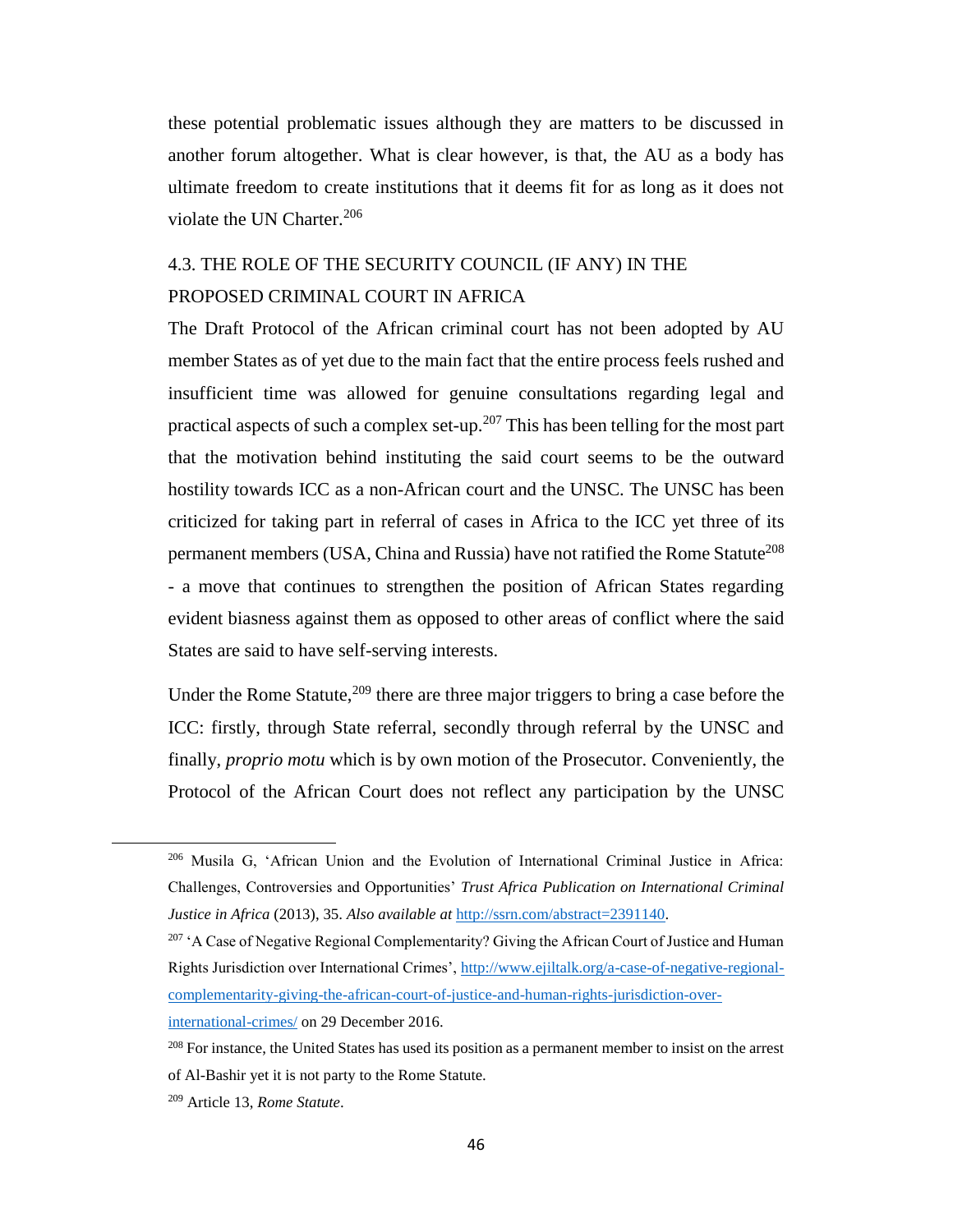despite the fact that it has the overall mandate to ensure global peace and security. This is an apparent sign that the African Court wants to edge itself away from "Caucasian influence" and run their house by their own rules. Under its Draft Protocol,<sup>210</sup> cases can only be submitted by State referrals, organs of the AU as authorized by the Assembly and by motion of the Prosecutor.

This being a power play between African States and the two international institutions that have a pertinent role in international criminal justice, a struggle can be foreseen in the horizon where the UNSC acts under Chapter VII of the UN Charter and the Rome Statute when it decides to refer a matter to the ICC. Despite the AU trying to forcibly lock out the UNSC in its regional matters, African States that are party to the UN Charter are bound by the resolutions of the Council<sup>211</sup> and must adhere to any referral to the ICC required of them in the interest of international peace and security. In such a scenario, the African member States of the UN Charter will be forced to realize the hierarchy of obligations where the UN Charter obligations will prevail.<sup>212</sup>

 $\overline{\phantom{a}}$ 

<sup>210</sup> Article 29, *Protocol to the African Charter* as amended in Article 15, *Draft Protocol to the African Charter*.

<sup>211</sup> Article 25, *Charter of the UN*.

<sup>212</sup> Article 103, *Charter of the UN*. This provision gives that where there exists a conflict between obligations between other international instruments and obligations under the UN Charter, those of the Charter shall prevail.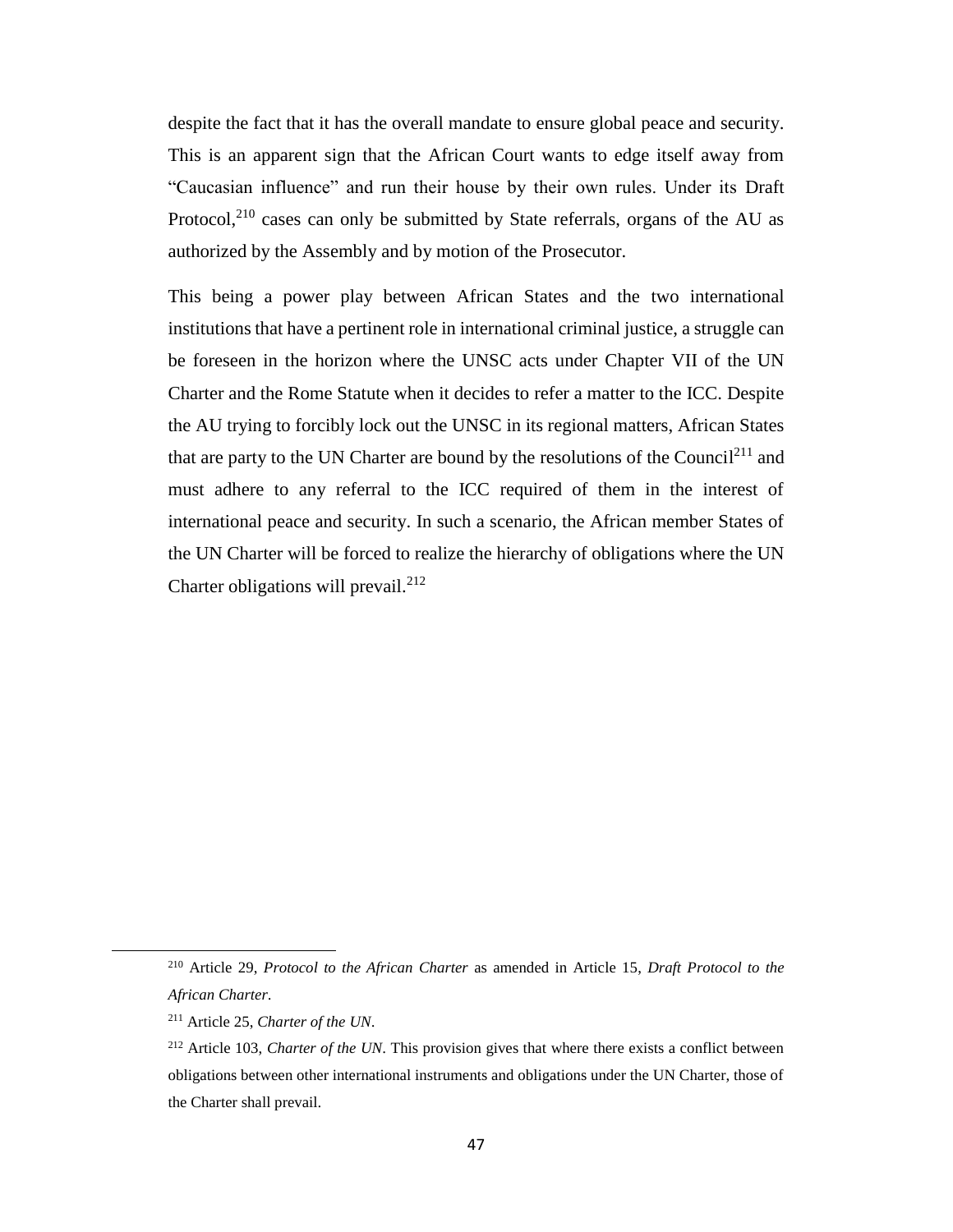## **V.CHAPTER FIVE : The End Looking Ahead**

#### 5.1. RECOMMENDATIONS

### **5.1.1. Substantive reform**

l

There are two lenses of process from which alternative solutions to the problem of wide and unfettered discretion of the UNSC can be found; the first being the substantive lens which may be impractical in the political realm but still remains academic, and features in various discussions<sup>213</sup> such as in this paper.

One of the major recurring issues during any discussion regarding the UNSC is the question of the composition of the UNSC and the use of the veto power. The permanent member States with veto power are still a major reflection of the victors of the Second World War<sup>214</sup> and the most powerful States in the world at the moment. However, there are other factors that come into play that cannot be overlooked based on their contextual consequences. The issue of the change in the balance of power in States globally is one such factor.<sup>215</sup> The P-5 were more powerful back in 1945 at the establishment of the UN compared to other countries as we have seen in the historical context and more or less continue to maintain this

<sup>213</sup> *See e.g.* Szewczyk B, 'Variable Multipolarity and UN Security Council Reform' *Harvard International Law Journal* 450 (2012).

<sup>214</sup> *Report of the UNGA Secretary-General's High-Level Panel on Threats, Challenges and Change, A More Secure World: Our Shared Responsibility*, 2004, UN Doc A/59/565. Koffi Anan, the Secretary-General called for reform of the UNSC based on the fact that the composition of the UNSC was one that mirrored the interests of the victors of the Second World War and not global interests. *Also see,* Statement delivered to the Congress on Public International Law at the UN by UNGA Secretary-General Boutros Boutros-Ghali, UN Press Release SG/SM/5583 & L/2710 (1995) where Boutros mentioned that what seemed like foundations for the international society in the past have now become outdated and obsolete in today's world.

<sup>215</sup> In the words of Boutros Boutros-Ghali, "…as a result of sudden acceleration in the pace of change, a certain number of principles which, in the past, were the foundation for international society have become outdated or obsolete. *See*, Statement delivered to the Congress on Public International Law at the UN by UNGA Secretary-General Boutros Boutros-Ghali, UN Press Release SG/SM/5583 & L/2710 (1995).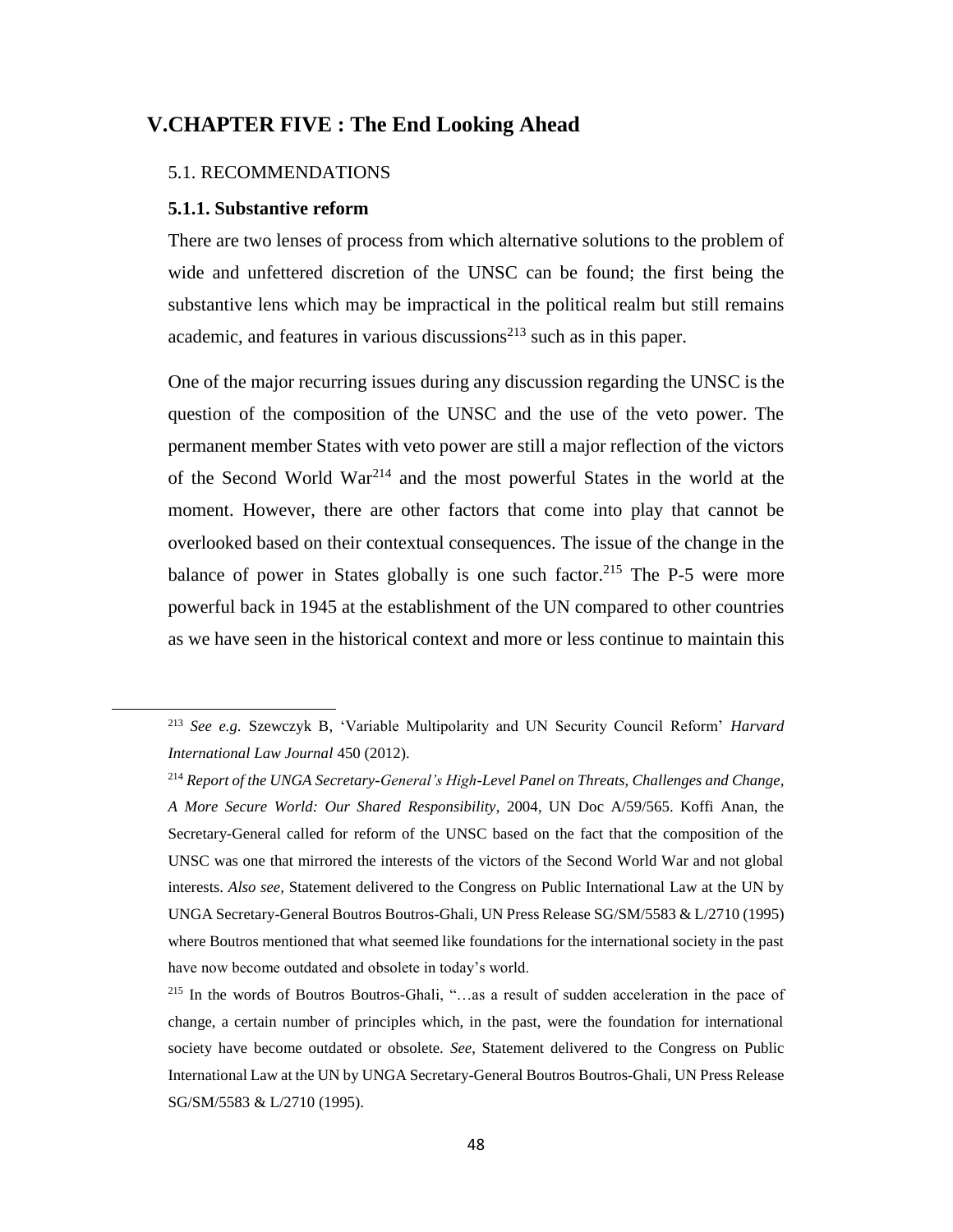scale as is.<sup>216</sup> However, Spain<sup>217</sup> asserts that this is not going to be a surety in the future<sup>218</sup> and for this reason the UNSC should be reformed to accommodate these changes or even to acknowledge that for global interest purposes. The playing field should be more level than it is at the moment.

One does not need much encouragement to recognize the continuous underlying motives in any of their conduct in the international community; why many a times the UNSC has been criticized on so many occasions: the fact that the genocide in Rwanda was not characterized as such to be given the gravity it deserved, the Vietnamese war where one of the P-5 was an involved party in the war and the UNSC failed to act and even more recently today in the situation in Syria where the UNSC is mum regarding the violations of humanitarian law that is currently ongoing. $^{219}$ 

All their actions (and inactions) are driven by individual State interests unfortunately and for this to be done away with then the reform of the composition of the UNSC is long overdue. There have also been calls to reform the UN Charter<sup>220</sup> as a means of implementing the said reforms due to the secrecy and lack of transparency that is being claimed to plague the  $UNSC<sup>221</sup>$  Should there be a

<sup>&</sup>lt;sup>216</sup> Spain A, 'The UN Security Council's Duty to Decide',  $329 - 330$ .

<sup>217</sup> Spain A, 'The UN Security Council's Duty to Decide'.

<sup>218</sup> National Intelligence Council, Global Trends 2030: Alternative Worlds 16 (2012). The report shows that come 2030, the United States' power will be overtaken by the aggregate power of developing States. Similarly, there are signs of the decline in Western Europe economically and the rise of Asia. China is also predicted to have a higher GDP than the United States which will then increase its share of the global economy.

<sup>&</sup>lt;sup>219</sup> The British Foreign Secretary expresses frustration that their [UK] efforts to encourage the UNSC to act have been vetoed by Russia and China. *See,* 'France Recognizes Syrian Opposition Coalition', <http://www.aljazeera.com/news/middleeast/2012/11/20121113174633204988.html> on 1 February 2017.

<sup>220</sup> Akande D *et al*, 'Old Questions and New Challenges for the U.N. Security System: The Role of the Security Council in the Light of the Charter's Reform'.

 $221$  There have been claims of consultations happening within the UNSC being done in clandestine ways such as outside the Council Chamber and without keeping of records of such meetings. *See*,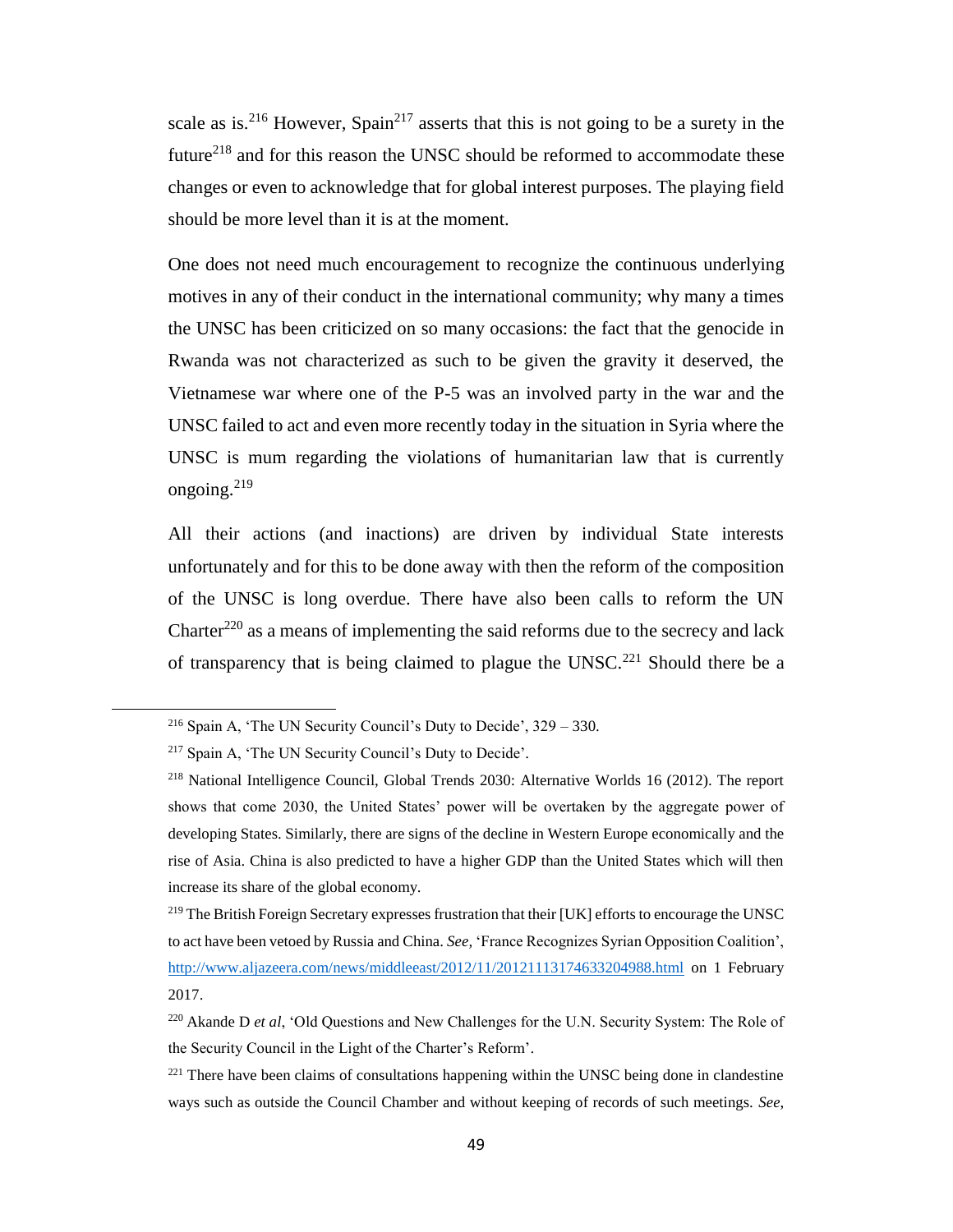disintegration of the P-5 system, then the situation will be alleviated but this continues to remain a politically impossible solution and only an academic one.<sup>222</sup> It is also worthwhile to note that the last significant substantive reform that was made in the UNSC was in 1963 when the number of the members of the UNSC was increased from 11 to 15 members<sup>223</sup> and the further substantive reforms being proposed have been a long time coming.

### **5.1.2. Procedural reform**

l

As has been mentioned before, substantive reform is difficult to concretize in the real world with the forces of State power and international politics.<sup>224</sup> In addition, even with the introduction of any substantive reform, the decision-making process needs to be changed for the better if the UNSC is to remain relevant and effective in maintaining international peace and security, if only not for the sake of procedural propriety and principles of justice.<sup>225</sup> For this reason, another lens which is that of process embraces procedural reform by introducing checks and balances to outline the margins within which the UNSC is to act. This solution has been

Aust A, 'The Procedure and Practice of the Security Council Today' in Dupuy R. J (ed), *Development of the Role of the Security Council*, Hague Academy of International Law Publications, 1993, 349 – 364. *Also see*, Michael R, 'The Constitutional Crisis in the United Nations' *Faculty Scholarship Series Yale Law School* (1993), 85 – 86.

 $222$  The academic proposals that propose the doing away with the veto power abound but unfortunately they have been considered to be politically unrealistic and moot since the P-5 have not shown any interest to divulge the power away from themselves. Similarly, making amendments to the UN Charter require a minimum of two-thirds majority from the member States to pull through – a task that is difficult to achieve. *See* Articles 108 and 109, *Charter of the UN*.

<sup>223</sup> Spain A, 'The UN Security Council's Duty to Decide' *Harvard National Security Journal* 4 (2013), 322.

<sup>&</sup>lt;sup>224</sup> Dinstein Y, 'Sovereignty, the Security Council and the Use of Force' in Bothe M *et al* (eds), *Redefining Sovereignty: The Use of Force After the Cold War*', Martinus Njihoff, The Hague, 2005. <sup>225</sup> Spain A, 'The UN Security Council's Duty to Decide', 324.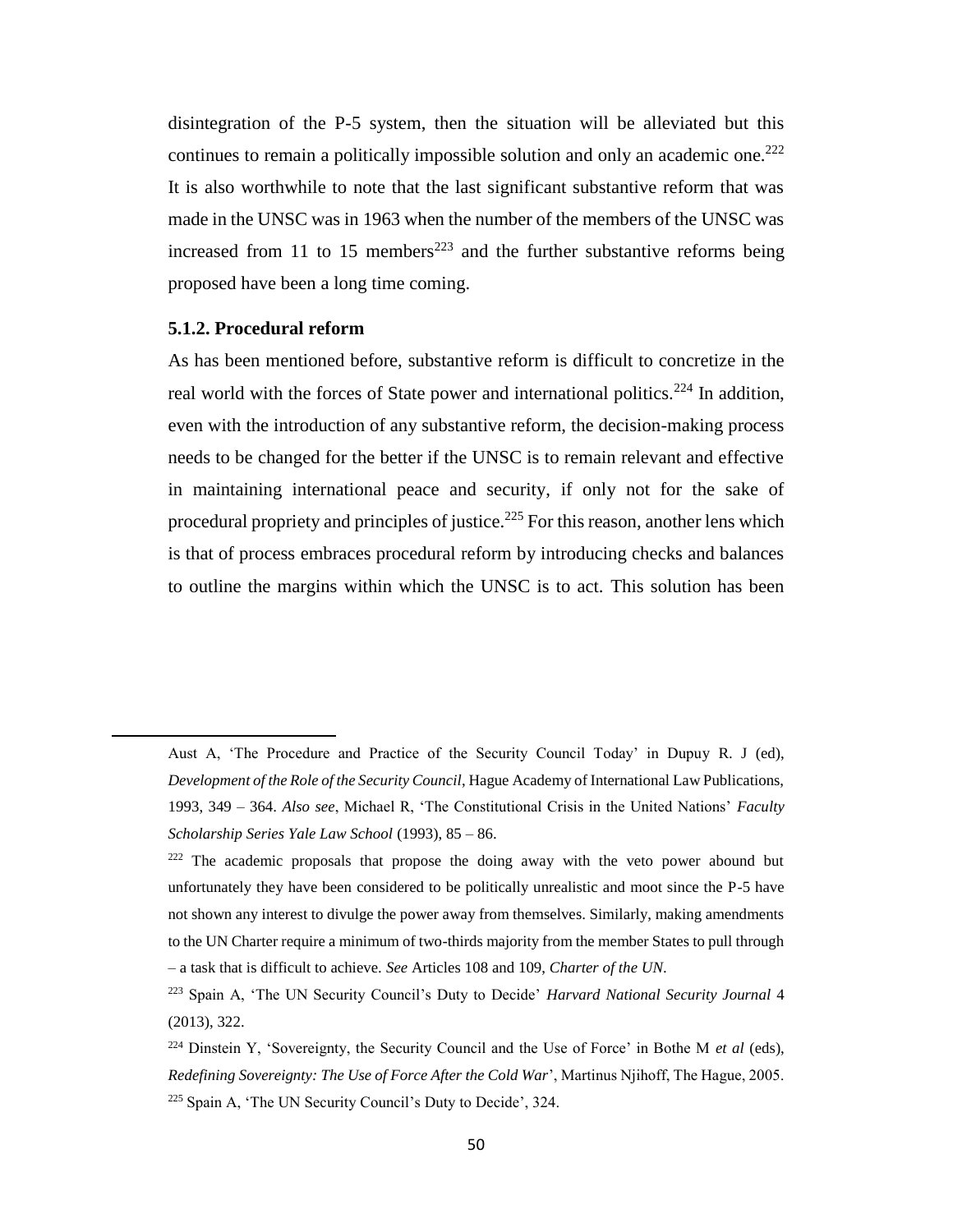suggested as borrowing of wisdom from the legal world to the heavily politicized and quasi-judicial UNSC.<sup>226</sup>

The reason for taking up a procedural approach because there is an absence of procedural rules for the UNSC decision-making process at the time of writing.<sup>227</sup> The UNSC does not have clear rules that bind it like any other judicial or quasijudicial institution that is tasked with the mandate of making high-level decisions.<sup>228</sup> It is the author's contention that had there been express rules and regulations then the ambiguity that so plagues the author leading to the writing of this essay would have been averted – as it would have been clear how the *ad hoc*  tribunals came to be.

The justifications for this suggested solution are that: first, the fact that it is easier to implement procedural reforms rather than substantive ones in the UNSC since only a majority of nine votes is required and second; the veto power does not apply to procedural issues.<sup>229</sup>Finally the fact that procedure is easily amendable is also a pull-factor in itself.

The procedural rules that the author seeks to stand guided by are those proposed by Spain in her article.<sup>230</sup> Spain introduces a three tenet system of process that should be part of the UNSC reform: the duty to decide where the UNSC chooses in which instances it shall act and in which it shall not eliminating concerns resulting from its inaction; the duty to disclose where in the instance that it chooses not to act, then

<sup>&</sup>lt;sup>226</sup> At the time of writing, the UNSC does not have existing rules in procedure that establish that it has the rule to decide. The author argues that it should and that the UNSC is forced to act in all cases for the benefit of all whom depend on it for their security. *See,* Spain A, 'The UN Security Council's Duty to Decide'.

<sup>227</sup> Article 24 (1), *Charter of the UN*.

 $228$  For instance, institutions such as courts that are mandated to make decisions do not have any discretion to decide or not to decide a case that is brought before it where it has jurisdiction to do so. *See*, *Nuclear Tests Case (New Zealand v. France),* ICJ Reports 1974 (Dissenting Opinion of Judge Berwick), 454 – 455.

<sup>229</sup> Article 27 (2), *Charter of the UN*.

<sup>230</sup> Spain A, 'The UN Security Council's Duty to Decide'.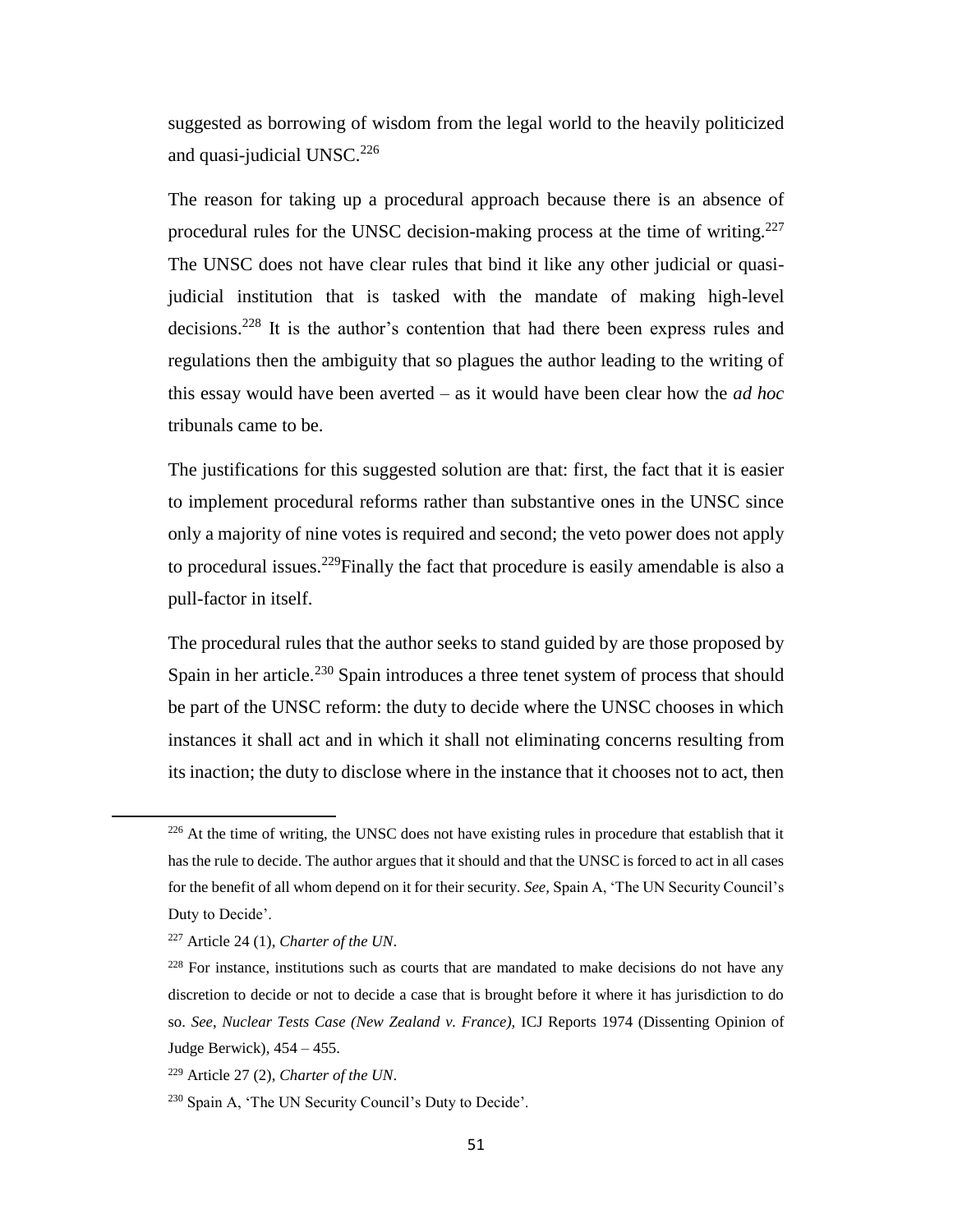the UNSC will be mandated to disclose the reasons publicly as to why and finally the duty to consult where the UNSC will be required to negotiate and conduct dialogues with the affected communities regarding their proposed action in order to "understand the will of the people".

### 5.2. DISCUSSION AND CONCLUSION

The journey of this paper finally comes to a conclusion at this juncture. The author has traced the development of this dissertation from a problem statement that the author started out, seeking to find a solution to. The problem being that Article 39 of the UN Charter is too wide and unfortunately allows for not only unfettered discretion but also selective decision-making on the part of the UNSC while making its determination on the threats and breach to international peace. Additionally, the lack of checks and balances regarding the actions and duties of the UNSC has also stood out clearly as an issue that needs a resolve. Why are these problems? Mainly because of the fact that criminal law and procedure is based on the consensus of a people and cannot be imposed by a sovereign – in this case, loosely, the UNSC. Second, the UNSC may be a club for the exclusives but is all the same a public institution by all definitions therefore it is bound to certain controls and legal limits.

These problems were based on the theories that as an international community, States expect that pursuant to Article 24, the UNSC will always act on their behalf and in good faith because they allow it to do so. Following this logic therefore, the UNSC is confined to the language of the UN Charter found in Articles 41 and 42 where the only methods available for the reaction of the UNSC are non-conflict measures and use of force, consecutively.

It cannot be argued that the establishment of the *ad hoc* tribunals has varied consequences; different strokes for different folks. Whereas it has been argued that they were successful<sup>231</sup> in the sense that they made tremendous strides in settling legal precedence that eventually led to the establishment of the ICC, it has also been

 $\overline{\phantom{a}}$ 

<sup>&</sup>lt;sup>231</sup> Watson G, 'The Changing Jurisprudence of the International Criminal Tribunal for the Former Yugoslavia'.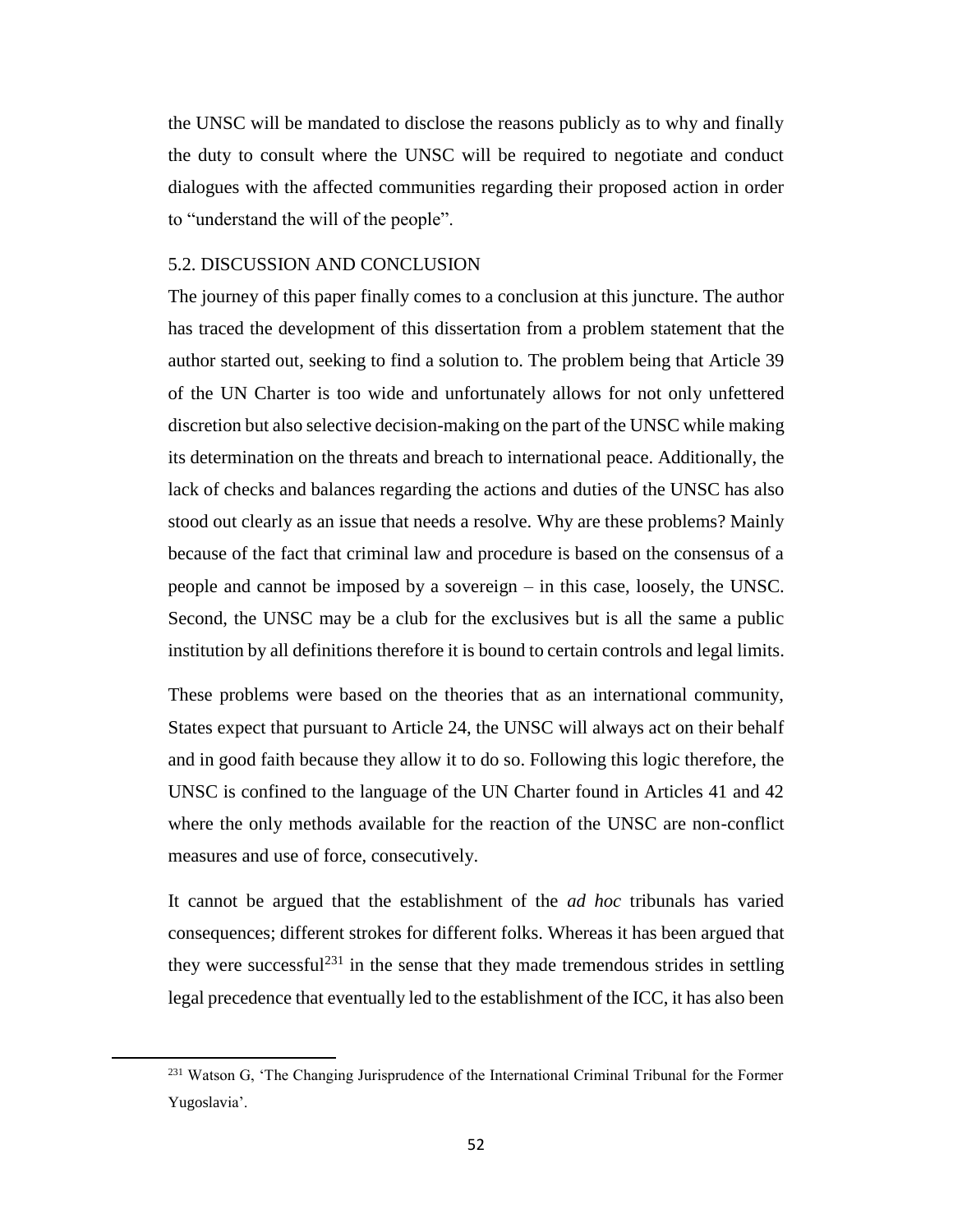argued that at that point in time these courts were superfluous and were not entirely necessary. If anything, they seemed to be more of an atonement for the guilt that the UNSC was plagued by, following their inaction as they watched numerous civilians lose their lives in armed conflict in the 1990s. At the time there were other institutions and systems in place that had seized of the issues and were more or less achieving justice in their own ways – for instance, the *Gacaca* courts in Rwanda.<sup>232</sup>

The objective of this paper was to show that indeed, the UNSC may have been in the right legal position to create judicial institutions however, this should not be a blatant case of cherry-picking situations that are for the benefit of self-seeking States. For this reason, it was also the objective of this paper to bring in another issue of introduction of procedural rules that would be effective in providing guidance in the decisions by the UNSC.<sup>233</sup> By the Rome Statute including the provision that allows the UNSC to make referrals in the famous Article 13 (b), one could view this as part of the solution although this has also been a matter of contention due to its being used as yet another tool of selective decision-making through referrals to the ICC.

African States rose up in arms protesting that for this reason, the UNSC was meddling in their internal regional affairs and went as far as showing intention to sidestep the ICC by beginning the process of creating their own regional criminal court whose constitutive document locks out any participation by the UNSC. Nevertheless, this does not seem like it will hold water for long as the duties of UN member States under the UN Charter to cooperate with the UNSC ultimately override the duties of the same member States that are State Parties to the AU. Further discussions regarding the interplay between the ICC and the African

 $\overline{\phantom{a}}$ 

<sup>232</sup> Drumbl M, 'Looking Up, Down and Across: The ICTY's Place in the International Legal Order'. <sup>233</sup> The UNSC unlike judicial courts does not have procedural rules which guide it in obligating it to make decisions, how to make decisions and when to take up measures; for instance in the case of Rwanda. As a result they do not make decisions in politically difficult situations such as the Vietnamese war, Syria and Iraq at the moment, leaving those relying on the UNSC to suffer at the hands of such ambiguity. *See* Spain A, The UN Security Council's Duty to Decide'.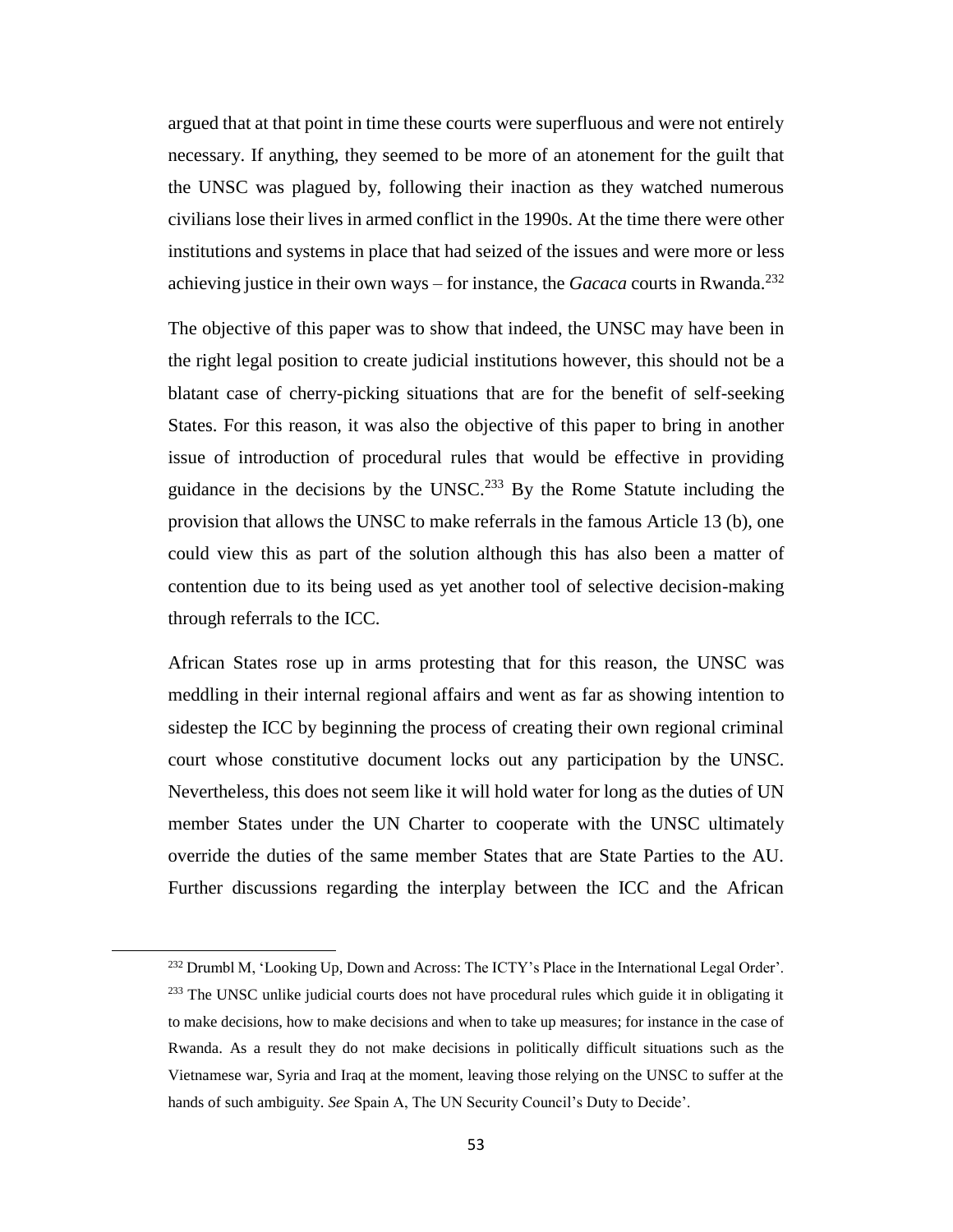criminal court are thought-provoking and scintillating but are better off being discussed in another forum.

For these reasons, this paper winds down to the plausible recommendations that could be the driving force towards the UNSC being more effective in its role of maintaining international peace and security. For this to ring true, a procedural approach must be applied rather than a substantive approach; creating proper guidelines that guide the work of the UNSC.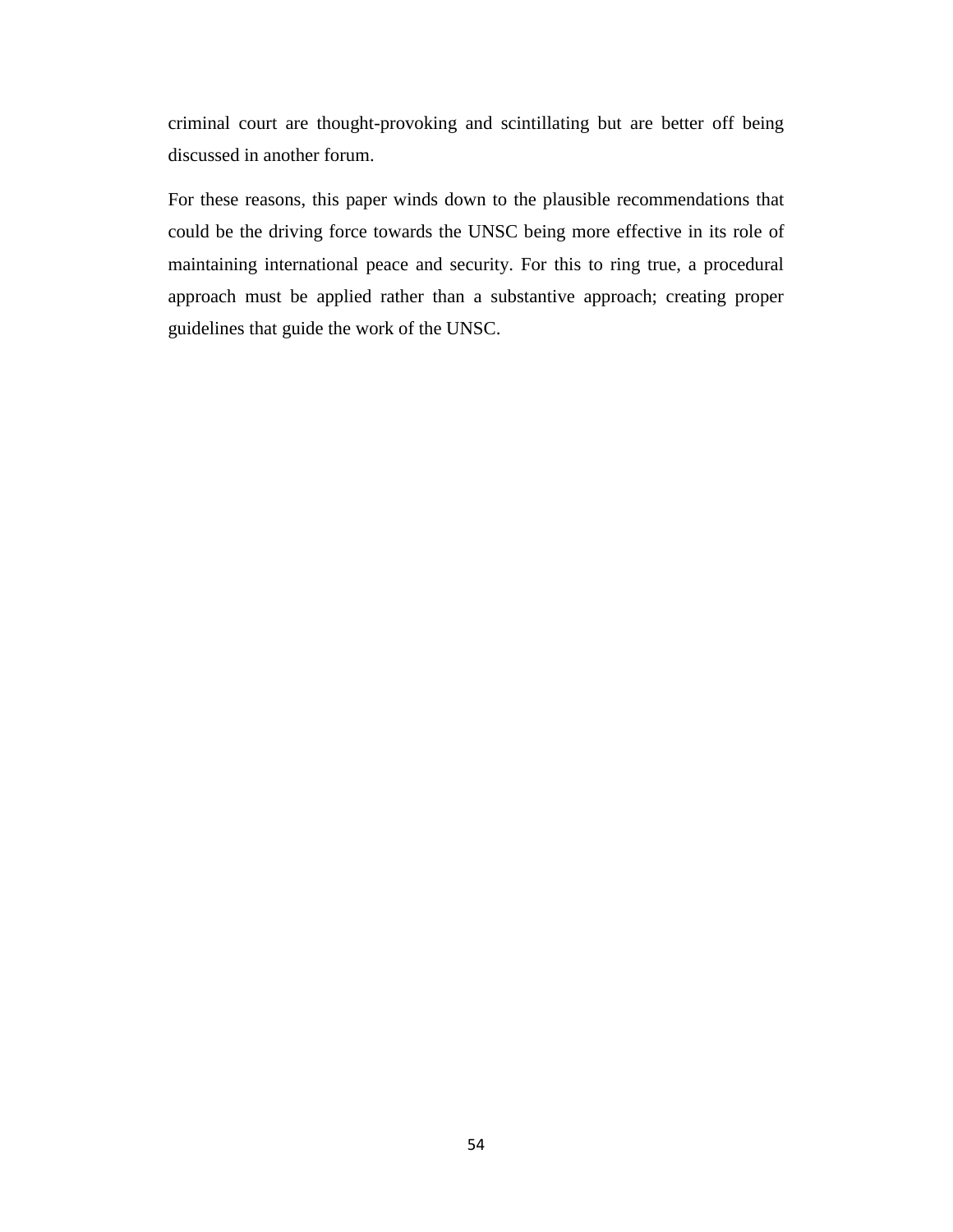## **BIBLIOGRAPHY**

### **ARTICLES**

Abass A, 'The Proposed International Criminal Jurisdiction for the African Court: Some Problematic Aspects' *Netherlands International Law Review* 60 (2013).

Akande D, 'International Law Immunities and the International Criminal Court' *American Journal of International Law* 98 (2004).

Akande D *et al*, 'Old Questions and New Challenges for the U.N. Security System: The Role of the Security Council in the Light of the Charter's Reform' *Journal of International Law and Policy* 4 (2007).

Blanchet G, 'Jean-Jacques Rousseau's Contribution to International Relations Theory' *Glendon Journal of International Studies* (2002).

Cakmak C, 'The International Criminal Court in World Politics' *International Journal on World Peace* 23 (2006).

Ciampi A, 'The Proceedings against President Al-Bashir and the Prospects of their Suspension under Article 16 ICC Statute' *Journal of International Criminal Justice* 6 (2008).

Drumbl M, 'Looking Up, Down and Across: The ICTY's Place in the International Legal Order' *New England Review* 4 (2003).

Drumbl M, 'Punishment Post genocide: From Guilt to Shame to Civis in Rwanda' *New York University Law Review* 75 (2000).

Franck T, 'The "Powers of Appreciation": Who is the Ultimate Guardian of the Council's Legality?' *American Journal of International Law* (1992).

Gowlland-Debbas V, 'The Relationship between the International Court of Justice and the Security Council in the Light of the Lockerbie Case' *American Journal of International Law* 88 (1994).

Hathaway O, 'Do Human Rights Treaties Make a Difference?' *The Yale Law Journal* 111 (2002).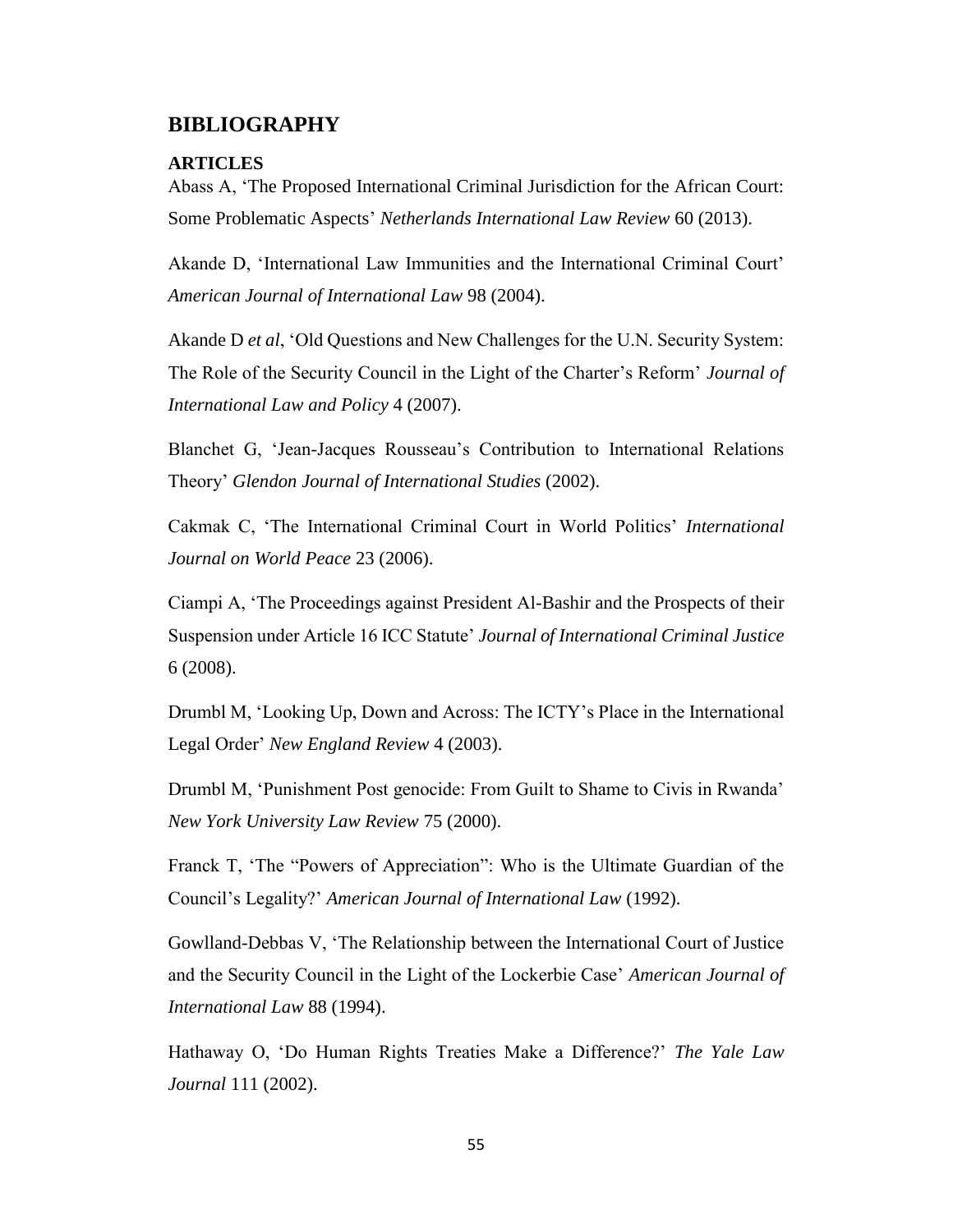Jalloh C, 'Regionalizing International Criminal Law' *International Criminal Law Review* 9 (2009).

Mearsheimer J, 'The False Promises of International Institutions' *International Security* 20 (1995).

Michael R, 'The Constitutional Crisis in the United Nations' *Faculty Scholarship Series Yale Law School* (1993).

Morris M, 'The Trials of Concurrent Jurisdiction: The Case of Rwanda' *Duke Journal of Comparative and International Law* 7 (1997).

Mundis D, 'Completing the Mandates of the Ad Hoc International Criminal Tribunals: Lessons from the Nuremberg Process?' *Fordham International Law Journal* 28 (2004).

Musila G, 'African Union and the Evolution of International Criminal Justice in Africa: Challenges, Controversies and Opportunities' *Trust Africa Publication on International Criminal Justice in Africa* (2013).

Plessis M, 'Implications of the AU Decision to Give the African Court Jurisdiction over International Crimes' *Institute for Security Studies* 235 (2012).

Ratner S, The Security Council and International Law in Malone D, *The United Nations and the Security Council: From the Cold War to the 21st Century* (2004).

Reinisch A, 'FORUM: Should Judges Second-Guess the UN Security Council?' *International Organizations Law Review* 6 (2009).

Schachter O, 'The Quasi-Judicial Role of the Security Council and the General Assembly' *American Journal of International Law* 58 (1964).

Spain A, 'The UN Security Council's Duty to Decide' *Harvard National Security Journal* 4 (2013).

Spelliscy S, 'The Proliferation of International Tribunals: A Chink in the Armor' *Columbian Journal of Transnational Law* 143 (2001).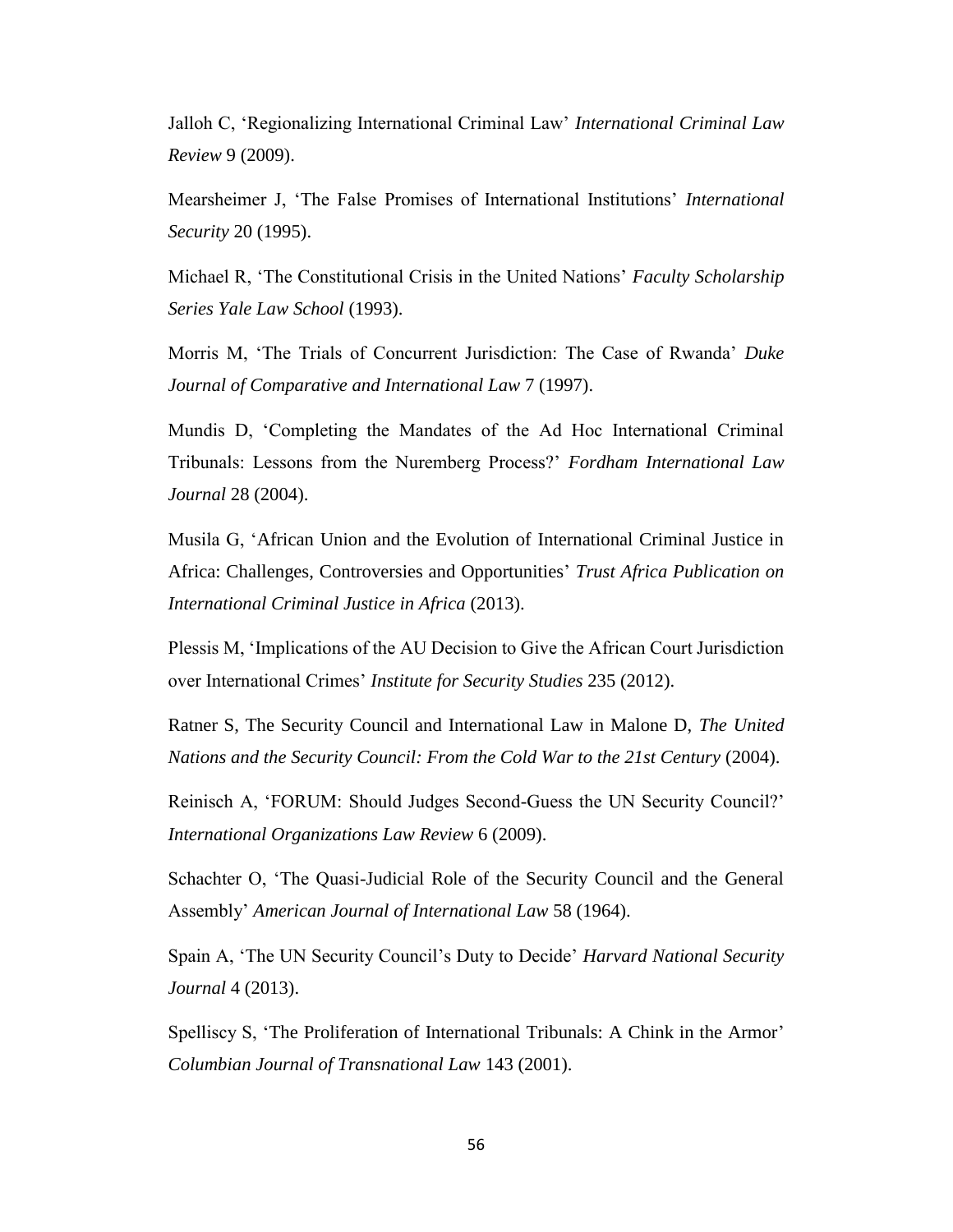Sunga L, 'The Emerging System of International Criminal Law: Developments in Codification and Implementation' *Kluwer Law International* (1997).

Szewczyk B, 'Variable Multipolarity and UN Security Council Reform' *Harvard International Law Journal* 450 (2012).

Watson G, 'The Changing Jurisprudence of the International Criminal Tribunal for the Former Yugoslavia' *New England Review* 4 (2003).

Weldehaimanot S, 'Arresting Al-Bashir: The African Union's Opposition and the Legalities' *African Journal of International and Comparative Law* 19 (2011).

Schabas W, 'United States Hostility to the International Criminal Court: It's All about the Security Council' *European Journal of International Law* 15 (2004).

## **BOOKS**

Aust A, 'The Procedure and Practice of the Security Council Today' in Dupuy R. J (ed), *Development of the Role of the Security Council*, Hague Academy of International Law Publications, 1993.

Bowett D.W, *The Law of International Institutions*, 4ed, Stevens & Sons, London, 1982.

Cassese A, *International Law*, 2ed, Oxford University Press, New York, 2005.

Destexhe A, *Rwanda and Genocide in the Twentieth Century*, Pluto Press, London, 1995.

Dinstein Y, 'Sovereignty, the Security Council and the Use of Force' in Bothe M *et al* (eds), *Redefining Sovereignty: The Use of Force After the Cold War*', Martinus Njihoff, The Hague, 2005.

Gauthier D, *The Logic of Leviathan: The Moral and Political Theory of Thomas Hobbes*, Clarendon Press, 1969.

Kant I, *Grounding for the Metaphysics of Morals: On a Supposed Right to Lie because of Philanthropic Concerns*, 3ed, Hackett Classics, 1999.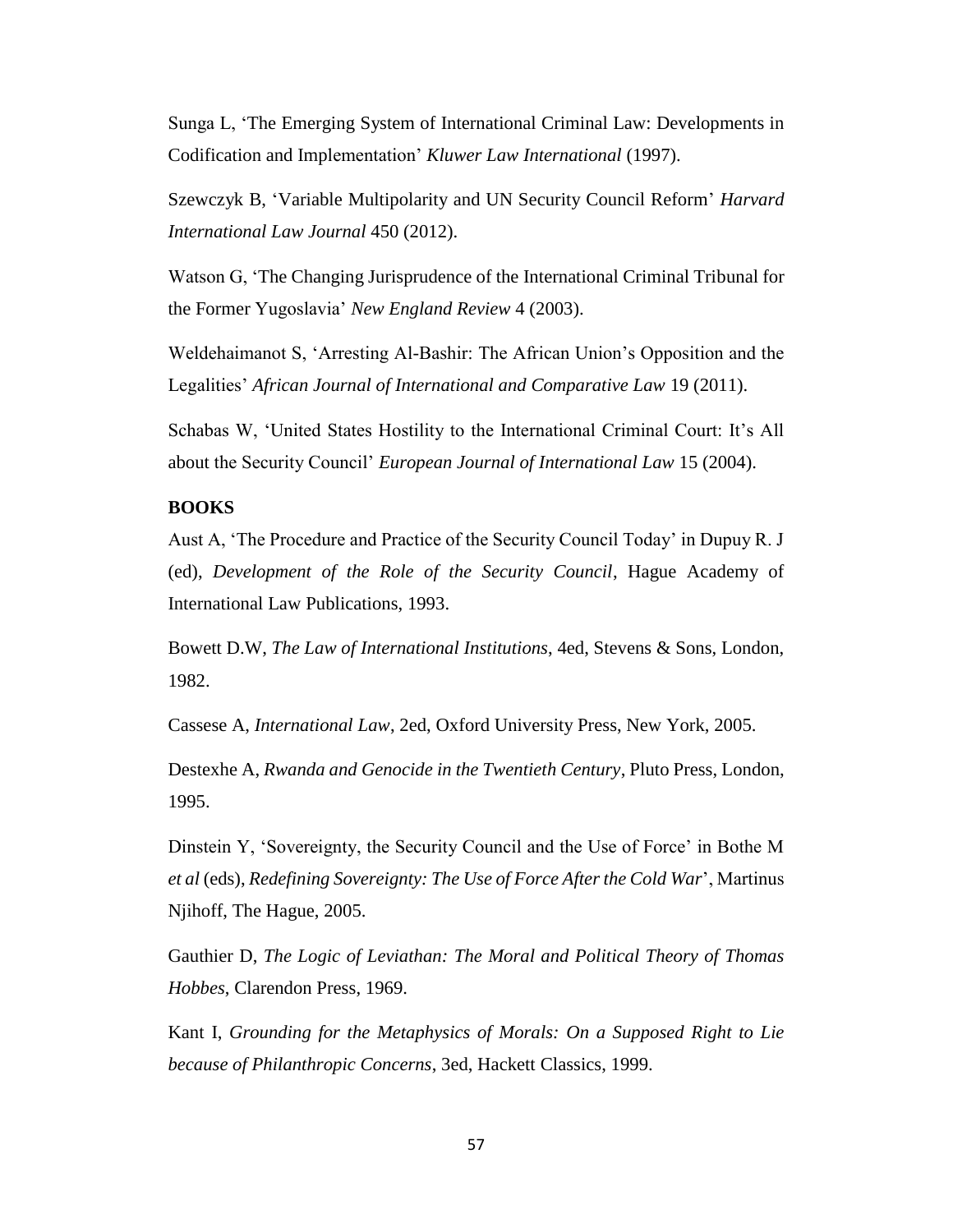Linton S, *Cambodia, East Timor and Sierra Leone: Experiments in International Justice,* Kluwer Academic Publishers, the Netherlands, 2001.

Ponte C. D and Sudetic C, *Confrontations with Humanity's Worst Criminals and the Culture of Impunity: A Memoir*, The Other Press, New York, 2008.

Schabas W, *An Introduction to the International Criminal Court*, 4ed, Cambridge University Press, New York, 2011.

Shaw M, *International Law*, 4ed, Cambridge University Press, Cambridge, 1998.

### **INTERNATIONAL INSTRUMENTS**

Agreement for the Prosecution and Punishment of Major War Criminals of the European Axis and Establishing the Charter of the International Military Tribunal (IMT), Annex, (1951) 82 UNTS 279.

American Convention on Human Rights, "Pact of San Jose", Costa Rica, 1969.

Charter of the United Nations, 26 June 1945, 1 UNTS XVI.

Convention on the Prevention and Punishment of the Crime of Genocide, 9 December 1948, 78 UNTS 277.

Draft Protocol on the Amendments to the Protocol on the Statute of the African Court of Justice and Human Rights, May 2012.

European Convention for the Protection of Human Rights and Fundamental Freedoms, 1950.

Geneva Convention Relative to the Protection of Civilian Persons in Time of War, 12 August 1949, 75 UNTS 287.

International Covenant on Civil and Political Rights, 16 December 1966, 999 UNTS 171.

Protocol on the Statute of the African Court of Justice and Human Rights, 2009.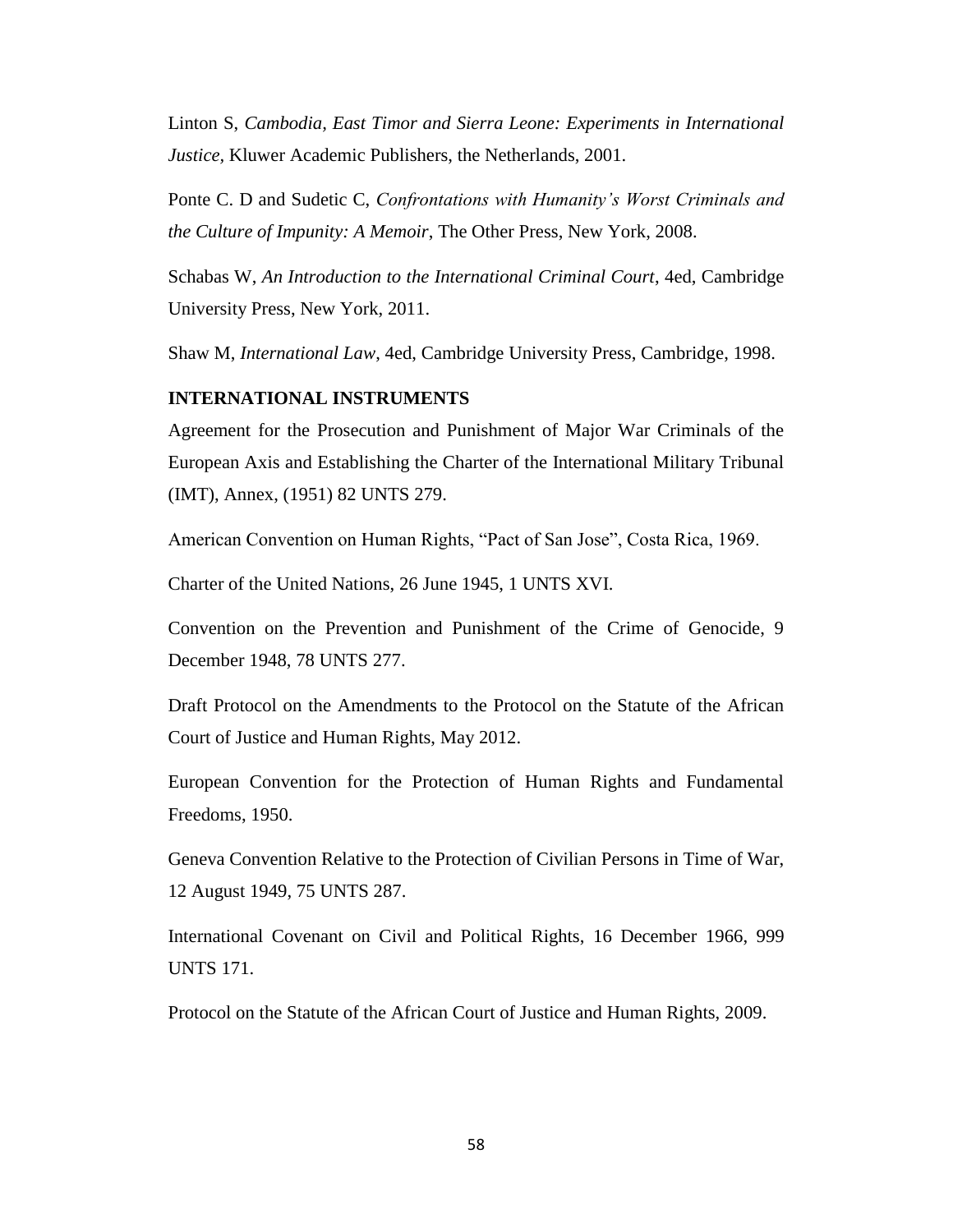Protocol to the African Charter on Human and Peoples' Rights on the Establishment of the African Court on Human and Peoples' Rights, 25 January 2004.

Rome Statute of the International Criminal Court, 17 July 1998.

Universal Declaration of Human Rights, 10 December 1948, 217 A (III).

Vienna Convention on the Law of Treaties, 23 May 1969, 1155 UNTS 331.

### **ONLINE RESOURCES**

'A Case of Negative Regional Complementarity? Giving the African Court of Justice and Human Rights Jurisdiction over International Crimes', [http://www.ejiltalk.org/a-case-of-negative-regional-complementarity-giving-the](http://www.ejiltalk.org/a-case-of-negative-regional-complementarity-giving-the-african-court-of-justice-and-human-rights-jurisdiction-over-international-crimes/)[african-court-of-justice-and-human-rights-jurisdiction-over-international-crimes/](http://www.ejiltalk.org/a-case-of-negative-regional-complementarity-giving-the-african-court-of-justice-and-human-rights-jurisdiction-over-international-crimes/) on 29 December 2016.

'Ad Hoc Tribunals', [https://www.icrc.org/eng/war-and-law/international-criminal](https://www.icrc.org/eng/war-and-law/international-criminal-jurisdiction/ad-hoc-tribunals/overview-ad-hoc-tribunals.htm)[jurisdiction/ad-hoc-tribunals/overview-ad-hoc-tribunals.htm](https://www.icrc.org/eng/war-and-law/international-criminal-jurisdiction/ad-hoc-tribunals/overview-ad-hoc-tribunals.htm) on 22 November 2016.

'African Court of Justice',<http://www.africanlii.org/catalog/53> on 28 December 2016.

Baldo S, 'The Politics of an Arrest Warrant' (23 July 2008), found at <http://blogs.ssrc.org/darfur/2008/07/23/the-politics-of-an-arrest-warrant/> on 28 October 2016.

'Creation of the STL', [https://www.stl-tsl.org/en/about-the-stl/636-creation-of-the](https://www.stl-tsl.org/en/about-the-stl/636-creation-of-the-stl)[stl](https://www.stl-tsl.org/en/about-the-stl/636-creation-of-the-stl) on 13 December 2016.

Former Chief UN Rwanda Prosecutor, Carla Del Ponte: "Obama War-Crimes Nominee – Complicit in War Crimes Cover-Up?". Does Obama Know…or Care?' by Prof. Peter Erlinder [http://www.rwandadocumentsproject.net/gsdl/collect/arrest/index/assoc/HASH30](http://www.rwandadocumentsproject.net/gsdl/collect/arrest/index/assoc/HASH30d2.dir/pt9formerChiefUNRwandaProsecutorDelPonteObamaWarCrimesNominee.pdf) [d2.dir/pt9formerChiefUNRwandaProsecutorDelPonteObamaWarCrimesNominee.](http://www.rwandadocumentsproject.net/gsdl/collect/arrest/index/assoc/HASH30d2.dir/pt9formerChiefUNRwandaProsecutorDelPonteObamaWarCrimesNominee.pdf) [pdf](http://www.rwandadocumentsproject.net/gsdl/collect/arrest/index/assoc/HASH30d2.dir/pt9formerChiefUNRwandaProsecutorDelPonteObamaWarCrimesNominee.pdf) on 25 November 2016.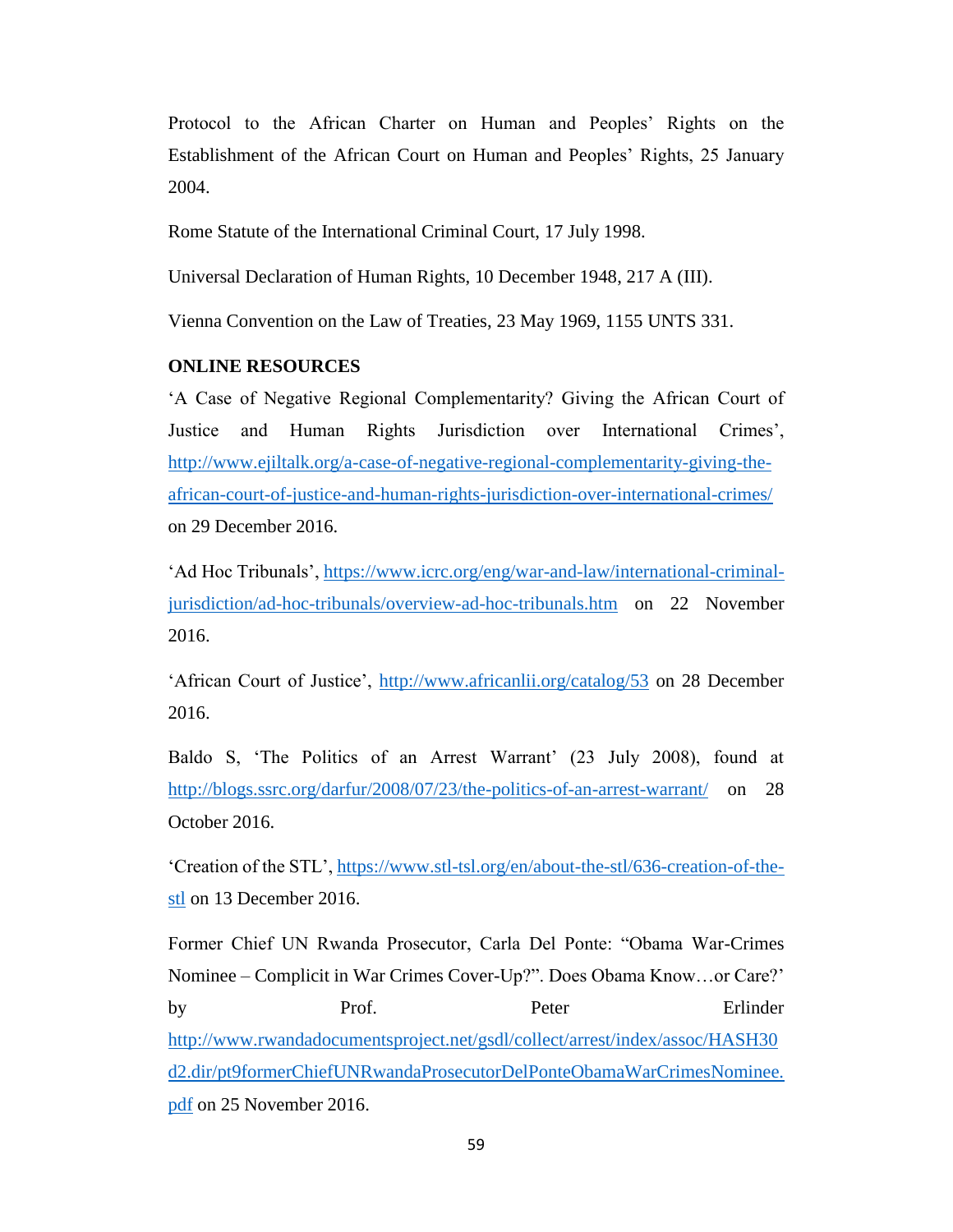'France Recognizes Syrian Opposition Coalition', [http://www.aljazeera.com/news/middleeast/2012/11/20121113174633204988.htm](http://www.aljazeera.com/news/middleeast/2012/11/20121113174633204988.html) [l](http://www.aljazeera.com/news/middleeast/2012/11/20121113174633204988.html) on 1 February 2017.

'Hybrid Courts', <http://www.pict-pcti.org/courts/hybrid.html> on 13 December 2016.

'Implications of the AU decision to give the African Court jurisdiction over international crimes', [https://issafrica.s3.amazonaws.com/site/uploads/Paper235-](https://issafrica.s3.amazonaws.com/site/uploads/Paper235-AfricaCourt.pdf) [AfricaCourt.pdf](https://issafrica.s3.amazonaws.com/site/uploads/Paper235-AfricaCourt.pdf) on 29 December 2016.

'International Military Tribunal at Nuremberg', <https://www.ushmm.org/wlc/en/article.php?ModuleId=10007069> on 7 June 2016.

'Justice Richard Goldstone', [http://www.un.org/News/dh/iraq/richard\\_goldstone.htm](http://www.un.org/News/dh/iraq/richard_goldstone.htm) on 25 November 2016.

'MEMORANDUM on the Indictment of the President of the Federal Republic of Yugoslavia', <http://i-p-o.org/yu-tribunal-memo1999.htm> on 25 November 2016.

'Modern Social Contract Theory: Thomas Hobbes', [http://www.iep.utm.edu/soc](http://www.iep.utm.edu/soc-cont/)[cont/](http://www.iep.utm.edu/soc-cont/) on 20 March 2016.

'Mugabe', [http://america.aljazeera.com/articles/2015/6/16/mugabe-says-icc](http://america.aljazeera.com/articles/2015/6/16/mugabe-says-icc-unwelcome-in-africa.html)[unwelcome-in-africa.html](http://america.aljazeera.com/articles/2015/6/16/mugabe-says-icc-unwelcome-in-africa.html) on 28 December 2016.

Niedleman J, The Social Contract Theory in the Global Context on 9th October 2012 found at [http://www.e-ir.info/2012/10/09/the-social-contract-theory-in-a](http://www.e-ir.info/2012/10/09/the-social-contract-theory-in-a-global-context/)[global-context/](http://www.e-ir.info/2012/10/09/the-social-contract-theory-in-a-global-context/) on 20 March 2016.

'Office of the Prosecutor', [http://www.icty.org/en/about/office-of-the](http://www.icty.org/en/about/office-of-the-prosecutor/former-prosecutors)[prosecutor/former-prosecutors](http://www.icty.org/en/about/office-of-the-prosecutor/former-prosecutors) on 25 November 2016.

'Rome Statute of the International Criminal Court, Overview' <http://legal.un.org/icc/general/overview.htm> on 13 December 2016.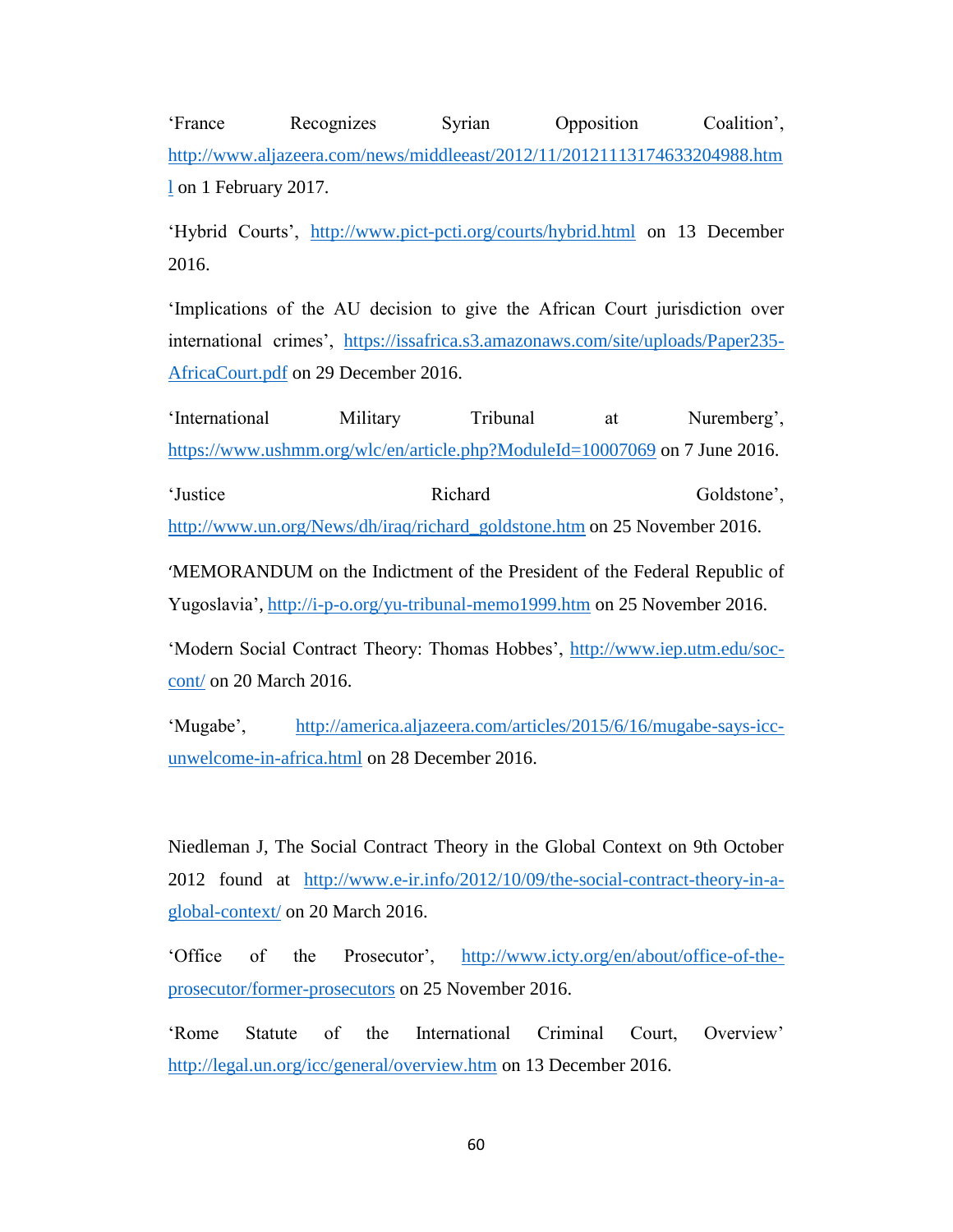'Situations under Investigation', [https://www.icc-cpi.int/pages/situations.aspx on](https://www.icc-cpi.int/pages/situations.aspx%20on%2028%20December%202016)  [28 December 2016.](https://www.icc-cpi.int/pages/situations.aspx%20on%2028%20December%202016)

'Special Panels for Serious Crimes in East Timor', [http://www.ibanet.org/Committees/WCC\\_EastTimor.aspx](http://www.ibanet.org/Committees/WCC_EastTimor.aspx) 13 December 2016.

'Tadic, Dusko', <http://www.haguejusticeportal.net/index.php?id=6077> on 21 November 2016.

'The Influence of the Nuremberg Trial on International Criminal Law', [https://www.roberthjackson.org/speech-and-writing/the-influence-of-the](https://www.roberthjackson.org/speech-and-writing/the-influence-of-the-nuremberg-trial-on-international-criminal-law/)[nuremberg-trial-on-international-criminal-law/](https://www.roberthjackson.org/speech-and-writing/the-influence-of-the-nuremberg-trial-on-international-criminal-law/) on 22 May 2016.

'The Prosecutor v. Duško Tadić a/k/a "Dule"', <http://www.internationalcrimesdatabase.org/Case/85/Tadi%C4%87/> on 21 November 2016.

'The Special Court for Sierra Leone; Its History and Jurisprudence',<http://rscsl.org/> on 13 December 2016.

'The State Parties to the Rome Statute', [https://asp.icc](https://asp.icc-cpi.int/en_menus/asp/states%20parties/Pages/the%20states%20parties%20to%20the%20rome%20statute.aspx#S)[cpi.int/en\\_menus/asp/states%20parties/Pages/the%20states%20parties%20to%20t](https://asp.icc-cpi.int/en_menus/asp/states%20parties/Pages/the%20states%20parties%20to%20the%20rome%20statute.aspx#S) [he%20rome%20statute.aspx#S](https://asp.icc-cpi.int/en_menus/asp/states%20parties/Pages/the%20states%20parties%20to%20the%20rome%20statute.aspx#S) on 23 December 2016.

'The United Nations is born', [http://www.history.com/this-day-in-history/the](http://www.history.com/this-day-in-history/the-united-nations-is-born)[united-nations-is-born](http://www.history.com/this-day-in-history/the-united-nations-is-born) on 12 April 2016.

'The UN Security Council', [http://www.cfr.org/international-organizations-and](http://www.cfr.org/international-organizations-and-alliances/un-security-council-unsc/p31649)[alliances/un-security-council-unsc/p31649](http://www.cfr.org/international-organizations-and-alliances/un-security-council-unsc/p31649) on 18 May 2016.

'UN Admits Rwanda Genocide Failure', <http://news.bbc.co.uk/2/hi/africa/714025.stm> on 28 December 2016.

'UN Failed Rwanda', <https://www.globalpolicy.org/component/content/article/201/39240.html> on 28 December 2016.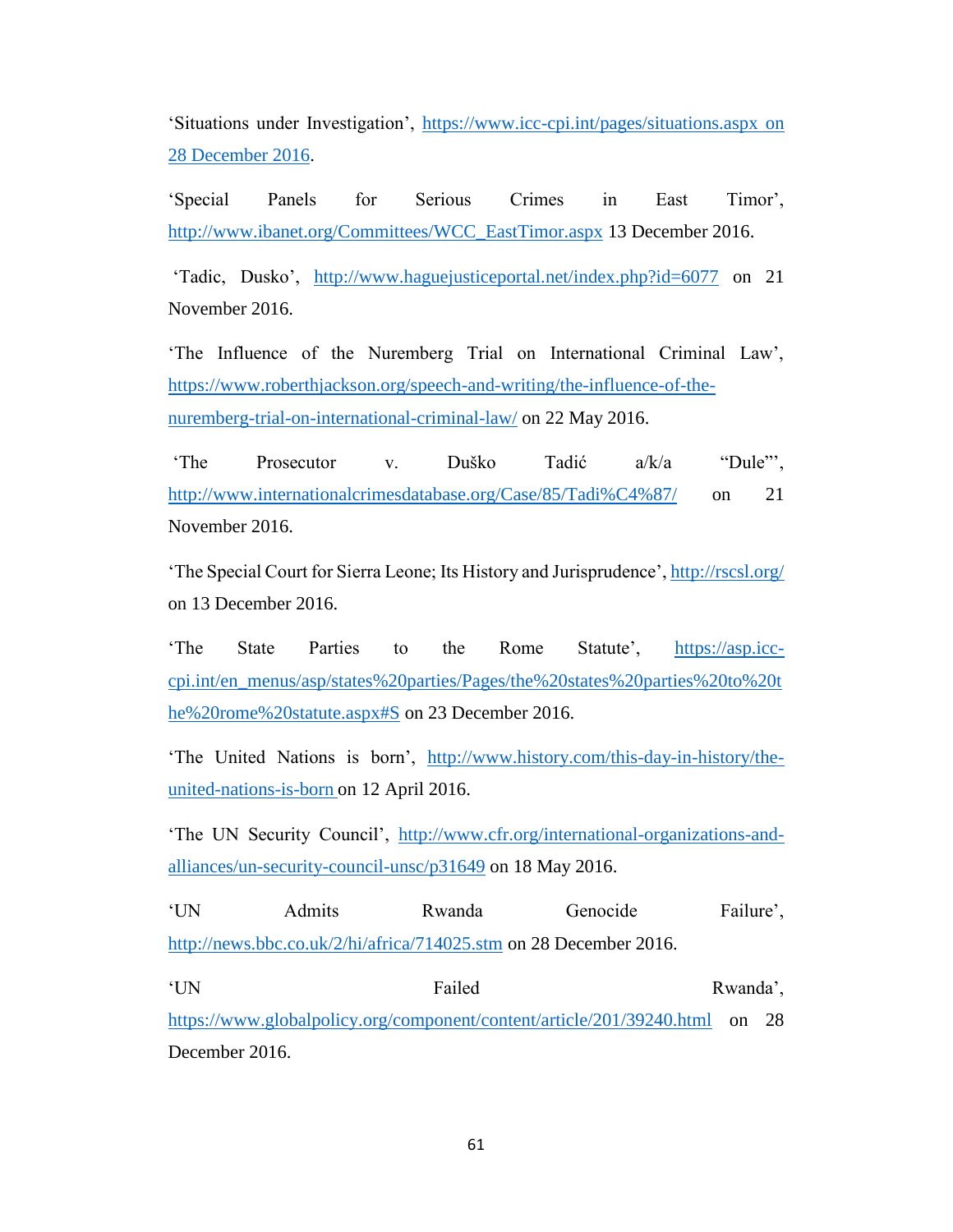'Unique Features', <https://www.stl-tsl.org/en/about-the-stl/unique-features> on 13 December 2016.

'UN Watching Yugoslavia from Sidelines', <https://www.globalpolicy.org/component/content/article/190/38871.html> on 28 December 2016.

'Walkout at Ugandan President's Inauguration Over ICC Remarks', [https://www.theguardian.com/world/2016/may/12/walkout-at-ugandan](https://www.theguardian.com/world/2016/may/12/walkout-at-ugandan-presidents-inauguration-over-icc-remarks)[presidents-inauguration-over-icc-remarks](https://www.theguardian.com/world/2016/may/12/walkout-at-ugandan-presidents-inauguration-over-icc-remarks) on 28 December 2016.

'Why is the Tribunal Based in The Netherlands and not in Lebanon?', [https://www.stl-tsl.org/en/ask-the-tribunal/477-why-is-the-tribunal-based-in-the](https://www.stl-tsl.org/en/ask-the-tribunal/477-why-is-the-tribunal-based-in-the-netherlands-and-not-in-lebanon)[netherlands-and-not-in-lebanon](https://www.stl-tsl.org/en/ask-the-tribunal/477-why-is-the-tribunal-based-in-the-netherlands-and-not-in-lebanon) on 13 December 2016.

'WWII Aftermath & the Creation of the United Nations', [http://study.com/academy/lesson/wwii-aftermath-the-creation-of-the-united](http://study.com/academy/lesson/wwii-aftermath-the-creation-of-the-united-nations.html)[nations.html](http://study.com/academy/lesson/wwii-aftermath-the-creation-of-the-united-nations.html) on 6 June 2016.

## **OTHER DOCUMENTS**

Agreement between the United Nations and Sierra Leone reproduced in the Report of' the Secretary-General on the Establishment of the Special Court for Sierra Leone, 2000, UN Doc S/2000/915.

Assembly/AU/13 (2009) AU Assembly Decision on the Meeting of African State Parties to the Statute of the Rome Statute of the International Criminal Court (ICC) in Sirte, Libya.

Assembly AU/3 (2009) Decision on the Implementation of the Assembly Decision on the Abuse of the Principle of Universal Jurisdiction.

Assembly/AU/13 (XIII) AU Assembly Decision on the Meeting of African State Parties to the Rome Statute of the International Criminal Court (ICC).

Cardona Y, 'A Critical Analysis of the Rome Statute of the International Criminal Court' Unpublished LL.M Thesis, University of Malta, May 2013.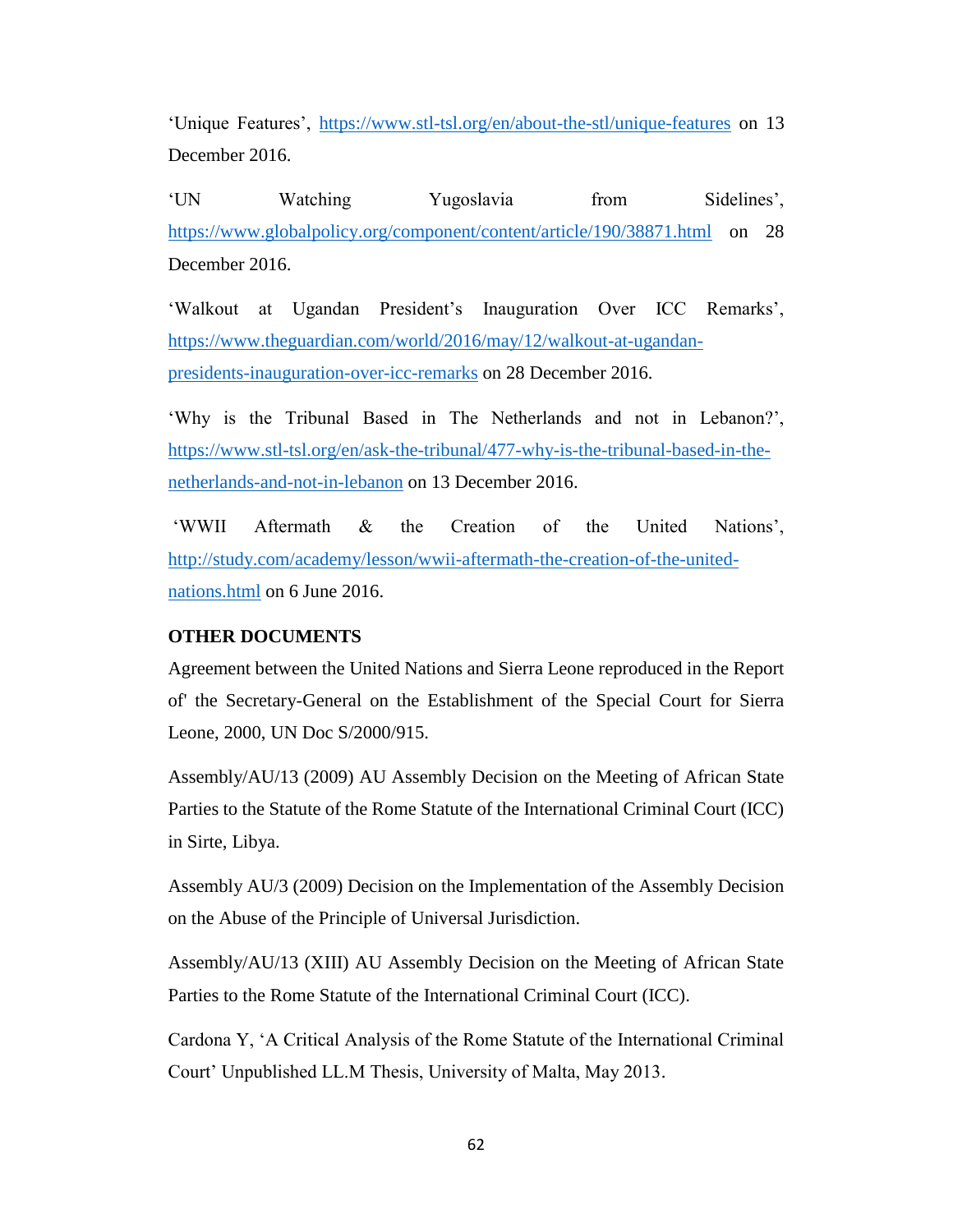EX.CL/568 (XVI), Report on the Ministerial Meeting on the Rome Statute of the International Criminal Court (ICC), Executive Council, 25–29 January 2010, Addis Ababa.

Hoare M, Genocide in Bosnia and the Failure of International Justice, Working Paper Series No.8, Kingstone University, London, 2008.

Jones B, Evolving Models of Peacekeeping: Policy Implications and Responses, United Nations Peacekeeping External Study, 2003.

Kant I, Perpetual Peace: A Philosophical Sketch, 1795.

National Intelligence Council, Global Trends 2030: Alternative Worlds 16, 2012.

Robert Jackson, Opening Statement to the International Military Tribunal at Nuremberg, Trial of the Major War Criminals before the International Military Tribunal 2 (1947), 98.

Report of the Fact-Finding Mission to Lebanon Inquiring into the Causes, Circumstances and Consequences of the Assassination of former Prime Minister Rafik Harir, 24 March 2005.

Rules of Procedure and Evidence of the ICTY, 1994.

Rusell R, A History of the United Nations (1958).

Statement of the Rapporteur of Committee 3, Doc. 134, 11 U.N.C.I.O. (1945).

Report of the UNGA Secretary-General's High-Level Panel on Threats, Challenges and Change, A More Secure World: Our Shared Responsibility, 2004, UN Doc A/59/565.

U.N. Doc S/25716 (1993), U.N. SCOR, 48th Sess.

U.N. Doc S/PV.3217 (1993), U.N. SCOR, 48th Sess.

UN Press Release SG/SM/5583 & L/2710 (1995) Statement delivered to the Congress on Public International Law at the UN by UNGA Secretary-General Boutros Boutros-Ghali.